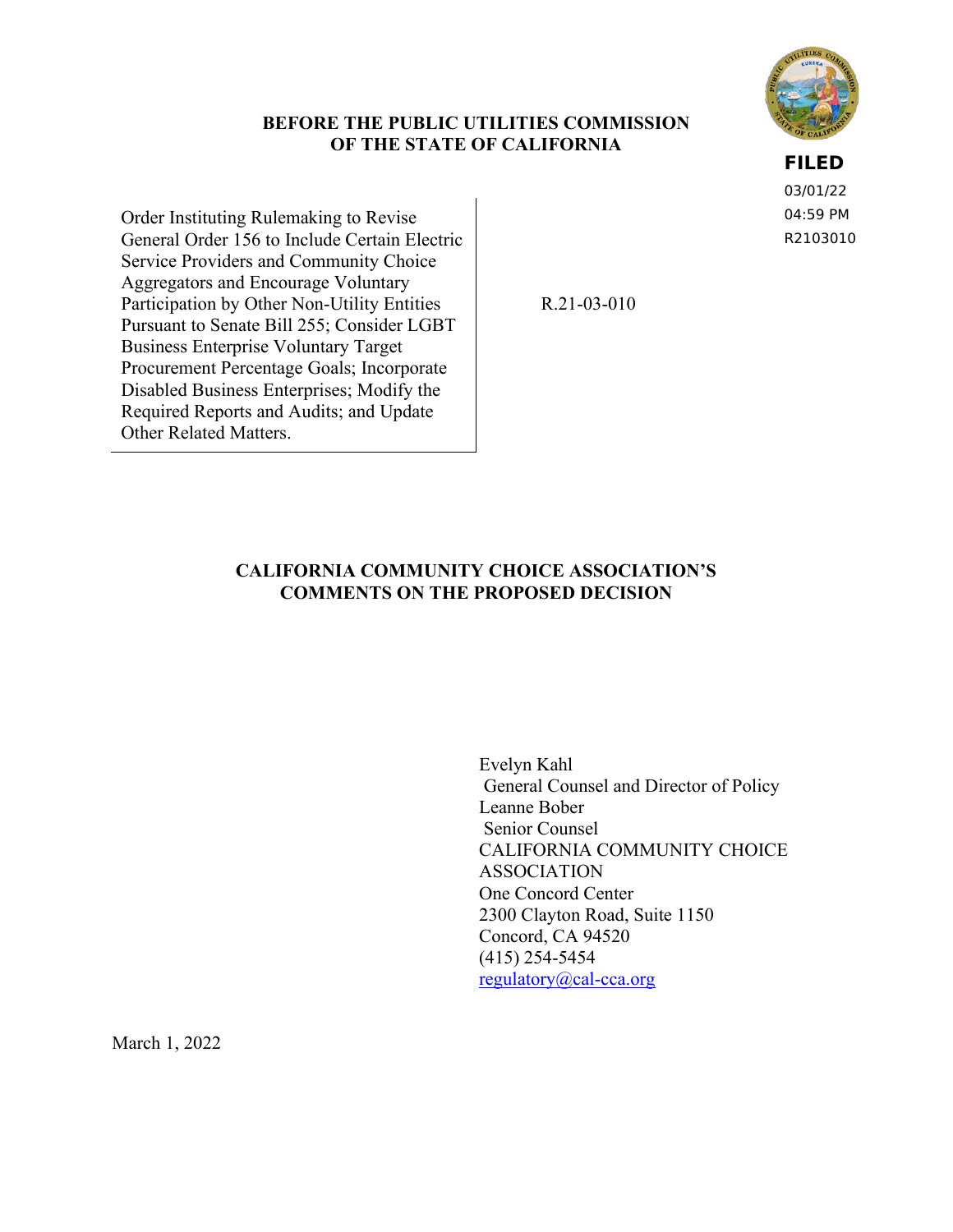| Ι.   |                                                     |                                                                                                                           |  |
|------|-----------------------------------------------------|---------------------------------------------------------------------------------------------------------------------------|--|
| Π.   |                                                     |                                                                                                                           |  |
|      | A.                                                  | The Supplier Diversity Program and SB 255's Addition of Community                                                         |  |
|      | <b>B.</b>                                           | Proposition 209 - Applicable to Community Choice Aggregators 4                                                            |  |
|      | C.                                                  |                                                                                                                           |  |
| III. | THE PROPOSED DECISION FAILS TO ACCURATELY IMPLEMENT |                                                                                                                           |  |
|      | A.                                                  | The Limited Statutory Mandates for Including CCAs in the<br>Commission's Supplier Diversity Program are Unambiguously Set |  |
|      | <b>B.</b>                                           | The PD and Proposed GO 156 Must Be Modified to Accurately                                                                 |  |
| IV.  |                                                     | THE PD AND REVISED GO 156 MUST BE MODIFIED TO ALLOW<br>CCAS TO REPORT ON WORKFORCE AND BOARD DIVERSITY TO                 |  |
| V.   |                                                     |                                                                                                                           |  |
|      |                                                     |                                                                                                                           |  |

# **TABLE OF CONTENTS**

Attachment A: PROPOSED CHANGES TO PROPOSED DECISION, FINDINGS OF FACT, CONCLUSIONS OF LAW AND ORDERING PARAGRAPHS

# Attachment B: CALCCA PROPOSED REVISIONS TO PD, APPENDIX B (CLEAN VERSION OF GENERAL ORDER 156)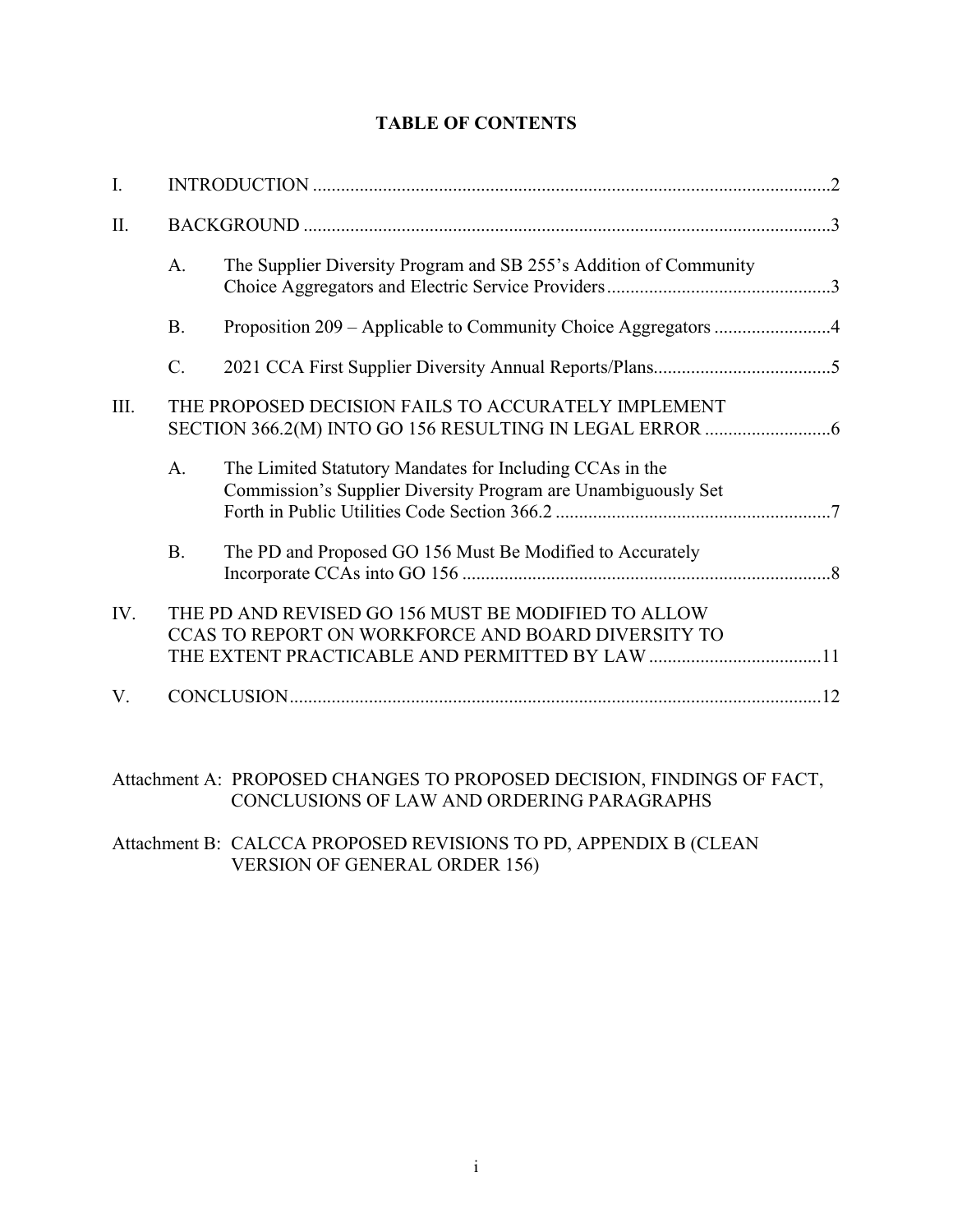# **TABLE OF AUTHORITIES**

#### Caselaw

# **Constitutional Provisions**

|--|--|--|

# Other

# **California Public Utilities Commision Proceedings**

|--|--|--|--|

# **California Public Utilities Code**

# **California Public Utilities Commission Decisions**

|--|

# **California Public Utilities Commission Rules of Practice and Procedure**

|--|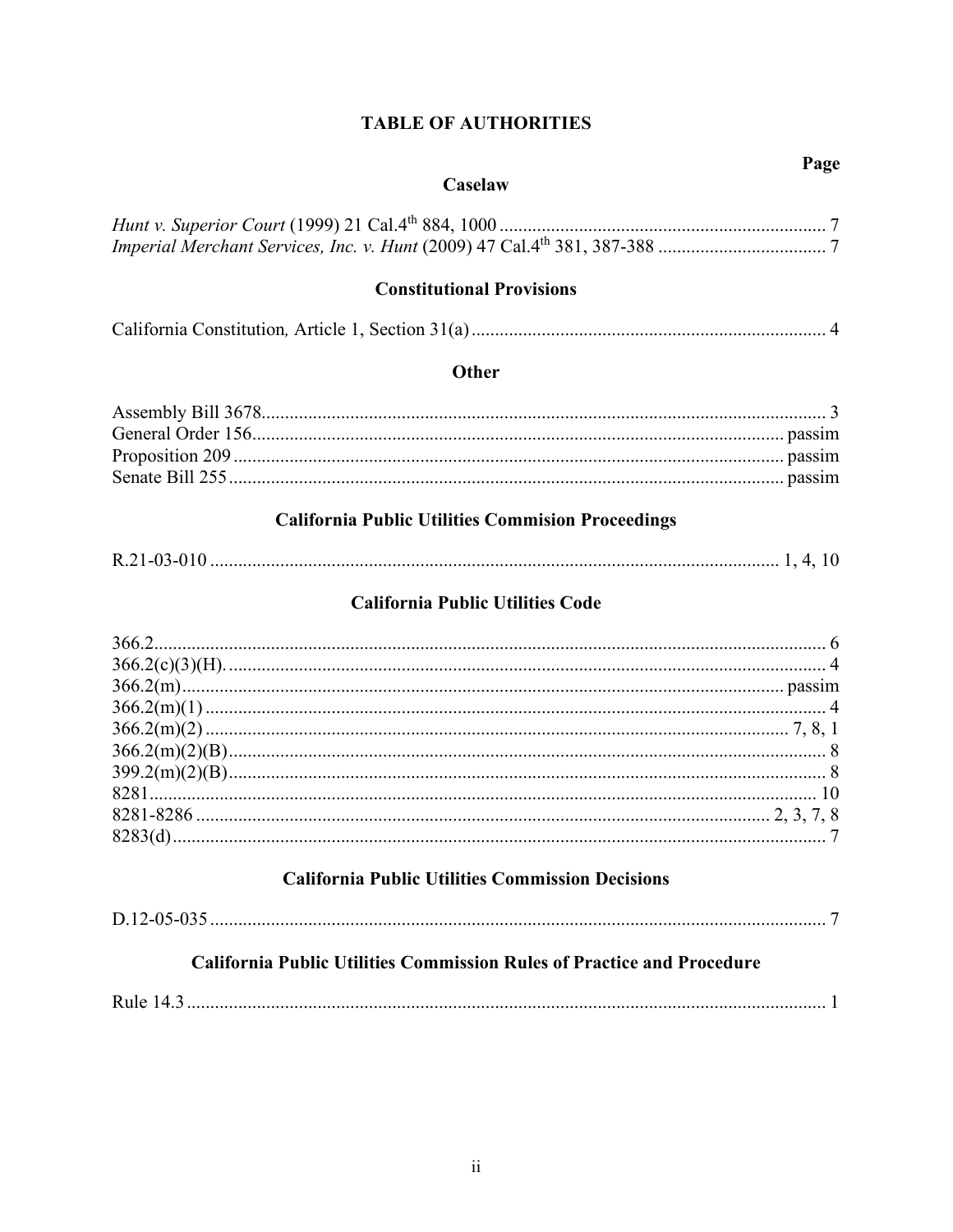# **SUBJECT MATTER INDEX**

### **SPECIFICATION OF ERROR**

- 1. The Proposed Decision and the Proposed Decision's revised General Order 156 (GO 156) fail to incorporate the express limits of Public Utilities Code Section 366.2(m) on participation of community choice aggregators (CCA) in the Commission's Supplier Diversity Program due to California Proposition 209 prohibitions on CCA preferential contracting.
- 2. The Proposed Decision and the Proposed Decision's revised GO 156 unlawfully apply the workforce and board diversity reporting requirements to CCAs.

# **RECOMMENDED CHANGES**

- 1. Modify the Proposed Decision and the Proposed Decision's GO 156 as set forth in Attachments A and B hereto to limit the requirements on CCAs as set forth in Section 366.2(m) to ensure CCAs remain in compliance with Proposition 209.
- 2. Modify the Proposed Decision and the Proposed Decision's GO 156 to allow CCAs to voluntarily report on workforce and board diversity to the extent practicable and permitted by law.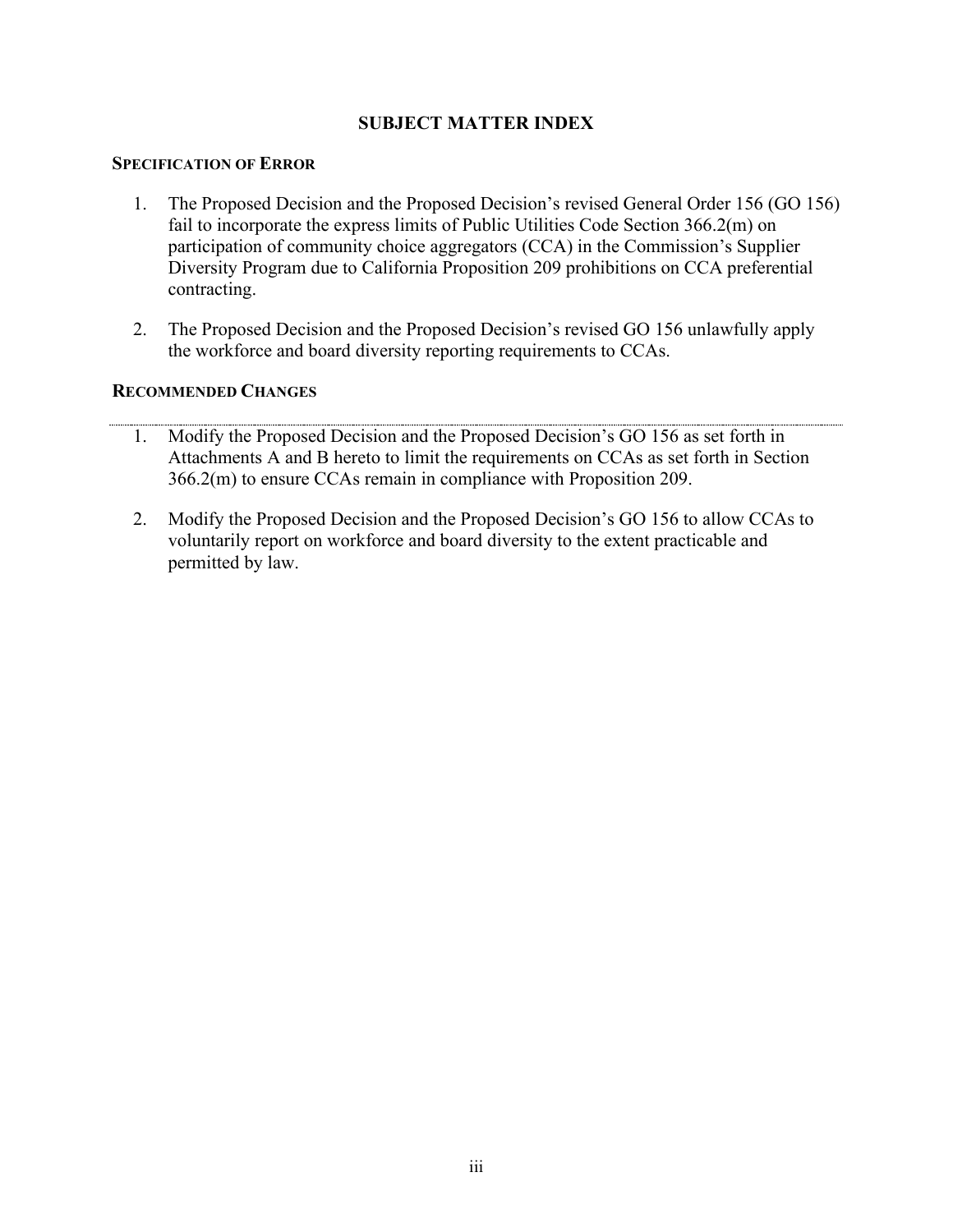# **BEFORE THE PUBLIC UTILITIES COMMISSION OF THE STATE OF CALIFORNIA**

Order Instituting Rulemaking to Revise General Order 156 to Include Certain Electric Service Providers and Community Choice Aggregators and Encourage Voluntary Participation by Other Non-Utility Entities Pursuant to Senate Bill 255; Consider LGBT Business Enterprise Voluntary Target Procurement Percentage Goals; Incorporate Disabled Business Enterprises; Modify the Required Reports and Audits; and Update Other Related Matters.

R.21-03-010

### **CALIFORNIA COMMUNITY CHOICE ASSOCIATION'S COMMENTS ON THE PROPOSED DECISION**

The California Community Choice Association  $(CaICCA)^1$  $(CaICCA)^1$  submits these Comments

pursuant to Rule 14.3 of the California Public Utilities Commission (Commission) Rules of

Practice and Procedure on the proposed *Decision Revising General Order 156 Supplier Diversity* 

*Program to Implement Senate Bill 255, Adopt a Voluntary Procurement Goal for LGBT Business* 

*Enterprises, Incorporate Persons with Disabilities Business Enterprises, and Other Updates*

(Proposed Decision or PD), issued on February 9, 2022.

<span id="page-4-0"></span><sup>1</sup> California Community Choice Association represents the interests of 23 community choice electricity providers in California: Apple Valley Choice Energy, Central Coast Community Energy, Clean Energy Alliance, Clean Power Alliance, CleanPowerSF, Desert Community Energy, East Bay Community Energy, Lancaster Choice Energy, Marin Clean Energy, Orange County Power Authority, Peninsula Clean Energy, Pico Rivera Innovative Municipal Energy, Pioneer Community Energy, Pomona Choice Energy, Rancho Mirage Energy Authority, Redwood Coast Energy Authority, San Diego Community Power, San Jacinto Power, San José Clean Energy, Santa Barbara Clean Energy, Silicon Valley Clean Energy, Sonoma Clean Power, and Valley Clean Energy.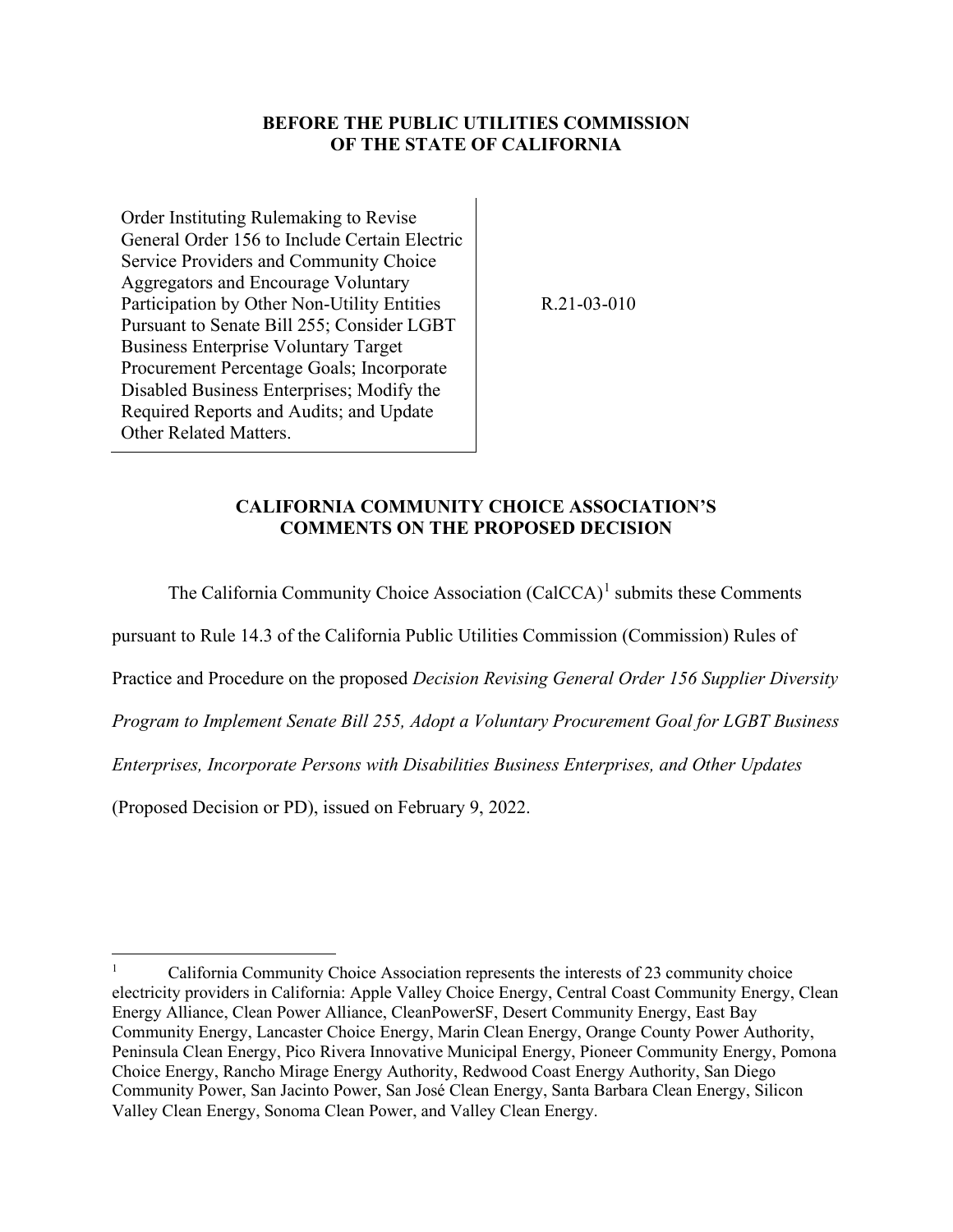### <span id="page-5-0"></span>**I. INTRODUCTION**

The PD and the PD's proposed revisions to General Order 156 (GO 156) aim to implement Senate Bill (SB) 255 which, among other items, adds Section 366.2(m) to the Public Utilities Code. Section 366.2(m) incorporates Community Choice Aggregators (CCAs) into the Commission's Supplier Diversity Program (Program) by imposing distinct reporting requirements on CCAs. Since SB 255 was adopted in 2019, Commission staff has guided the CCAs through the requirements of Section 366.2(m), resulting in the 2021 filings of the first CCA Supplier Diversity Annual Reports and Plans. This Rulemaking proposes to formalize the requirements of SB 255 in GO 156.

The Commission incorporates CCAs into GO 156 for the first time through the PD and GO 156 revisions. However, the revisions unlawfully sweep CCAs into all of the requirements imposed on investor-owned utilities (IOUs) and electric service providers (ESPs), failing to accurately implement the distinct limitations on application of GO 156 to CCAs set forth in Section 366.2(m). The PD rests on the following legal errors:

- The Proposed Decision and the Proposed Decision's revised General Order 156 (GO 156) fail to accurately incorporate the express limits of Section 366.2(m) on participation of community choice aggregators (CCA) in the Commission's Supplier Diversity Program due to California Proposition 209 prohibitions on CCA preferential contracting.
- The Proposed Decision and revised GO 156 unlawfully apply the workforce and board diversity reporting requirements on CCAs.

The Commission should modify the PD as follows to correct these legal errors: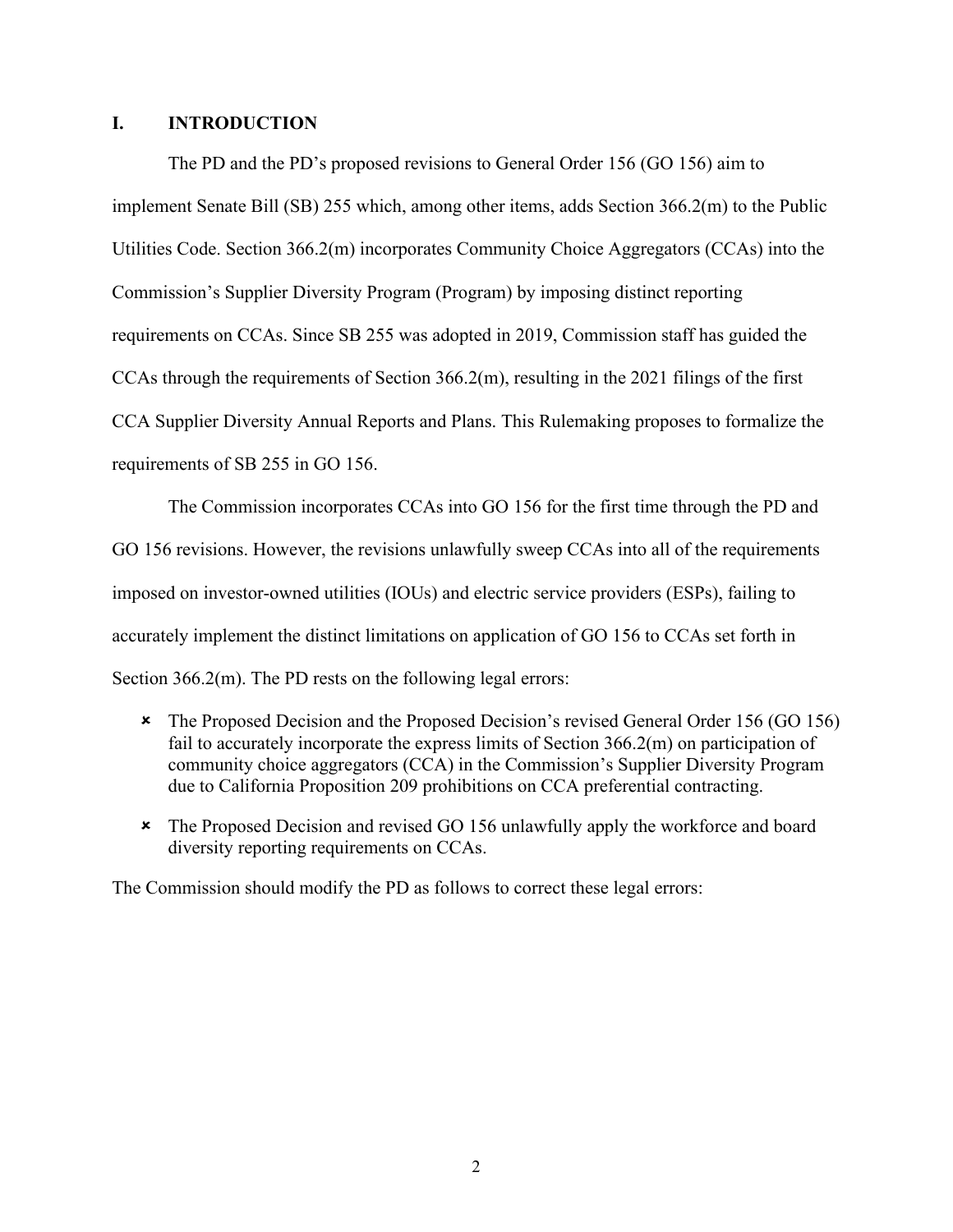- $\checkmark$  Modify the Proposed Decision and GO 156 as set forth in Attachments A and B hereto to limit the requirements on CCAs as set forth in Section 366.2(m) to ensure CCAs can remain in compliance with Proposition 209.
- $\checkmark$  Modify the Proposed Decision and GO 156 to allow CCAs to voluntarily report on workforce and board diversity to the extent practicable and permitted by law.

# <span id="page-6-1"></span><span id="page-6-0"></span>**II. BACKGROUND**

# **A. The Supplier Diversity Program and SB 255's Addition of Community Choice Aggregators and Electric Service Providers**

Public Utilities Code Sections 8281-8286 contain the original framework adopted in 1986 for the Program, encouraging utilities to award a share of procurement contracts to women and minority business enterprises.<sup>[2](#page-6-2)</sup> Sections 8281-8286 have been amended over the years to incorporate additional categories of suppliers including disabled veteran and lesbian, gay, bisexual, or transgender (LGBT) owned business enterprises (BEs). Sections 8281-8286, applicable to IOUs, include mandates that the Commission: (1) follow overall state policies governing supplier diversity; (2) require that IOUs file annual reports and plans including goals and timetables for increasing procurement from women, minority, disabled veteran, and LGBT BEs, (3) establish guidelines for supplier diversity programs; (4) require IOUs to annually submit data on diverse procurement; (5) adopt criteria for eligibility of diverse suppliers; (6) require IOUs to implement outreach programs to recruit diverse suppliers; and (7) enforce penalties for false representations of diversity by suppliers.<sup>[3](#page-6-3)</sup> The Commission adopted GO 156 in 1988 (and has revised it several times since) to implement the statutory directives set forth in Sections 8281-8286.[4](#page-6-4)

<span id="page-6-2"></span><sup>2</sup> Assembly Bill 3678 (Moore 1986) (implementing the Supplier Diversity Program).

<span id="page-6-3"></span><sup>3</sup> Cal. Pub. Util. Code §§ 8281-8286.

<span id="page-6-4"></span><sup>4</sup> PD at 3.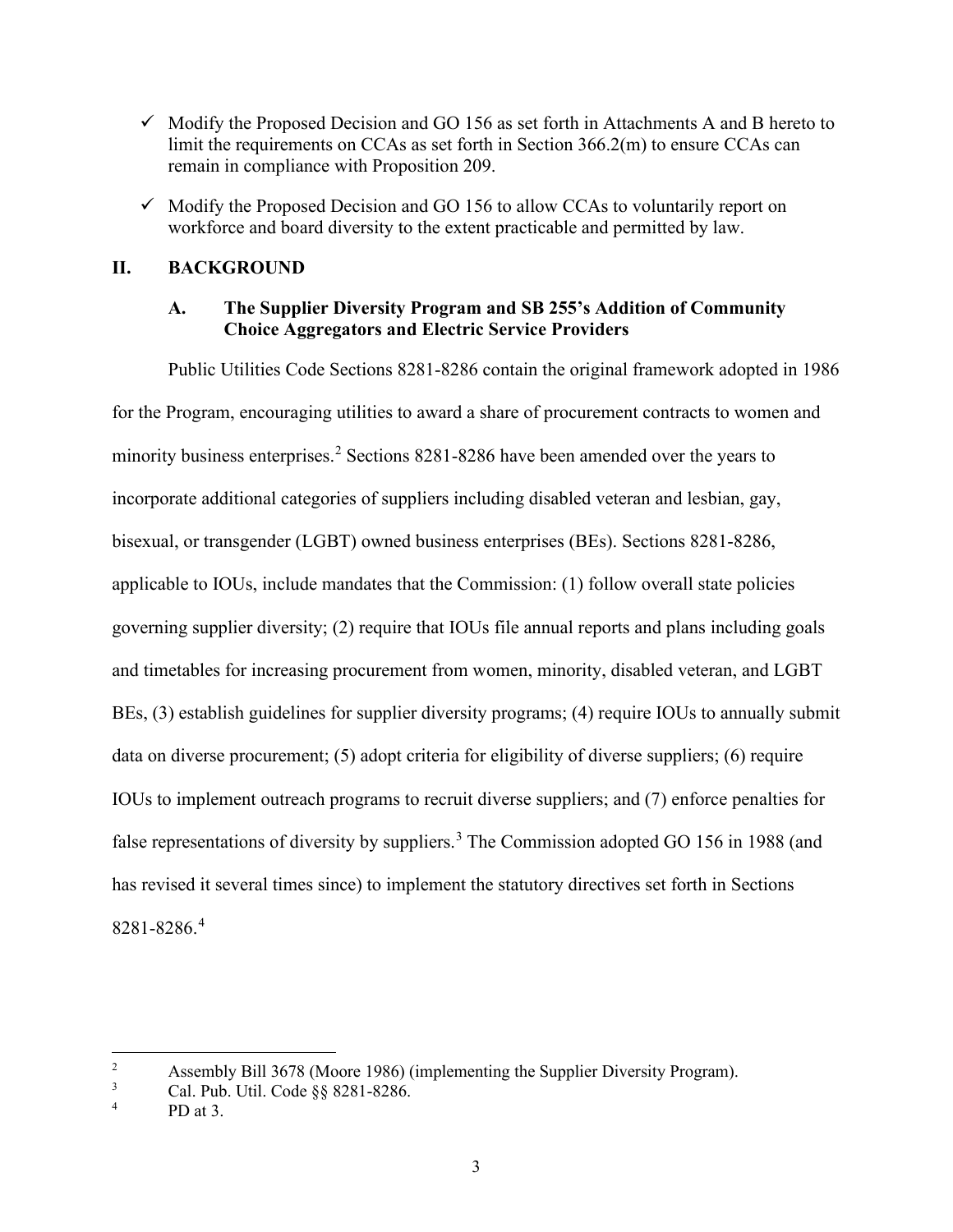The legislature passed SB 255 in 2019, adding two types of participants to the Program  $-$ ESPs and CCAs. [5](#page-7-1) ESPs, but not CCAs, were expressly incorporated into all of the Program's requirements set forth in Sections 8281-828[6](#page-7-2).<sup>6</sup> CCAs were only incorporated into the Program through the addition of Public Utilities Code Section 366.2(m), which places the following distinct reporting requirements on operating CCAs with gross annual revenues exceeding \$15 million:

- $\checkmark$  "[S]ubmit a detailed and verifiable *plan* to the commission for increasing procurement from *small, local, and diverse business enterprises* in all categories, including, but not limited to, renewable energy, energy storage system, and smart grid projects."[7](#page-7-3)
- "[S]ubmit a *report* to the Commission regarding its procurement from *women, minority, disabled veteran, and LGBT business enterprises* in all categories, including, but not limited to, renewable energy, energy storage system, and smart grid projects."[8](#page-7-4)

As discussed below, the statutory framework for CCAs was carefully crafted by the legislature to ensure that the rules would not infringe on the prohibitions against discrimination through public contracting imposed on CCAs (and inapplicable to IOUs and ESPs) through California Proposition 20[9](#page-7-5).<sup>9</sup>

# <span id="page-7-0"></span>**B. Proposition 209 – Applicable to Community Choice Aggregators**

Proposition 209, passed as a California constitutional amendment on November 5, 1996,

orders that "[t]he state shall not discriminate against, or grant preferential treatment to, any

individual or group on the basis of race, sex, color, ethnicity, or national origin in the operation

<span id="page-7-1"></span><sup>5</sup> SB 255 (Bradford 2019).

<span id="page-7-2"></span><sup>6</sup> *Id.* 

<span id="page-7-3"></span><sup>7</sup> Cal. Pub. Util. Code  $\S$  366.2(m)(1) (emphasis supplied).

<span id="page-7-4"></span><sup>8</sup> *Id.,* § 366.2(m)(2) (emphasis supplied). The only other requirement is that a CCA in the process of forming must include in its implementation plan its methods to ensure procurement from small, local and diverse business enterprises. *Id.*,  $\S 366.2(c)(3)(H)$ .

<span id="page-7-5"></span>*See* Senate Rules Committee, SB 255 (Sept. 9, 2019), at 5-6.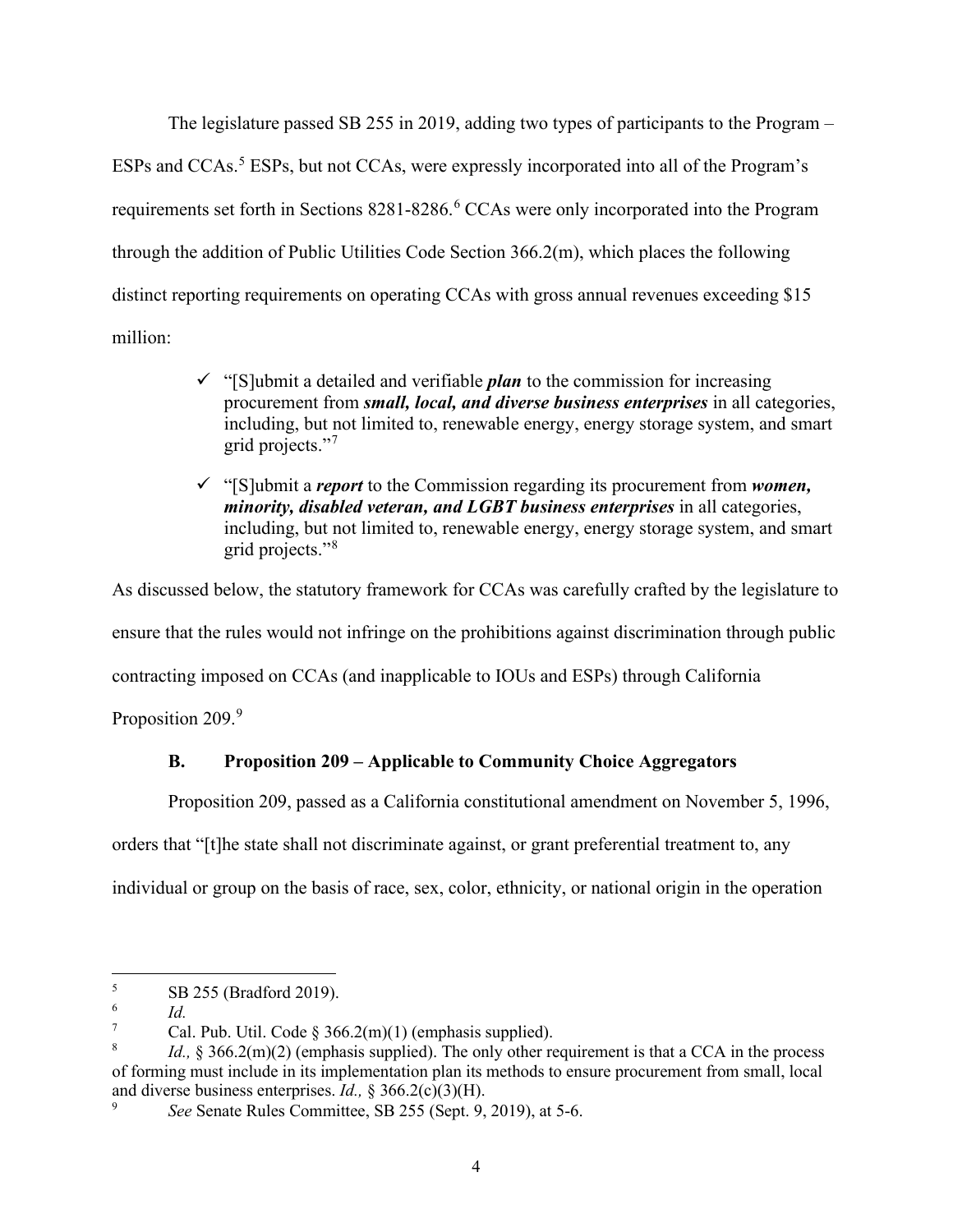of public employment, public education, or public contracting."[10](#page-8-1) "State" includes "any city, county, city and county, … or any other political subdivision or governmental instrumentality of or within the State."[11](#page-8-2) CCAs, as agencies within local counties or cities, fall within Proposition 209's definition of "State" and therefore are subject to its limitations.<sup>[12](#page-8-3)</sup>

For best practice compliance with Proposition 209, CCA procurement should be complete, and a contract awarded, before a CCA can survey a vendor regarding any certification or qualification under the Program. Once the information is collected, the CCA must take appropriate measures to keep this information out of any discussion of future procurement to avoid violating Proposition 209. CCAs also cannot recruit or set procurement targets for the classified groups set forth in Proposition 209. For the Annual Reports and Plans required by Section 366.2(m), CCA Annual Plans are required to contain *future* contracting plans only with small, local and diverse vendors (*i.e.*, not including the classified groups subject to Proposition 209 limitations). For the Annual Reports, CCAs can report on the *past year's* procurement from the classified groups subject to Proposition 209 limitations and still remain in compliance with Proposition 209.

# **C. 2021 CCA First Supplier Diversity Annual Reports/Plans**

<span id="page-8-0"></span>Since SB 255 was passed, Commission staff have worked closely with CCAs to implement and interpret the unique reporting requirements applicable to CCAs. The fourteen CCAs subject to SB 255's reporting requirement thresholds submitted their first Supplier

<span id="page-8-1"></span><sup>10</sup> California Constitution*,* Article 1, Section 31(a), located at: [https://leginfo.legislature.ca.gov/faces/codes\\_displayText.xhtml?lawCode=CONS&division=&title=&par](https://leginfo.legislature.ca.gov/faces/codes_displayText.xhtml?lawCode=CONS&division=&title=&part=&chapter=&article=I)  $t=\&$ chapter= $&$ article=I

<span id="page-8-2"></span>*Id.*, Section 31(f).

<span id="page-8-3"></span><sup>12</sup> The Commission's Staff Proposal recognizes that "CCAs are considered municipalities and must follow [Proposition 209] . . . ." *Staff Proposal to Revise General Order 156 for the Supplier Diversity Program,* R.21-03-010 (July 16, 2021), at 11.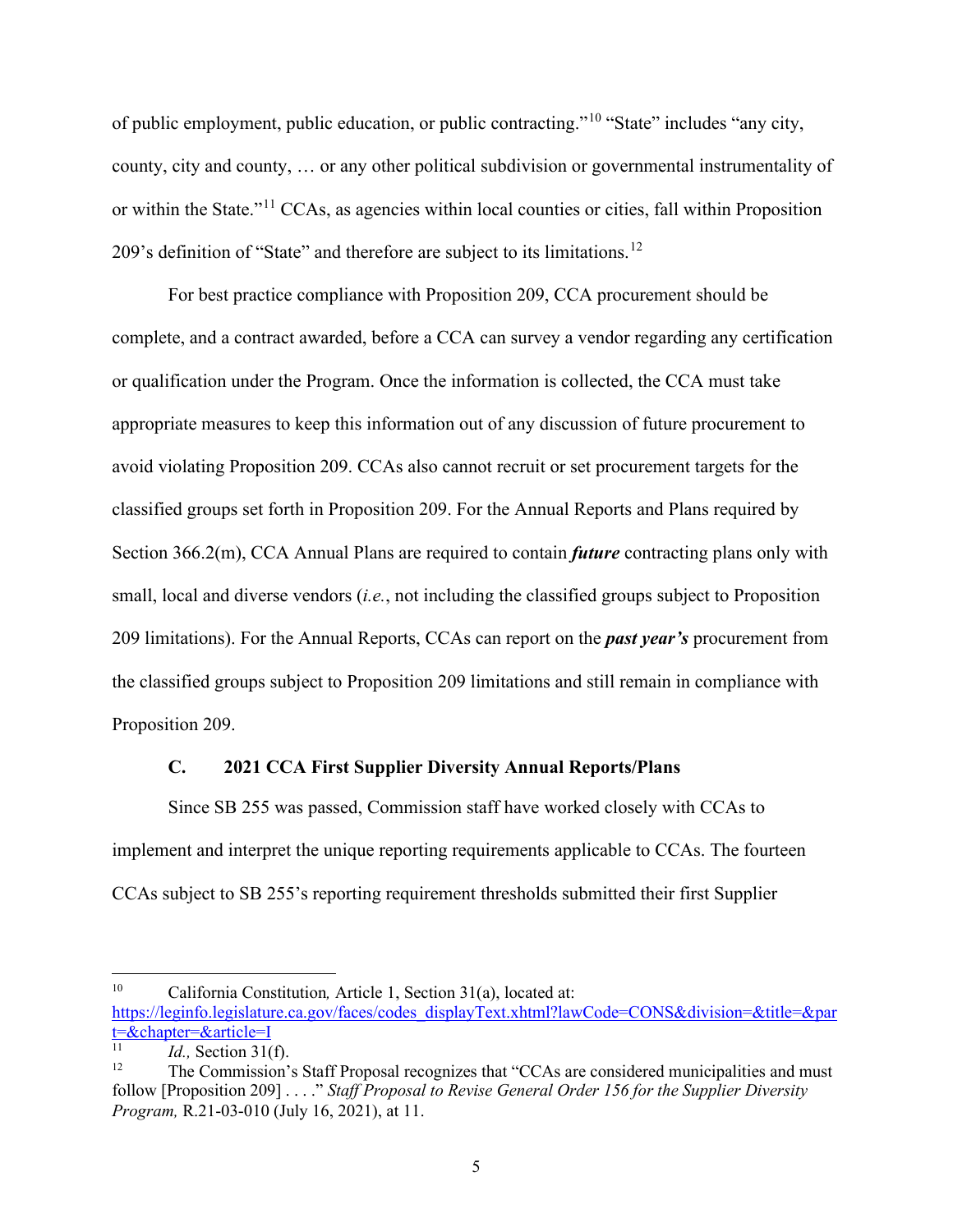Diversity 2020 Report and 2021 Plan on March 1, 2021.<sup>[13](#page-9-1)</sup> The Commission's report to the

Legislature in September 2021 lauded the achievements of CCAs in their first year of

participation in the Program:

The CPUC congratulates the CCAs for taking the initial steps towards supplier diversity despite the challenges, specifically Proposition 209. Currently, the CPUC is working with the CCAs and organizations in the energy industry to find solutions, provide guidance, identify best practices, engage diverse suppliers, and build relationships with ethnic chambers of commerce and local business organizations.[14](#page-9-2)

Subsequent meetings and workshops between the CCAs and Commission Staff have further defined the content of the CCA Reports and Plans required by Section 366.2(m). The CCAs look forward to their continuing collaboration with Commission Staff to improve the Reports and Plans and the CCAs' supplier diversity efforts.

# <span id="page-9-0"></span>**III. THE PROPOSED DECISION FAILS TO ACCURATELY IMPLEMENT SECTION 366.2(M) INTO GO 156 RESULTING IN LEGAL ERROR**

This Rulemaking includes formalizing the requirements of SB 255 into the Commission's GO 156, and therefore for the first time incorporates ESPs and CCAs into GO 156. While ESPs are appropriately added to the provisions applicable to IOUs consistent with SB 255, the PD and revisions to GO 156 also subject CCAs to the same requirements and therefore inaccurately incorporate the requirements of Section 366.2(m), resulting in legal error. Accordingly, the PD and revised GO 156 must be materially modified as set forth in Attachments A and B attached hereto.

<span id="page-9-1"></span><sup>13</sup> *See* [https://www.cpuc.ca.gov/about-cpuc/divisions/news-and-public-information-office/business](https://www.cpuc.ca.gov/about-cpuc/divisions/news-and-public-information-office/business-and-community-outreach/utility-supplier-diversity-program/community-choice-aggregators-supplier-diversity-reports)[and-community-outreach/utility-supplier-diversity-program/community-choice-aggregators-supplier-](https://www.cpuc.ca.gov/about-cpuc/divisions/news-and-public-information-office/business-and-community-outreach/utility-supplier-diversity-program/community-choice-aggregators-supplier-diversity-reports) $\frac{\text{diversity- reports.}}{\text{See Calif}}$ 

<span id="page-9-2"></span><sup>14</sup> *See [California Public Utilities Commission Year 2020 Utilities Procurement of Goods, Services,](https://www.cpuc.ca.gov/-/media/cpuc-website/divisions/news-and-outreach/documents/bco/go-156-annual-reports/2021-annual-report-to-the-leg-on-utilities-2020-procurement-go-156.pdf)  [and Fuel From Women, Minority, Disabled Veteran, and LGBT Business Enterprises](https://www.cpuc.ca.gov/-/media/cpuc-website/divisions/news-and-outreach/documents/bco/go-156-annual-reports/2021-annual-report-to-the-leg-on-utilities-2020-procurement-go-156.pdf)* (Sept. 2021), at 51.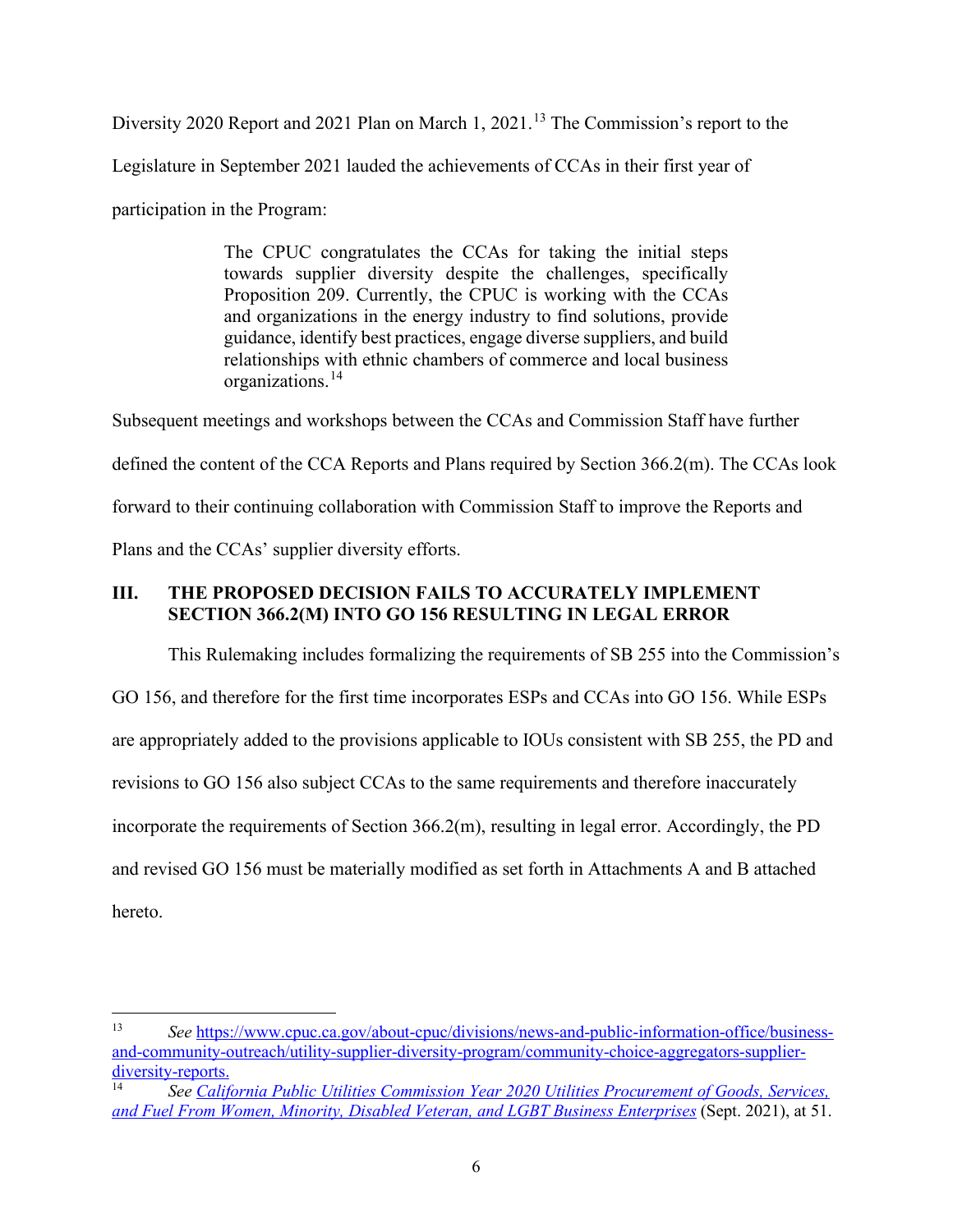# <span id="page-10-0"></span>**A. The Limited Statutory Mandates for Including CCAs in the Commission's Supplier Diversity Program are Unambiguously Set Forth in Public Utilities Code Section 366.2**

SB 255 was carefully crafted to add CCAs to the Program through Section 366.2(m) considering the limitations posed by Proposition 209. The plain language of Section 366.2(m) requires CCAs only to state in their Annual Plans how they can increase procurement in the next year from small, local, and diverse business enterprises (which are not classified groups subject to Proposition 209 limitations). The requirements for CCAs differ from the requirements on IOUs and ESPs in Section 8283(a) to report in their Annual Plans on procurement goals for, as well as increasing recruiting and contracting with, eligible suppliers, which includes classified groups subject to Proposition 209 limitations. The requirements for the Annual Reports of IOUs, ESPs, and CCAs, however, are identical in Sections 8283(d) for IOUs and ESPs, and Section 366.2(m)(2) for CCAs, both of which require reports on the past year's contracting with eligible suppliers (including classified groups subject to Proposition 209 limitations).

In interpreting its statutory authority, such as here when incorporating Section 366.2(m) into GO 156, the Commission is to "ascertain the Legislature's intent so as to effectuate the purpose of the law."[15](#page-10-1) To that end, the Commission must "look first to the words of the statute, giving the language its usual, ordinary meaning."[16](#page-10-2) The Commission has observed that when interpreting a statute, it must:

> [L]ook to the statute's words and give them their usual and ordinary meaning. The statute's **plain meaning** controls the court's interpretation unless its words are ambiguous. If the statutory language permits more than one reasonable interpretation, courts may consider other aids, such as the statute's purpose, legislative history, and public policy....<sup>[17](#page-10-3)</sup>

<span id="page-10-1"></span><sup>&</sup>lt;sup>15</sup> *Hunt v. Superior Court,* 21 Cal.4<sup>th</sup> 984, 1000 (1999) 31 Cal.4<sup>th</sup> 1051, 1056 (citations omitted).

<span id="page-10-2"></span> $\frac{16}{17}$  *Ibid.* 

<span id="page-10-3"></span><sup>17</sup> D.12-05-035 (quoting *Imperial Merchant Services, Inc. v. Hunt* (2009) 47 Cal.4th 381, 387-388).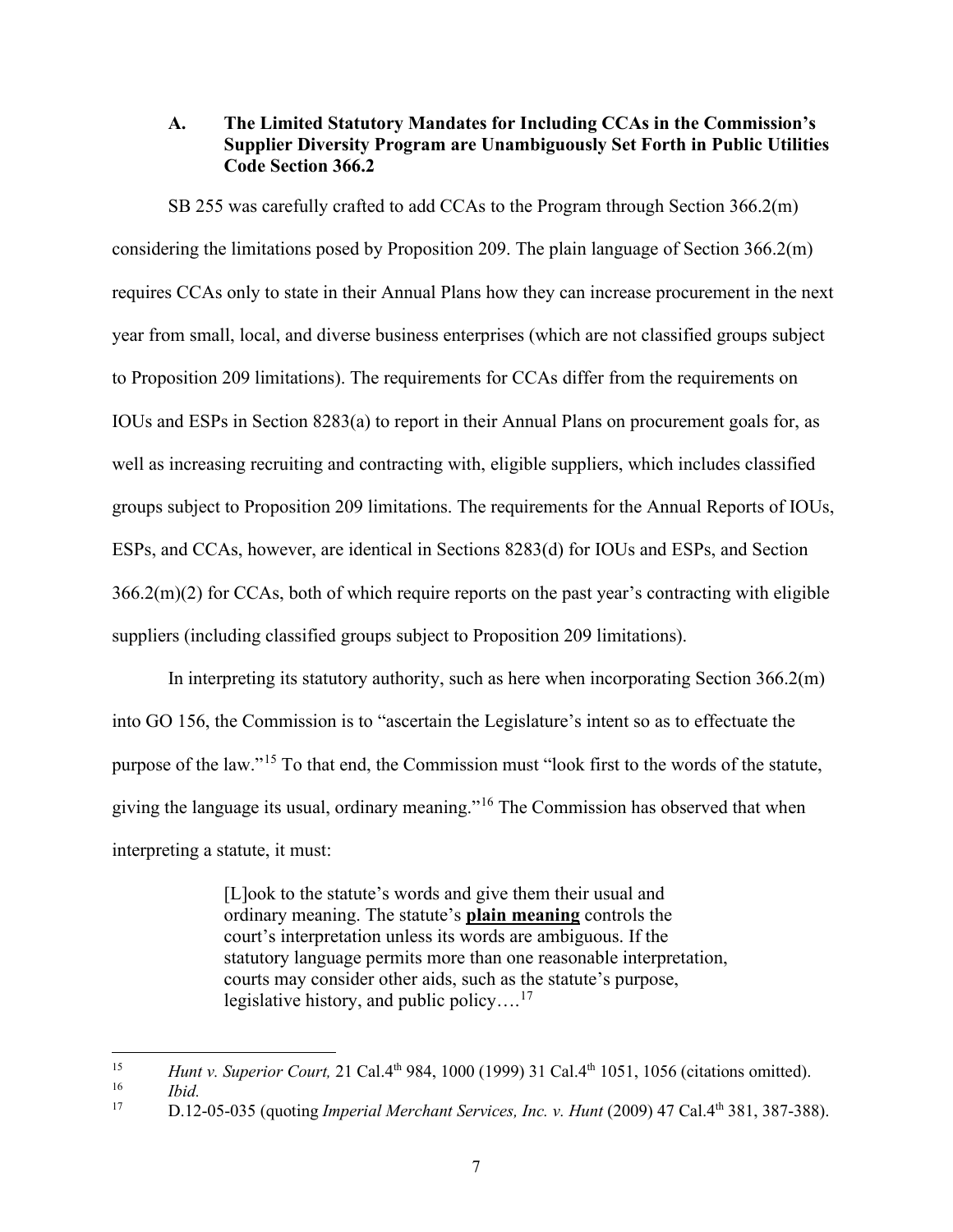Here the statutory provisions in Sections 8281-8286 and 366.2(m) are very clear as to the

Program requirements for IOUs, ESPs and CCAs.

Even if the Commission finds the statutory language ambiguous, however, the legislative

history clarifies that the legislature was keenly aware of the legal restrictions on CCAs posed by

Proposition 209:

[l]egal restrictions make obtaining information related to protected classes challenging. California's Proposition 209 prohibits the State from discriminating against or granting preferential treatment to any individual or group on the basis of race, sex, color, ethnicity, or national origin in the operation of public employment, public education, or public contracting. The Proposition limits the degree to which any governmental entity within California, including CCAs, can compel information about certain protected classes to support contract decision-making. However, the Proposition does not prohibit after-the-fact reporting on outcomes from contracting. This bill requires CCAs to develop plans for small, local, and diverse business contracting; however, it requires CCAs to report after-the-fact on contracting with [protected classes]. $18$ 

SB 255 therefore incorporates CCAs into the Program not by imposing the broad requirements of

Sections 8281-8286 on CCAs, but rather only imposing distinct reporting requirements set forth

<span id="page-11-0"></span>in Section 366.2(m).

# **B. The PD and Proposed GO 156 Must Be Modified to Accurately Incorporate CCAs into GO 156**

In the PD, the Commission appropriately "finds it reasonable to permit more limited reporting requirements for [CCAs] than those currently required of utilities."<sup>[19](#page-11-2)</sup> The Commission relies on Public Utilities Code Section  $366.2(m)(2)(B)^{20}$  providing the Commission discretion to determine the form of reporting for CCAs which can differ from that applicable to IOUs and

<span id="page-11-1"></span><sup>&</sup>lt;sup>18</sup><br>
<sup>18</sup> Senate Rules Committee, Analysis of SB 255 (Sept. 9, 2019), at 5.<br>
<sup>19</sup> PD at 16.<br>
<sup>20</sup> The PD at the Commission is relying on Pub. LItil Code 8.

<span id="page-11-2"></span>

<span id="page-11-3"></span>The PD states that the Commission is relying on Pub. Util. Code  $\S 399.2(m)(2)(B)$  which appears to be in error – the correct section is  $366.2(m)(2)(B)$ .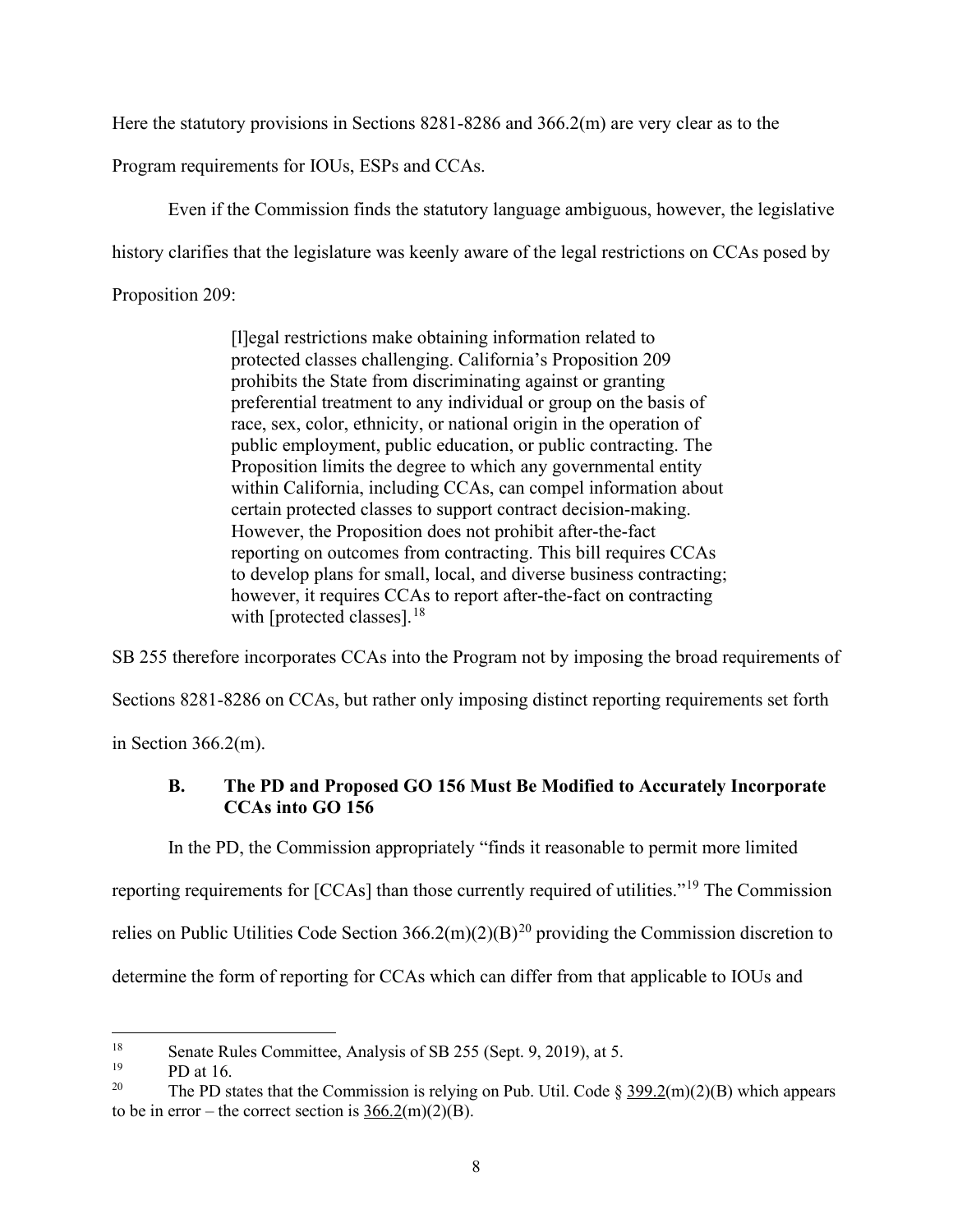ESPs.[21](#page-12-0) The PD and Section 11 of the GO 156 revisions also reflect that approximately 94 percent of CCA expenditures are in power procurement, which has few eligible suppliers as represented in the reports of utilities, ESPs and CCAs.<sup>[22](#page-12-1)</sup> Therefore Section 11 of the PD's revisions to GO 156 states that the reporting requirements may be modified to reflect the unique situation of CCAs with respect to diverse spend in power procurement, and then diverse spend for non-power procurements categories. However, while the Commission noted CalCCA's concern of a legal conflict for CCAs to comply with both Proposition 209 and the existing GO 156 reporting requirements, the Commission failed to address this concern in both the PD and the proposed GO 156 revisions.<sup>[23](#page-12-2)</sup>

The PD and the proposed revisions to GO 156 must be modified to remove requirements for CCAs that fall outside of the statutory mandates set forth in Section 366.2(m). As currently drafted, the rules sweep CCAs into the same requirements as IOUs and ESPs with respect to not only the Reports and Plans, but also recruitment and procurement goals for diverse suppliers that would violate Proposition 209 and are set forth throughout GO 156, and particularly in Sections 6 (Implementation by Utilities and Other Covered Entities), 8 (Procurement Goals), 9 (Required Annual Reports), and 10 (Required Annual Plans). In fact, the new Section 11 specific to CCAs states that the CCA Reports and Plans "will still include the information in Section 9 and Section 10, herein," requiring Reports and Plans to contain efforts to recruit eligible suppliers and meet procurement goals, both of which were excluded by Section 366.2(m) specifically to avoid CCA

<span id="page-12-0"></span><sup>&</sup>lt;sup>21</sup> PD at 16.<br><sup>22</sup> Equipment

<span id="page-12-1"></span><sup>22</sup> For example, the Commission's Year 2020 report to the Legislature on Supplier Diversity noted the challenges in diversifying power procurement for utilities in 2020. *See [California Public Utilities](https://www.cpuc.ca.gov/-/media/cpuc-website/divisions/news-and-outreach/documents/bco/go-156-annual-reports/2021-annual-report-to-the-leg-on-utilities-2020-procurement-go-156.pdf)  [Commission Year 2020 Utilities Procurement of Goods, Services, and Fuel From Women, Minority,](https://www.cpuc.ca.gov/-/media/cpuc-website/divisions/news-and-outreach/documents/bco/go-156-annual-reports/2021-annual-report-to-the-leg-on-utilities-2020-procurement-go-156.pdf)  [Disabled Veteran, and LGBT Business Enterprises](https://www.cpuc.ca.gov/-/media/cpuc-website/divisions/news-and-outreach/documents/bco/go-156-annual-reports/2021-annual-report-to-the-leg-on-utilities-2020-procurement-go-156.pdf)* (Sept. 2021) at 45-46 (2020 diverse percentage of spend in power procurement versus total procurement spend:  $PG&E - 0.05\%$ ;  $SCE - 0.6\%$ ;  $SDG&E 2.5\%$ ).

<span id="page-12-2"></span>PD at 14.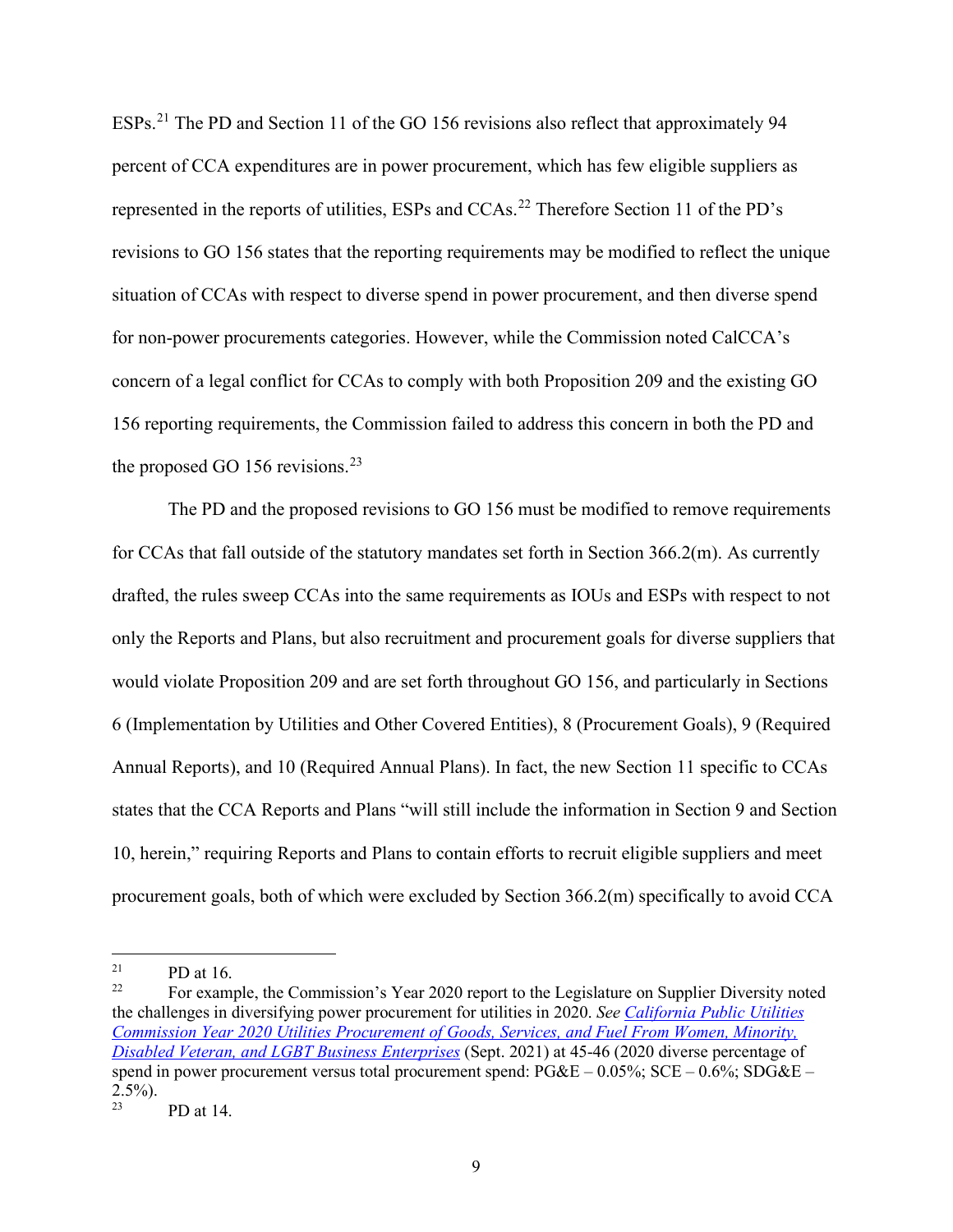violations of Proposition 209. In addition, Section 1.2 of the revised GO 156 specifically applies *all* of the rules set forth in GO 156 to CCAs with gross annual revenues exceeding \$15,000,000, which would sweep CCAs into *all* of the recruitment, procurement target and other provisions outside of the requirements of Section 366.2(m). In short, GO 156 would place requirements on CCAs that could result in violations of Proposition 209, which was not intended by the legislature in enacting SB 255. For these reasons, adoption of the PD and the PD's proposed revised GO 156 would constitute legal error.

Attachment B, attached hereto, contains the redline revisions necessary to prevent such legal error.<sup>[24](#page-13-0)</sup> Importantly, all of CalCCA's proposed revisions are consistent with and follow the guidance provided by Commission staff concerning the reporting requirements for CCAs. As noted in CalCCA's April 12, 2021 Response to the Order Instituting Rulemaking in this proceeding, Commission Staff sent an e-mail to CCAs on April 1, 2020 containing draft templates and a checklist (attached to those Comments as Appendix A-2) explaining which GO 156 reporting categories were applicable to CCAs and which were not.<sup>[25](#page-13-1)</sup> Since that time, Commission Staff and the CCAs have engaged in substantial discussions, meetings, and workshops to tailor the reporting requirements to ensure CCAs are in compliance with Section 366.2(m). Therefore, the revisions to GO 156 set forth in Attachment B hereto must be adopted to incorporate those discussions, ensure compliance with Section 366.2(m), and prevent the legal error which currently exists in the PD and the PD's proposed revised GO 156.

<span id="page-13-0"></span><sup>24</sup> Proposed revisions to Section 14 are discussed in Section IV. of these Comments. 25 R.21-03-010, *California Community Choice Association's Comments on Order Instituting* 

<span id="page-13-1"></span>*Rulemaking to Revise General Order 156 – Supplier Diversity Program* (Apr. 12, 2021).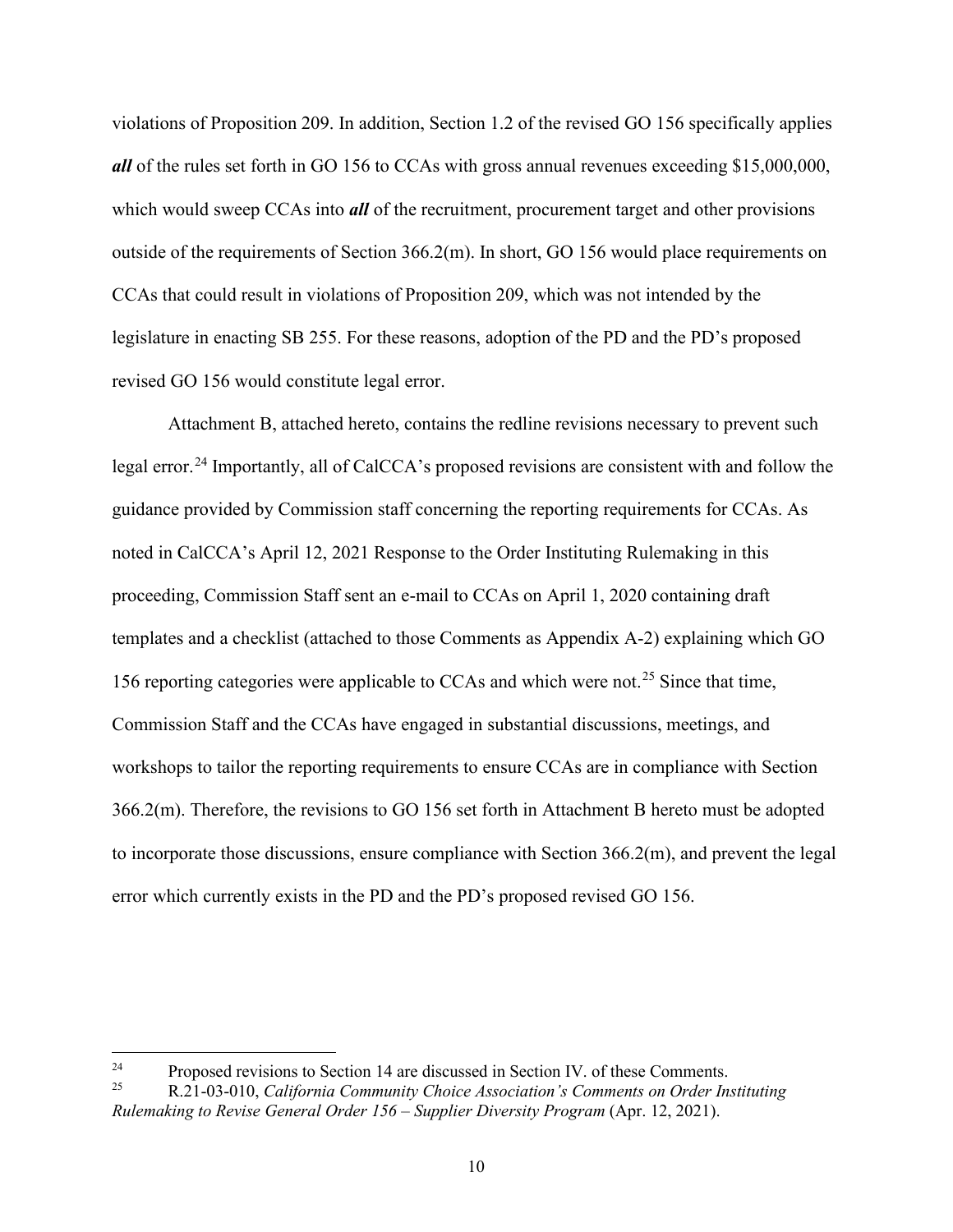# <span id="page-14-0"></span>**IV. THE PD AND REVISED GO 156 MUST BE MODIFIED TO ALLOW CCAS TO REPORT ON WORKFORCE AND BOARD DIVERSITY TO THE EXTENT PRACTICABLE AND PERMITTED BY LAW**

The PD and proposed revisions to GO 156 incorporate requirements for IOUs, ESPs and CCAs to report on workforce and board diversity beginning in March of 2024 (reflecting 2023 data). The Commission, however, has no explicit authority, either through SB 255 or any other statute, to require CCAs to report on workforce and board diversity.<sup>26</sup> Instead, the Commission uses its general authority under Section 8281 to "realize the economic well-being of the state of California by encouraging diversity and inclusion within the utility industry through transparent reporting."[27](#page-14-2) Section 8281, however, applies to "regulated public utilities," and not CCAs. In addition, the PD's analysis of such reporting requirements relies upon interpretation of state law applicable to corporations. CCAs are public entities with elected or appointed boards and have no control over the makeup of their boards. Even if CCAs did have some control over their governing board composition, CCAs would be limited by Proposition 209 in their ability to recruit potential board members based on classified group status. Therefore, in many pertinent ways, CCAs are distinguishable from corporations and limited in their ability to ensure diversity throughout their boards and workforce.

Despite the limitations on CCA workforce and board diversity reporting and the lack of statutory authority of the Commission to require it, CCAs do generally agree that collecting such information is important to understand the status of diversity within the energy industry. In fact, several CCAs are already collecting such information to the extent possible and including it in

<span id="page-14-2"></span><span id="page-14-1"></span><sup>&</sup>lt;sup>26</sup> *Id.* **PD** at 44, 49.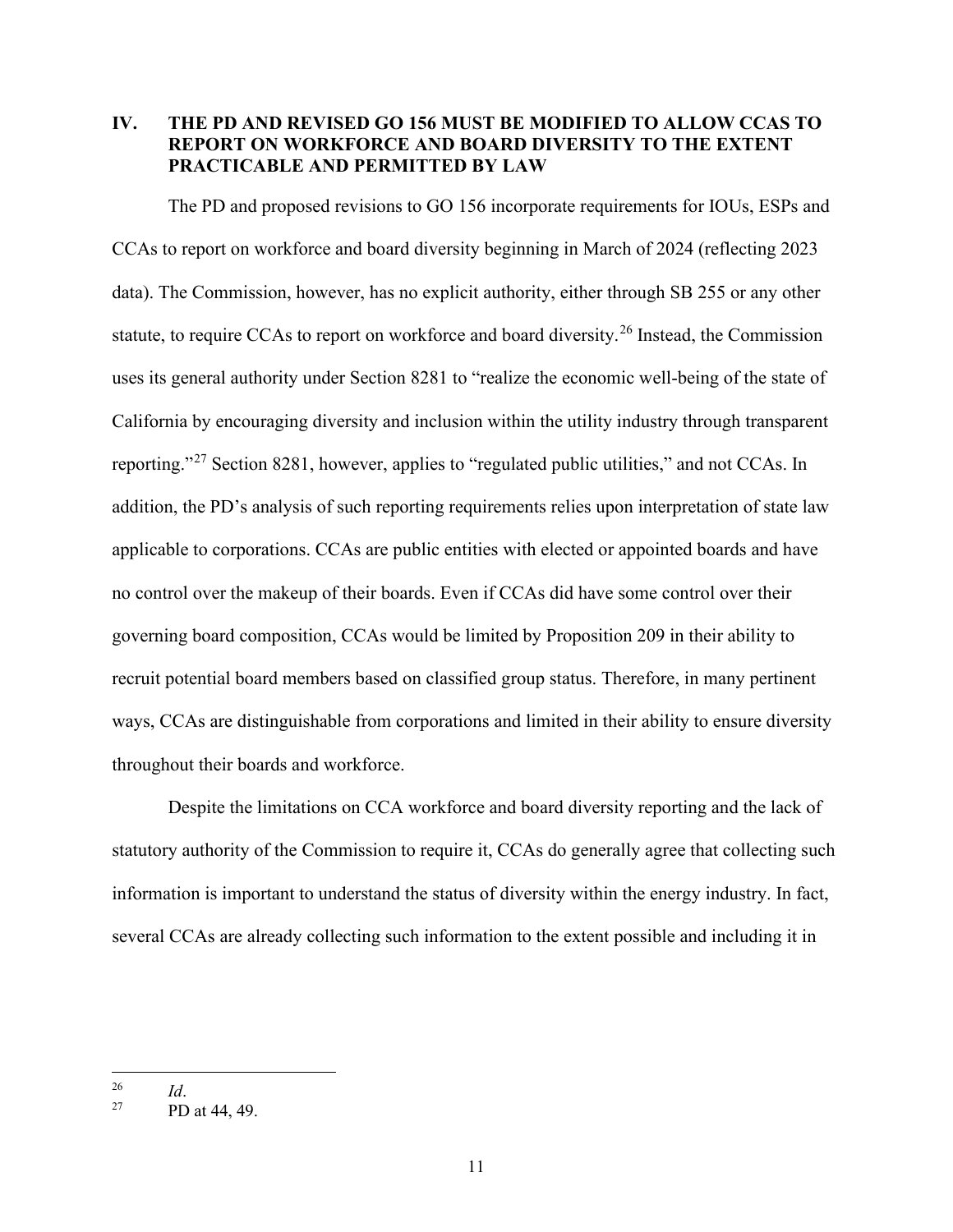their Supplier Diversity Annual Reports.<sup>[28](#page-15-1)</sup> Therefore, CalCCA's revisions to GO 156 set forth in Attachment B, hereto, acknowledge that CCAs may provide information concerning workforce and board diversity in their Annual Reports, starting March 2024 (or earlier if possible), to the extent practicable and permitted by law.

# <span id="page-15-0"></span>**V. CONCLUSION**

CalCCA appreciates the opportunity to submit these comments and requests adoption of the recommendations proposed herein. For all the foregoing reasons, the Commission should modify the PD and revised GO 156 as provided in Attachments A and B.

Respectfully submitted,

Golyn Take

Evelyn Kahl General Counsel and Director of Policy CALIFORNIA COMMUNITY CHOICE ASSOCIATION

March 1, 2022

<span id="page-15-1"></span><sup>&</sup>lt;sup>28</sup> For example, Clean Power Alliance provided staff diversity data based on voluntary selfreporting in its 2020-21 Annual Report & Plan and expects to collect board diversity data from voluntary surveys beginning in 2021. In addition, Sonoma Clean Power provided information on its internal polices focusing on diversity and equity in its 2020 Annual Report and 2021 Annual Plan.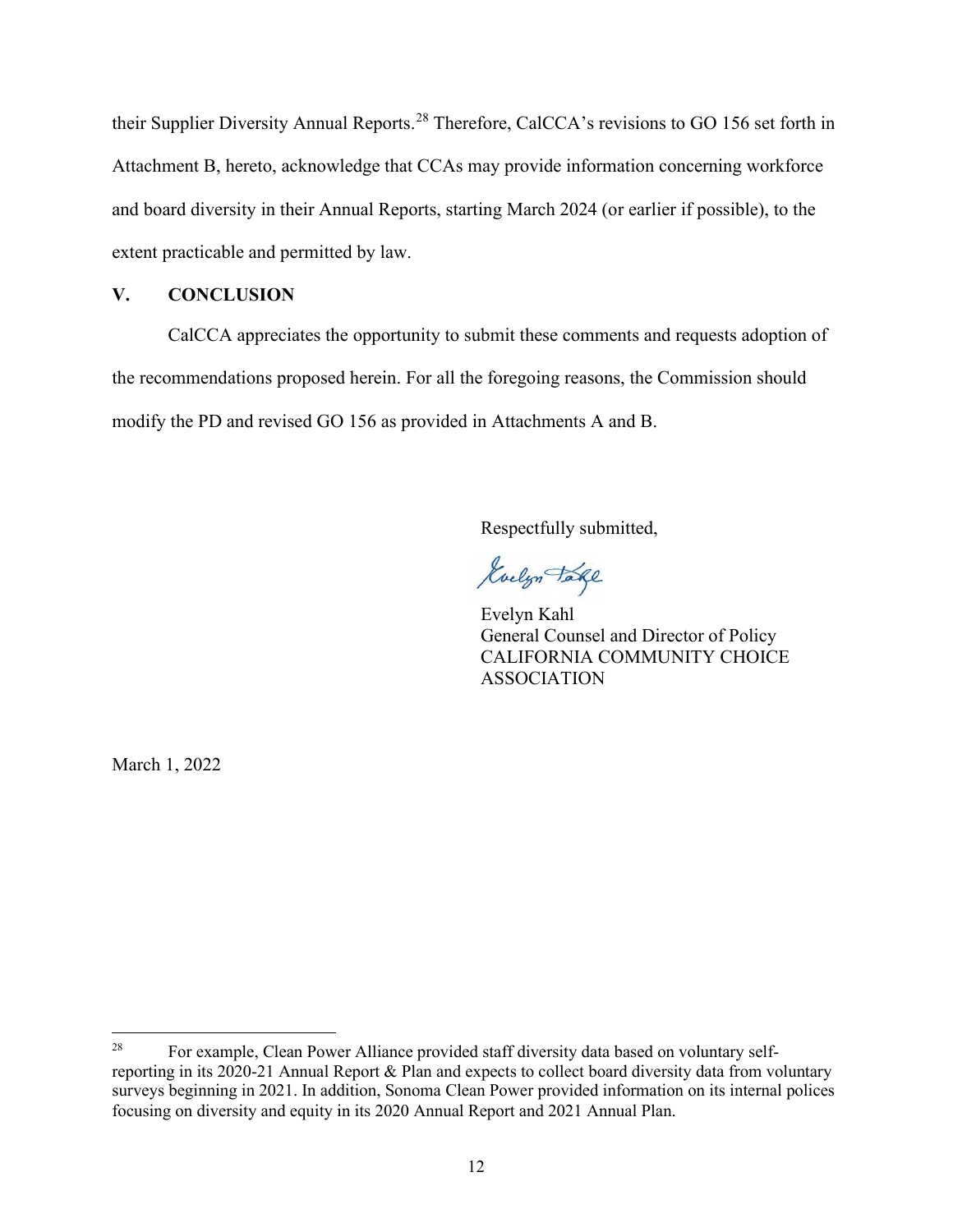# **ATTACHMENT A**

# **PROPOSED CHANGES TO PROPOSED DECISION, FINDINGS OF FACT, CONCLUSIONS OF LAW AND ORDERING PARAGRAPHS**

# **PROPOSED DECISION**

P. 16: In making this decision, we rely on Pub. Util. Code  $\S 399.2(m)(2)(B)366.2(m)(2)(B)$ , which provides the Commission with discretion to create reporting requirements for community choice aggregators that are different from those applicable to utilities.

# **FINDINGS OF FACT**

- 7. Establishing a LGBT voluntary procurement goal for utilities and electric service providers is critical for increasing the engagement and participation of LGBT business enterprises in the Supplier Diversity Program set forth in GO 156.
- 20. Incorporating workforce data pertaining to women, minorities, disabled veterans, persons with disabilities, and LGBT into the GO 156 annual reports will increase the Commission's understanding of the composition of the workforce ofthe covered entities the utilities and electric service providers and will not be overly burdensome, as it reflects information many of these covered entitiesutilities and electric service providers already collect.

# **CONCLUSIONS OF LAW**

- 1. More limited mandatory reporting requirements for community choice aggregators than those currently required of utilities is reasonable based on Pub. Util. Code §  $399.2(m)(2)(B)366.2(m)(2)(B)$ , which provides the Commission with discretion to create reporting requirements for community choice aggregators that are different from those applicable to utilities.
- 17. Requiring covered entities utilities and electric service providers under GO 156 to provide workforce data pertaining to persons who identify as women, minorities, disabled veterans, persons with disabilities, and LGBT into their GO 156 annual reports is reasonable because it will increase the Commission's understanding of the composition of the workforce ofthe covered entities utilities and electric service providers and will not be overly burdensome, as it reflects information many of these entities already collect, and is consistent with Commission authority. Community choice aggregators may provide such workforce data to the extent practicable and permitted by law. This reporting will commence with the GO 156 annual reports beginning in March of 2024 (reflecting 2023 data) and in all future annual reports.
- 18. Based on the intent of recent state legislation in SB 826 (Jackson, 2018) and AB 979 (Holden, 2020) to increase the diversity of board representation, it is reasonable to track the board diversity by requiring covered entities under GO 156, *i.e.,*utilities, community choice aggregators, and electric service providers that meet certain revenue thresholds, to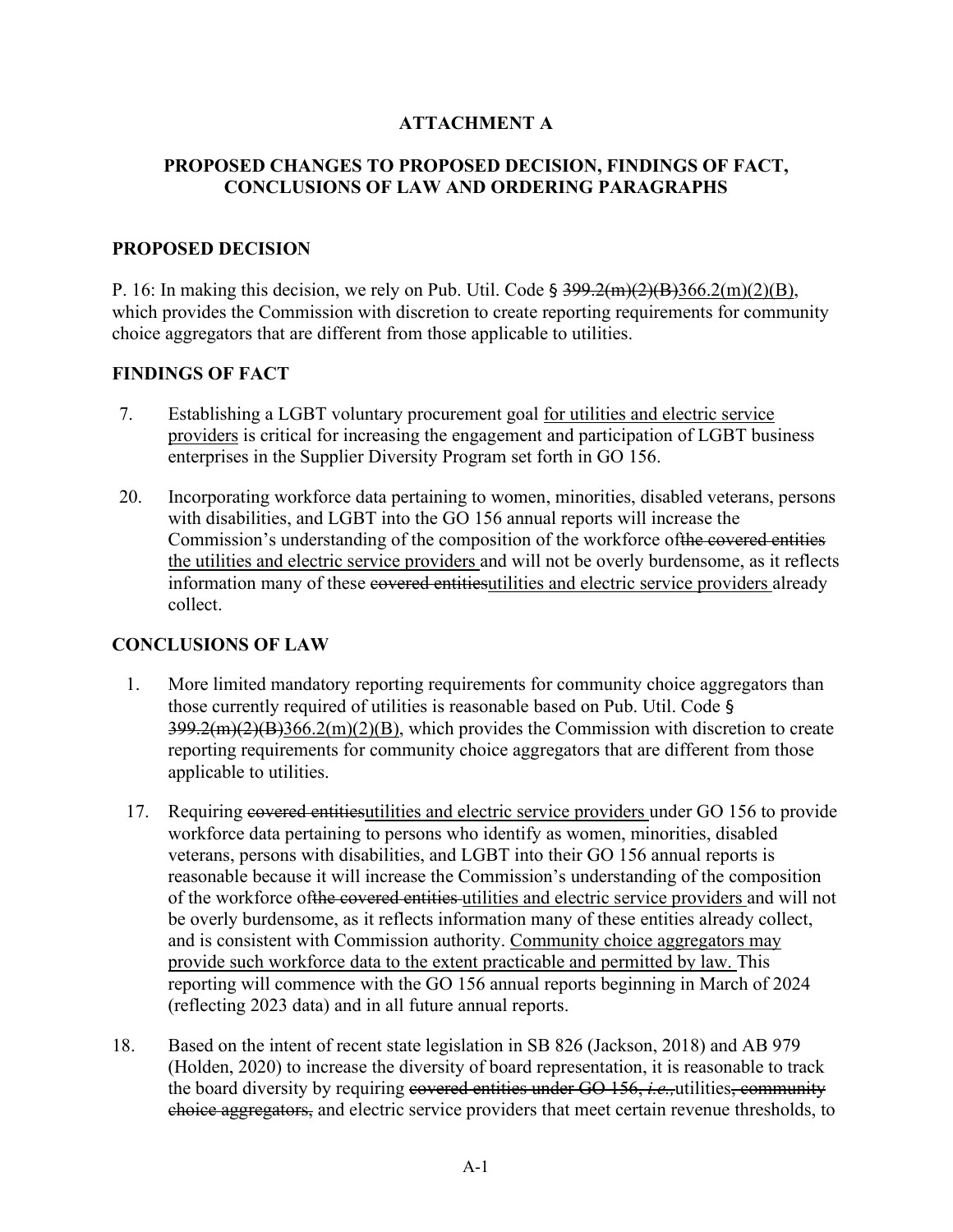report on the number of persons serving on their boards that identify as women, minorities, disabled veterans, persons with disabilities, and LGBT in the GO 156 annual reports beginning in March of 2024 (reflecting 2023 data) and in all future annual reports. Community choice aggregators may provide such board composition data to the extent practicable and permitted by law.

# **ORDERING PARAGRAPHS**

No changes.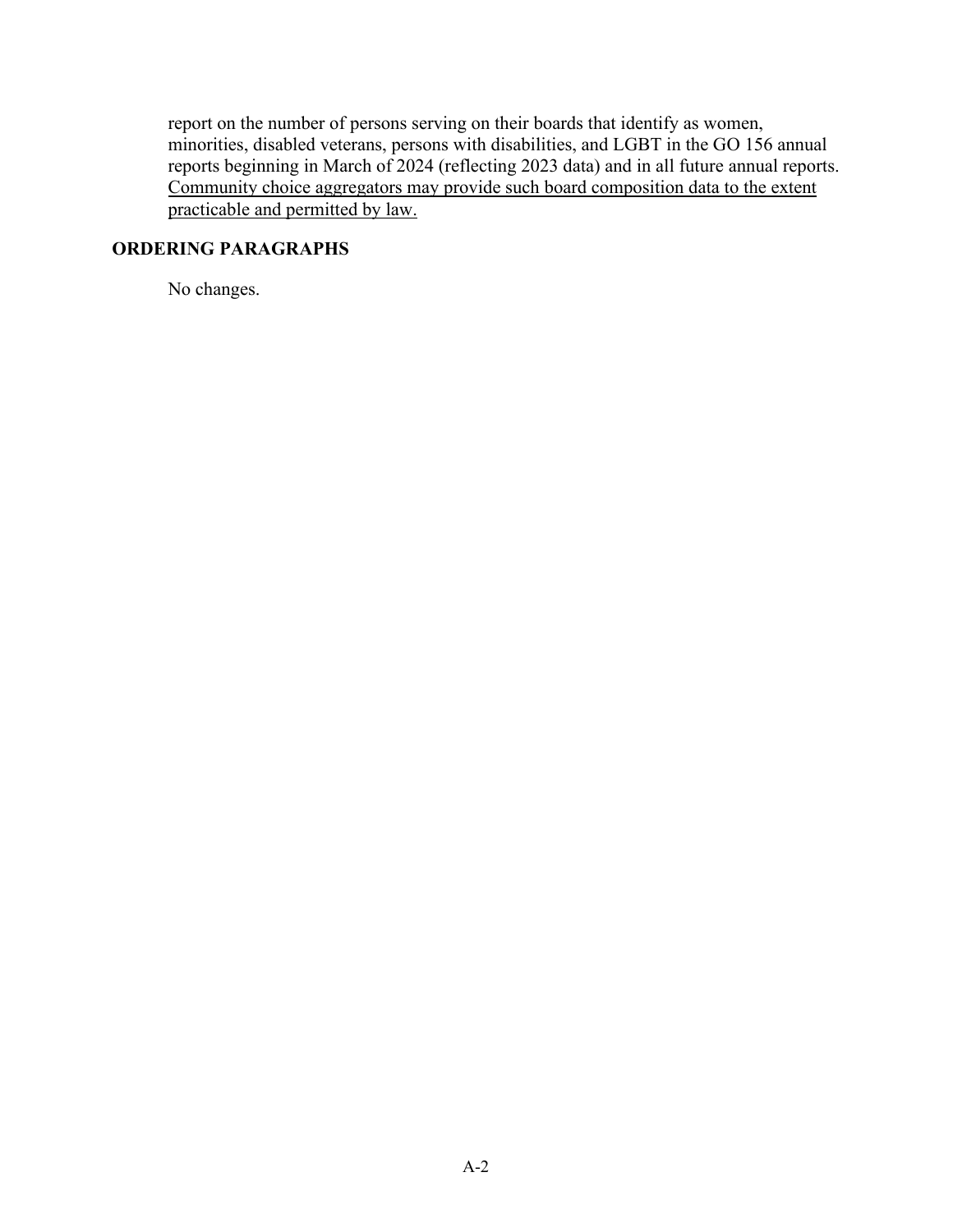# **ATTACHMENT B**

# **CALCCA PROPOSED REVISIONS TO PD, APPENDIX B (CLEAN VERSION OF GENERAL ORDER 156)**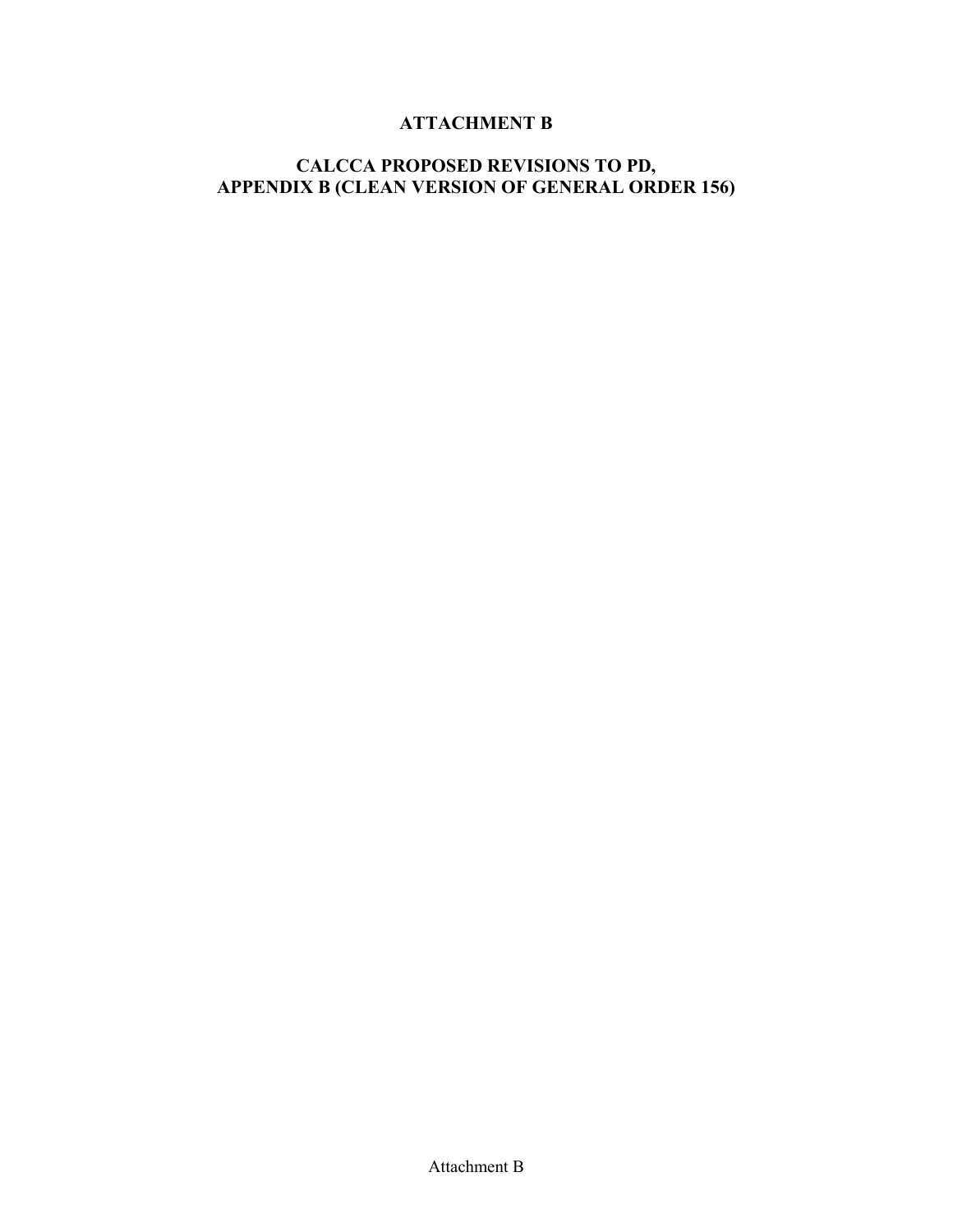R.21-03-010 COM/CR6/jnf





#### **PROPOSED DECISION**

FILED 02/09/22

#### **PUBLIC UTILITIES COMMISSION OF THE STATE OFCALIFORNIA**

RULES GOVERNING THE DEVELOPMENT OF PROGRAMS TO INCREASE PARTICIPAEIOPLE OF WOMEN, MINORITY, DISABLED VETERAN, LESBIAN, GAY, BISEXUAL AND11:44 AM TRANSGENDER (LGBT)' AND PERSONS WITH DISABILITIES BUSINESS ENTERPRISES IN PROCUREMENT OF CONTRACTS FROM UTILITIES, COMMUNITY CHOICE AGGREGATORS, AND ELECTRIC SERVICE PROVIDERS, AS REQUIRED BY PUBLIC UTILITIES CODE SECTIONS 366.2 and 8281-8286

> **Adopted April 27, 1988. Effective May 30, 1988. Decision (D.) 88-04-057 in Rulemaking 87-02-026.**

**Modified by D.88-09-024, D.89-08-041, D.90-11-053, D.90-12-027, D.92-06-030, D.95-12-045, D.96-12-081, D.98-11-030, D.03-11- 024, D.05-12-023, D.06-08-031, D.11-05-019, D.15-06-007, and . Also modified by Resolution Exec-001 and Resolution ALJ-377.**

#### **TABLE OF CONTENTS**

#### **1. GENERAL**

#### 1.1. Intent

- 1.1.1. Purpose
- 1.1.2. Scope
- 1.1.3. Relief for Undue Hardship
- 1.2. Applicability
- 1.3. Definition
	- 1.3.1. Commission
	- 1.3.2. Women Business Enterprise
	- 1.3.3. Minority Business Enterprise
	- 1.3.4. LGBT Business Enterprise
	- 1.3.5. Disabled Veteran
	- 1.3.6. Disabled Veteran Business Enterprise
	- 1.3.7. African American Person
	- 1.3.8. Hispanic American Person
	- 1.3.9. Native American Person
	- 1.3.10. Asian Pacific American Person
	- 1.3.11. Other Groups and Individuals
	- 1.3.12. Control
	- 1.3.13. Operate
	- 1.3.14. Goal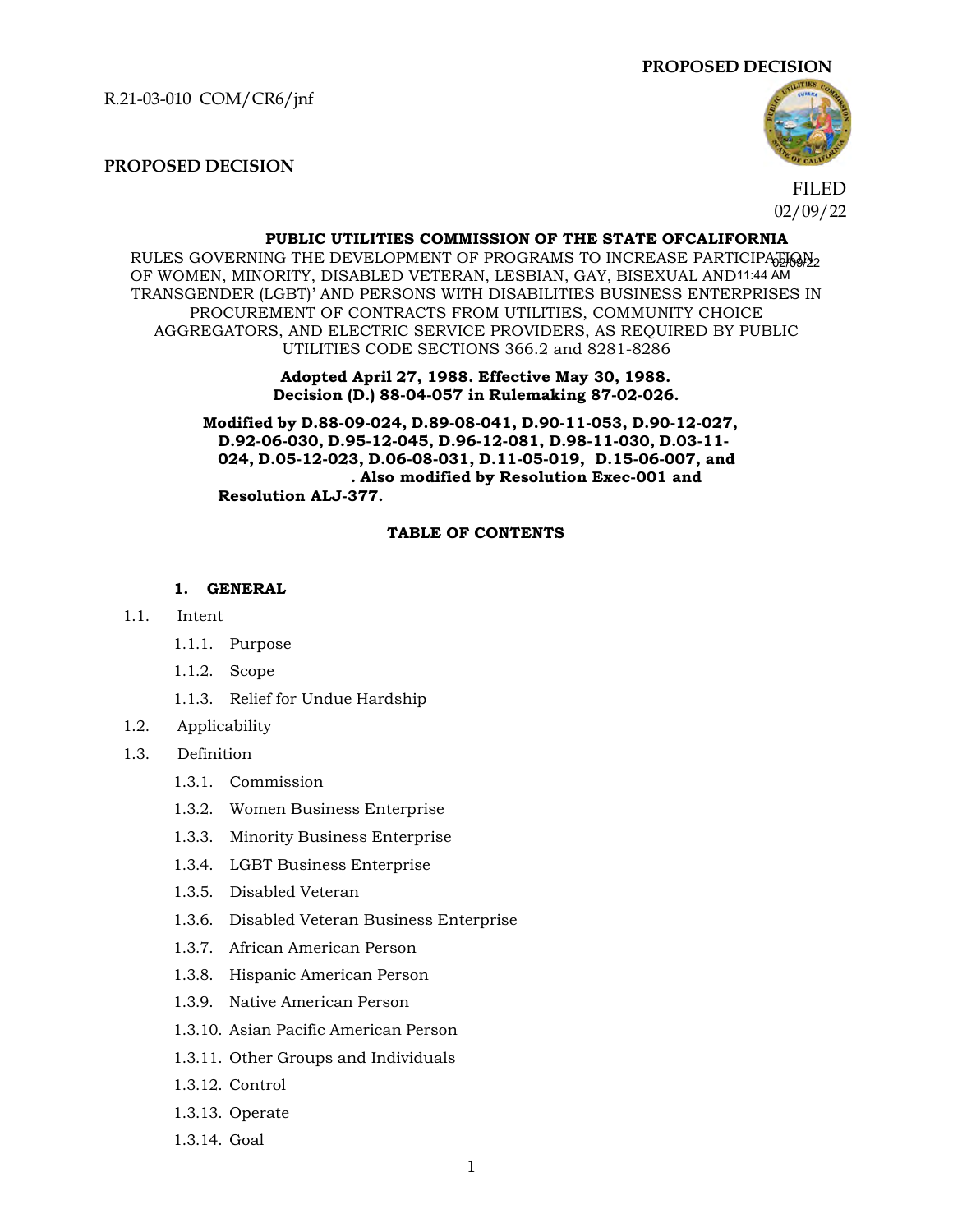#### **PROPOSED DECISION**

- 1.3.15. Excluded category
- 1.3.16. Short-term goal
- 1.3.17. Mid-term goal
- 1.3.18. Long-term goal
- 1.3.19. Utility
- 1.3.20. Clearinghouse
- 1.3.21. Subcontract
	- 1.3.21.1. Furnishing of supplies/services for use of real or personal property
	- 1.3.21.2. Contractor's Obligation
- 1.3.22. Product and Service Categories

# **2. VERIFICATION**

- 2.1. Clearinghouse to supply verification form to applicant
- 2.2. Assessing suitability of Eligible Supplier to bid on procurement contracts
- 2.3. Eligible Suppliers to submit verification forms every three years
- 2.4. Completion of verification application
- 2.5. Endorsement of ability to perform
- 2.6. Availability of verification forms for inspection
- 2.7. Penalty for falsification

### **3. CLEARINGHOUSE**

- 3.1. Authorization to establish and operate the Clearinghouse
- 3.2. Purpose of the Clearinghouse
- 3.3. Effect of utility participation in auditing and verification program
- 3.4. Verification renewal forms
- 3.5. Internet site
- 3.6. Approved third party agencies
- 3.7. Process for becoming a comparable verifying agency

#### **4. DISABLED VETERANS**

- 4.1. Disabled Veteran Business Enterprise
	- 4.1.1. Ownership
	- 4.1.2. Management and control
	- 4.1.3. Sole proprietorship
- 4.2. Administering Agency
- 4.3. Qualify as Disabled Veteran Business Enterprise
	- **5. LESBIAN, GAY, BISEXUAL, AND TRANSGENDER**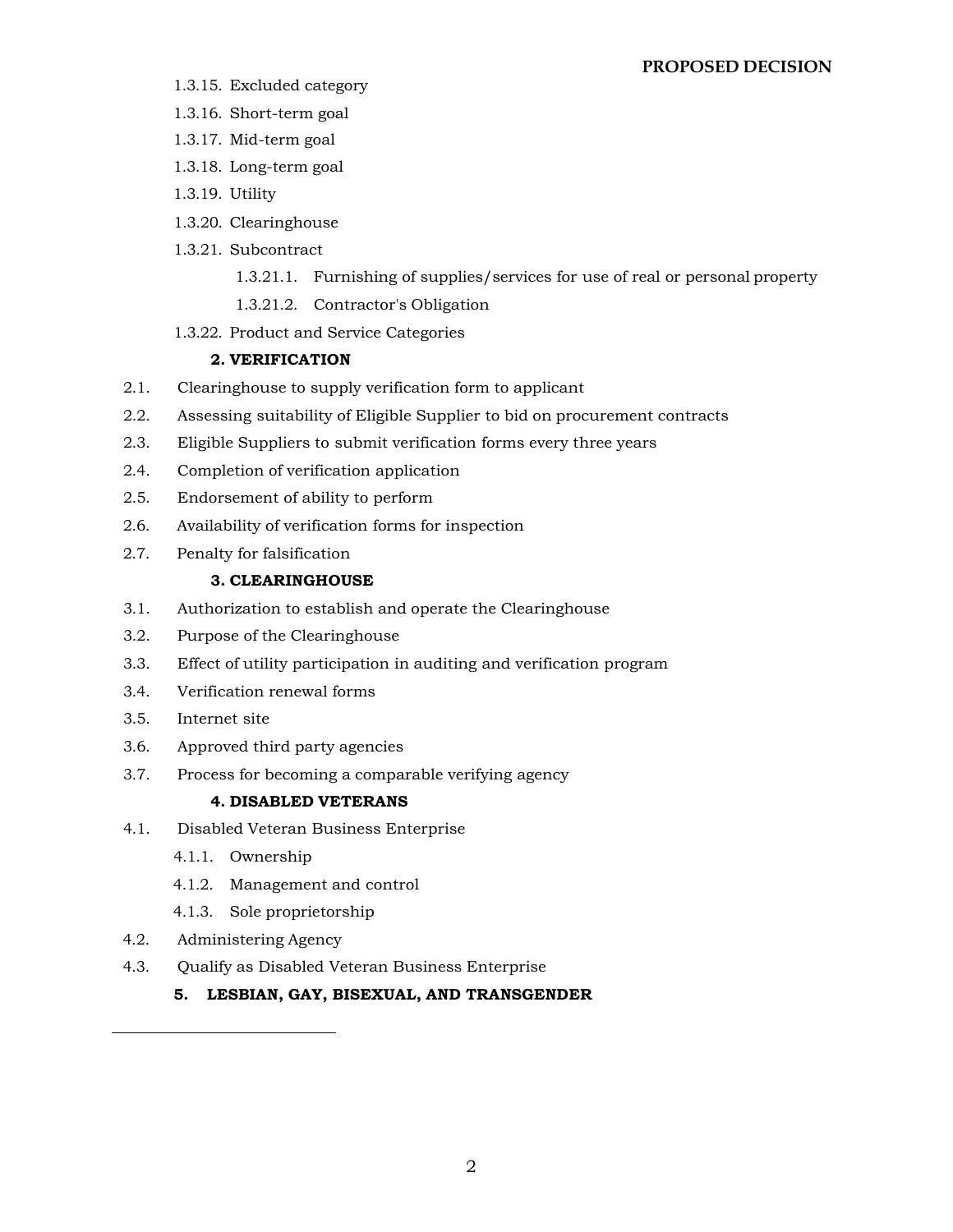#### **6. UTILITY IMPLEMENTATION**

- 6.1. Internal Utility Program Development
	- 6.1.1. Employee training
- 6.2. External Outreach
	- 6.2.1. Outreach activities
- 6.3. Subcontracting Program
	- 6.3.1. Subcontracting program to enhance, not replace prime contractor outreach program
	- 6.3.2. Application of subcontracting program
	- 6.3.3. Contracts not subject to subcontracting requirements
	- 6.3.4. Development of subcontracting programs by prime contractors
	- 6.3.5. Eligible Supplier notice in bids
	- 6.3.6. Inclusion of statement that subcontracting with Eligible Suppliers is a factor to be considered in bid evaluation process
	- 6.3.7. Inclusion of prime contractor progress in utility's annual report
	- 6.3.8. Inclusion of subcontractor plans in utility's annual plan
	- 6.3.9. Inclusion of subcontractor awards in utility's Eligible Supplier results

#### **7. REVIEW PROCESS, NOTICES OF APPEAL, AND COMPLAINT PROCESS**

- 7.1. Internal Appeal of Clearinghouse Verification Denials
- 7.2. Notice of Appeals
- 7.3. Third-Party Challenges
- 7.4. Contract Disputes
	- **8. PROCUREMENT GOALS**

#### **9. REQUIRED ANNUAL REPORT**

- 9.1. Contents of Report
	- 9.1.1. Description of program activities
	- 9.1.2. Summary of purchases/ contracts
	- 9.1.3. Itemization of program expense
	- 9.1.4. Description of progress in meeting or exceeding set procurement goals
	- 9.1.5. Summary of prime contractor utilization of subcontractors
	- 9.1.6. List of complaints about the programs of the utility and other covered entities
	- 9.1.7. Summary of purchases/contracts for products/services in excluded categories
	- 9.1.8. Description of efforts to recruit Eligible Suppliers
	- 9.1.9. Justification for continued existence of any "excluded category"
	- 9.1.10. Summary of purchases in product and service categories that include renewable and non-renewable energy, wireless communications, broadband, smart grid, and rail projects, in addition to their current reporting categories.
	- 9.1.11. File verifiable report on participation of Eligible Suppliers in fuel markets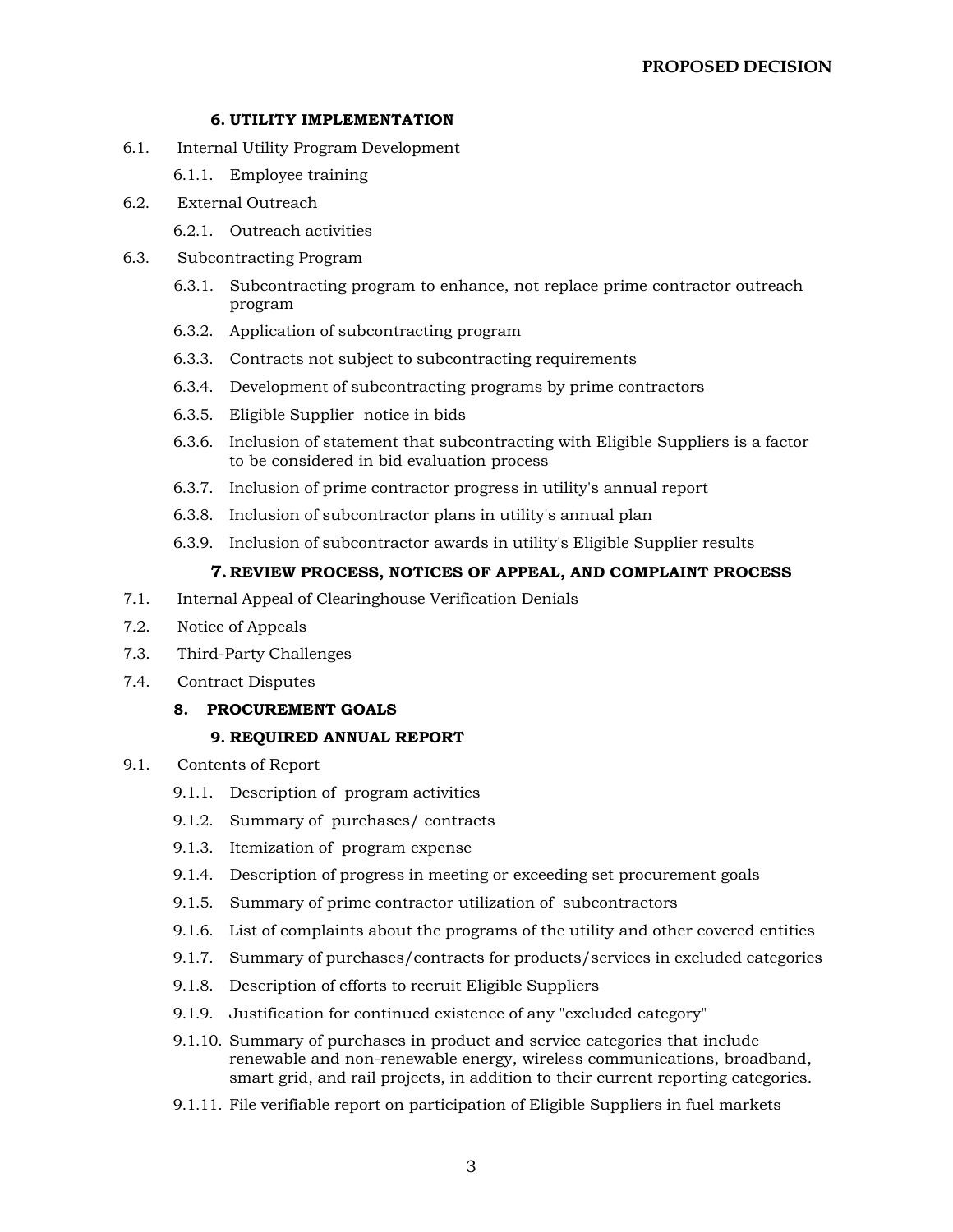- 9.2. General Order not intended to permit erosion of internal programs
- 9.3. Further breakdown of reporting statistics authorized
- 9.4. Compliance with LGBT-specific requirements

### **10. REQUIRED ANNUAL PLAN**

- 10.1. Contents of Plan
	- 10.1.1. Goals
	- 10.1.2. Description of program activities
	- 10.1.3. Plans for recruiting eligible suppliers where utilization of eligible suppliers has been low
	- 10.1.4. Plans for recruiting Eligible Suppliers in any "excluded category"
	- 10.1.5. Plans for encouraging prime contractors and grantees to engage eligible suppliers
	- 10.1.6. Plans for complying with program guidelines

#### **11. Annual Reports and Annual Plans for Community Choice Aggregators**

- 11.1. Program recommendations for carrying out policy
- **12. ANNUAL FORMS FOR SMALLER UTILITIES AND SMALLER ELECTRIC PROVIDERS**
- **13. COMMISSION ANNUAL REPORT**
- **14. WORKFORCE DIVERSITY AND BOARD DIVERSITY REPORTING**
- **15. VOLUNTARY COMPLIANCE AND REPORTING**
- **16. COMMISSION ANNUAL EN BANC MEETING**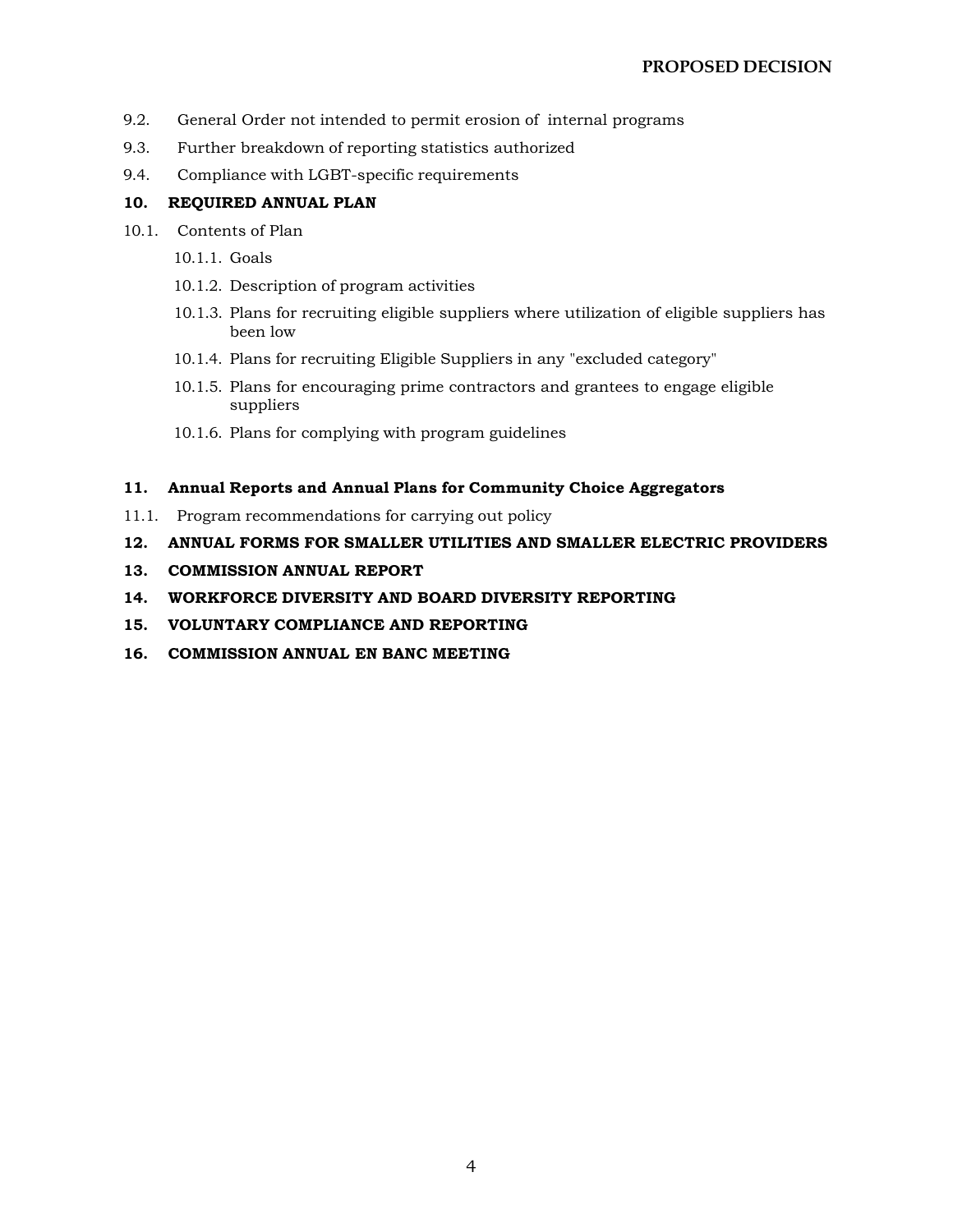### **1. GENERAL**

1.1. Intent

- 1.1.1. Purpose These rules implement California Public Utilities Code (Pub. Util. Code) § 366.2 and §§ 8281-8286, which requires the Commission to establish rules for  $\{1\}$  electric utilities (as defined herein) and other covered entities (as defined herein), gas utilities, water utilities, wireless telecommunications service providers, telephone utilities, and electric service providers with grossannual California revenues exceeding \$15,000,000 and their commissionregulated subsidiaries and affiliates and (2) community choice aggregators with gross annual revenues exceeding \$15,000,000 to submit annual plans and reports for purposes of increasing procurement in all categories from business enterprises owned and controlled by women, minority, disabled veteran, LGBT, and persons with disabilities. These rules also implement Pursuant to Public Utilities Code § 366. 2(m)(1) and (2), these rules also which mandate that the Commission require direct each community choice aggregator as defined herein to (1) annually submit a detailed and verifiable plans to address for increasing procurement from small, and local, and diverse business enterprises, and (2) annually submit a report regarding its procurement from women, minority, disabled veteran, and LGBT business enterprises. in annual plans. Non-utility entities, meaning electric serviceproviders and community choice aggregators, that must comply with the annual report and annual plan requirements under Pub. Util. Code §366.2 and §§ 8281-8286 are referred to herein as "other covered entities."
- 1.1.2. Scope These rules may be revised on the basis of experience gained in their application and/or changes in legislation.
- 1.1.3. Relief for Hardship In cases where these rules results in undue hardship or unreasonable expense to a utility,  $\theta$  other covered entity, or community choice aggregator, the utility, or other covered entity, or community choice aggregator may request relief from the Commission in accordance with the Commission's Rules of Practice and Procedure. Where the relief requested is of minor importance or temporary in nature, the utility, other covered entity, or community choice aggregator may apply for such relief through an advice letter filing. Any advice letter filing must, at a minimum, be served on all parties on the service list of this proceeding.
- 1.2. Applicability

These rules apply to electric-utilities (as defined herein), and other covered entities (as defined herein).<del>, gas utilities, water utilities, wireless</del> telecommunications service providers, telephone utilities, and electric service providers with gross annual California revenues exceeding \$15,000,000 and their commission-regulated subsidiaries and affiliates. These rules also apply to all community choice aggregators (as defined herein). with gross annual-California revenues exceeding \$15,000,000. Nothing in these rules require a community choice aggregator to take any action that would violate Proposition 209 (as defined herein).

- 1.3. Definitions
	- 1.3.1. "Commission" means the California Public Utilities Commission, as provided for in Article XII of the California Constitution.
	- 1.3.2. "Women business enterprise" means (1) a business enterprise (a) that is at least 51% owned by a woman or women or (b) if a publicly owned business, at least 51% of the stock of which is owned by one or more women, and (2) whosemanagement and daily business operations are controlled by one or more of those individuals.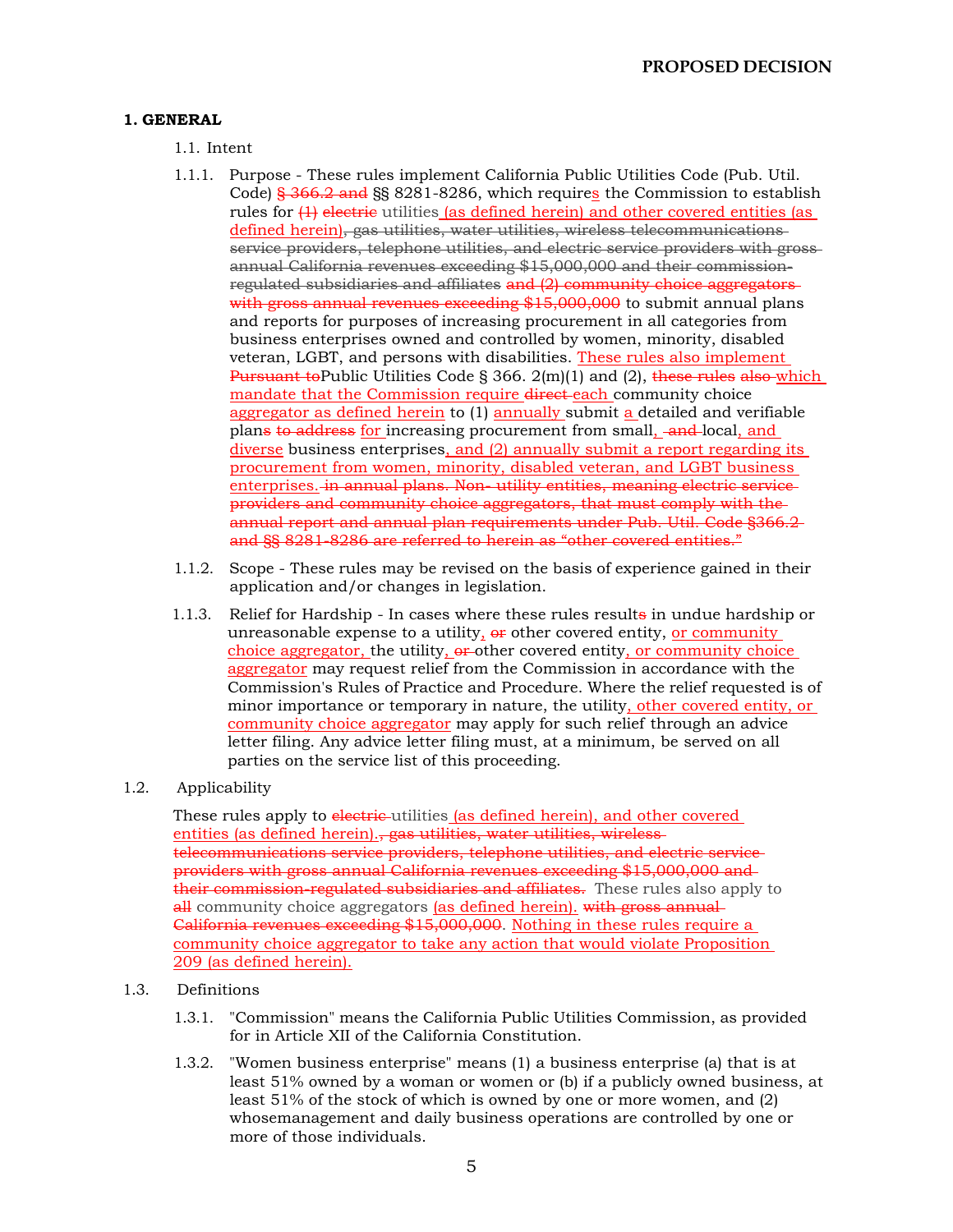- 1.3.3. "Minority business enterprise" means (1) a business enterprise (a) that is at least 51% owned by a minority individual or group(s) or (b) if a publicly owned business, at least 51 % of the stock of which is owned by one or more minority groups, and (2) whose management and daily business operations are controlled by one or more of those individuals. The contracting utility shall presume that minority includes, but is not limited to, African Americans, Hispanic Americans, Native Americans, Asian Pacific Americans, and other groups as defined herein.
- 1.3.4. "LGBT business enterprise" means (1) a business enterprise (a) that is at least 51% owned by a lesbian, gay, bisexual, or transgender person or persons or

(b) if a publicly owned business, at least 51 % of the stock of which is ownedby one or more lesbian, gay, bisexual, or transgender persons; and (2) whose management and daily business operations are controlled by one or more of those individuals.

"Persons with disabilities business enterprise" means (1) a business enterprise (a) that is at least  $51\%$  owned by a person or persons with a disability or (b) if a publicly owned business, at least 51 % of the stock of which is owned by one or more persons with a disability; and (2) whose management and daily business operations are controlled by one or more of those individuals.

- 1.3.5. Under these rules, the persons owning an eligible suppliers must be either U.S. citizens or legal aliens with permanent residence status in the United States.
- 1.3.6. "Disabled veteran" refers to a veteran of the military, naval or air service of the United States with a service-connected disability who is a resident of the Stateof California.
- 1.3.7. "Disabled veteran business enterprise" is defined in Section 4, herein. $\overline{z}$
- $1.3.9...$
- 1.3.10. "African American person," for purposes of this General Order, refers to a person having origins in any black racial groups of Africa.
- 1.3.11. "Hispanic American person," for purposes of this General Order, refers to a person of Mexican, Puerto Rican, Cuban, South or Central American, Caribbean, and other Spanish culture or origin.
- 1.3.12. "Native American person," for purposes of this General Order, refers to a personhaving origin in any of the original peoples of North America or the Hawaiian Islands, in particular, American Indians, Eskimos, Aleuts, and Native Hawaiians.
- 1.3.13. "Asian Pacific American person," for purposes of this General Order, refers to a person having origin in Asia or the Indian subcontinent, including, but not limited to, persons from Japan, China, the Philippines, Vietnam, Korea, Samoa, Guam, the U.S. Trust Territories of the Pacific, Northern Marianas, Laos, Cambodia, Taiwan, India, Pakistan, and Bangladesh.
- 1.3.14. "Other groups or individuals" means persons found to be disadvantaged by the Small Business Administration pursuant to Section 8(a) of Small Business Actas amended (15 U.S.C. 637 (a)), or the Secretary of Commerce pursuant to Section 5 of Executive Order 11625.
- 1.3.15. "Control" means exercising the power to make policy decisions.
- 1.3.16. To "operate" means to be actively involved in the day-to-day management. It is not enough to merely be an officer or director.
- 1.3.17. "Goal" means a target which, when achieved, indicates progress in a preferred direction. A goal is neither a requirement nor a quota.
- 1.3.18. "Excluded category" means a category of products or services which may be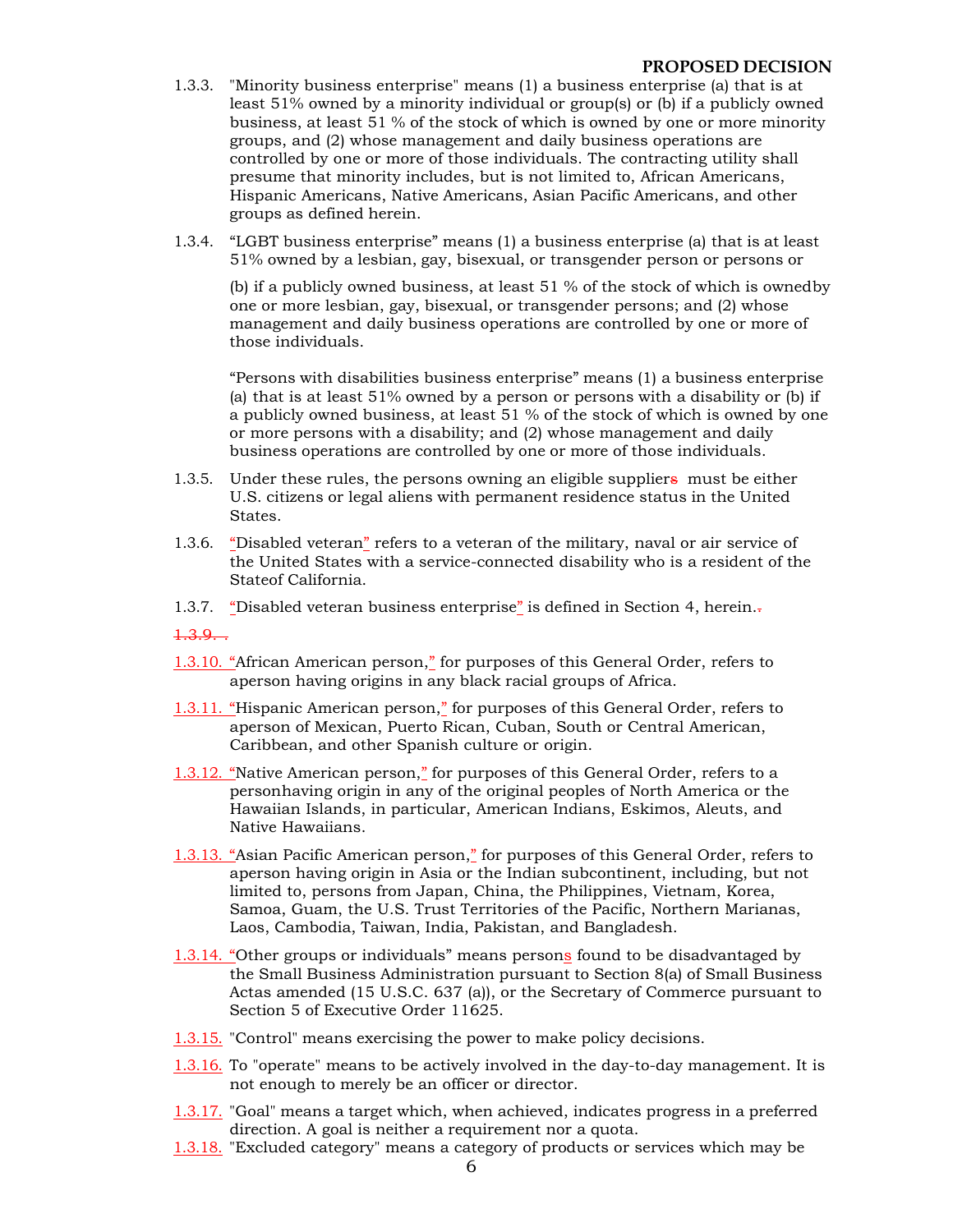removed from the dollar base used to establish goals, pursuant to former Section 8.5 of this General Order, because of the established unavailability of eligible suppliers capable of supplying those products or services.

- 1.3.19. "Short-term goal" means a goal applicable to a period of one (1) year.
- 1.3.20. "Mid-term goal" means a goal applicable to a period of three (3) years.
- 1.3.21. "Long-term goal" means a goal applicable to a period of five (5) years.
- 1.3.22. "Utility" means electric utilities, gas utilities, water utilities, wireless telecommunications service providers, and telephone utilities with gross annual California revenues exceeding \$15,000,000 and their Commissionregulated subsidiaries and affiliates.
- 1.3.23. The "Clearinghouse" means a Commission-supervised program or entity that shall conduct certifications/verifications and maintain a database of eligible suppliers for the use of utilities, and other covered entities, and community choice aggregators under the Commission's Supplier Diversity Program..
- 1.3.24. "Subcontract'" means any agreement or arrangement between a contractor andany party or person (in which the parties do not stand in the relationship of anemployer and an employee):
	- 1.3.24.1. For the furnishing of supplies or services for the use of real or personal property, including lease arrangements, which, in whole or in part, is necessary to the performance of any one or more contracts; or
	- 1.3.24.2. Under which any portion of the contractor's obligation under any one or more contracts is performed, undertaken or assumed.
- 1.3.25. "Product and service categories" means product and service categories as defined by the Standard Industrial Classification (SIC) system maintained by the United States Department of Labor, Occupational Safety and Health Administration, as they currently read or as amended or as defined by any other updated classification system that supersedes the SIC system.
- 1.3.26. "Proposition 209" means Article 1, Section 31 of the California Constitution (added November 5, 1996 by Proposition 209), which prohibits the "state," subdivision or governmental instrumentality of or within the State," from "discriminat[ing] against, or grant[ing] preferential treatment to, any individual or group on the basis of race, sex, color, ethnicity, or national origin in the operation of public employment, public education, or public contracting." Community choice aggregators, as public entities, are subject to Proposition 209.
- 1.3.27. "Other covered entity" means electric service provider as that term is defined in Pub. Util. Code § 218.3 and used in Pub. Util. Code § 8281-8286.
- 1.3.28."Community choice aggregator" means (1) an entity created pursuant to Pub. Util. Code §366.2; and (2) with gross annual California revenues exceeding \$15,000,000, except where used herein to specifically reference community choice aggregators with gross annual California revenues of less than \$15,000,000.

### **2. VERIFICATION**

The following rules shall be used to verify the eligibility of business enterprises owned and controlled by women, minority, LGBT, or persons with disabilities for participation in procurement contracts under the Commission's Supplier Diversity Program.

2.1. The Clearinghouse, as described in Section 3, shall supply a verification form to applicants. An applicant may complete the verification form and return it to the Clearinghouse for processing. Suppliers that are certified/verified under GO 156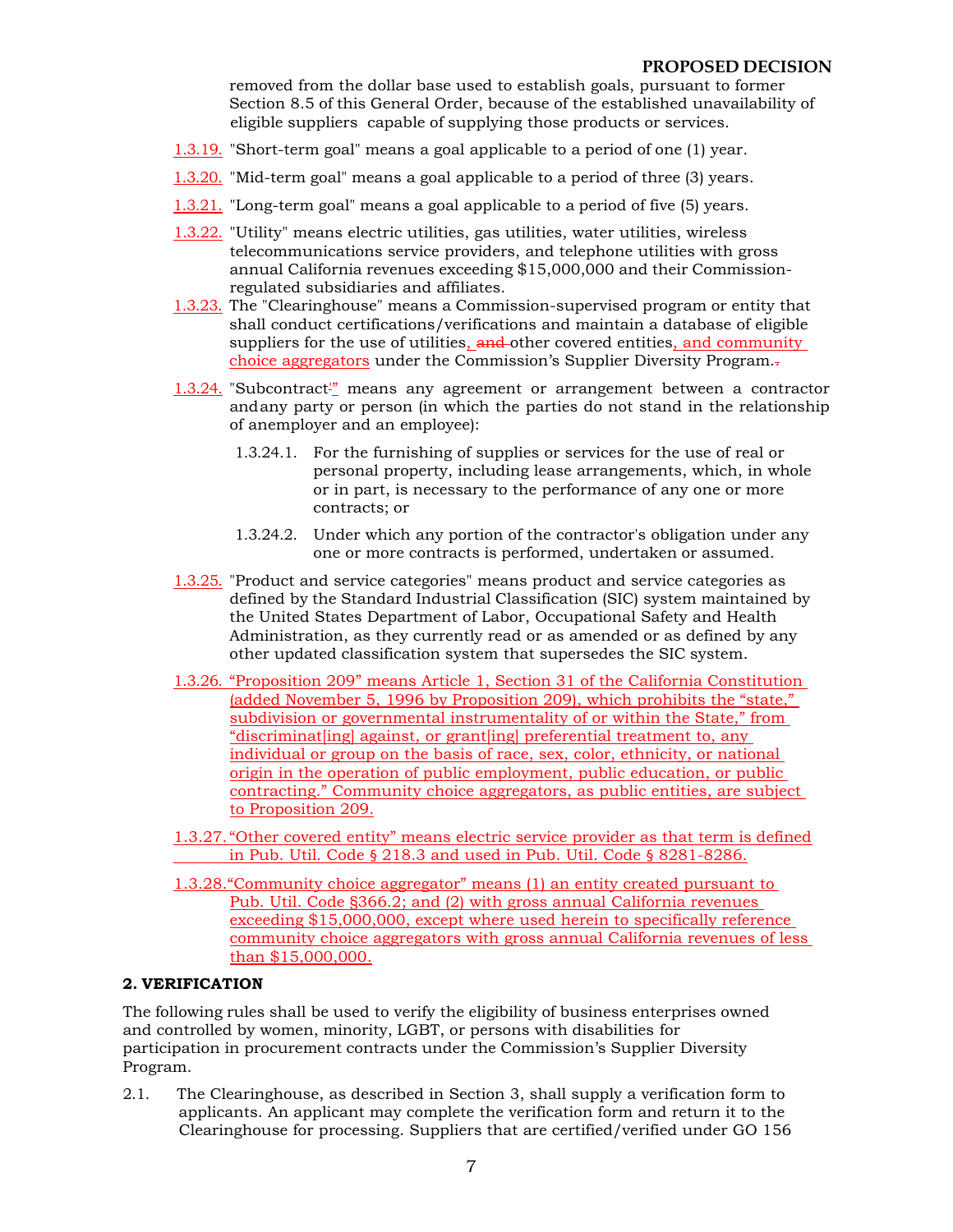are referred to herein as "eligible suppliers".

- 2.2. In assessing the suitability of a supplier to bid for procurement contracts, a utility or other covered entity may require additional information or the completion of additional forms to comply with specific requirements created by the unique character of its business, such as insurance requirements, product and service codes, and bonding limits. A utility,  $\theta$  other covered entity, or community choice aggregator may not, however, require additional information to verify that a business is in fact an eligible supplier under the Commission's Supplier Diversity Program.
- 2.3. Eligible suppliers shall be required to submit verification forms at least once every three years to the Clearinghouse.
- 2.4. Completion and submission of the verification application to the Clearinghouse serves to initiate a verification of the business as an eligible supplier under the Commission's Supplier Diversity Program.

Submission of an application does not guarantee verification.

2.5. The fact that a business is verified as an eligible supplier under the Commission's Supplier Diversity Program and included in the Clearinghouse's database of eligible suppliers is not an endorsement of its ability to perform and does not guarantee contracts with the utilities, or other covered entities, or community choice aggregators.

2.6. An applicant's verification form shall be available for inspection by the Commission.

2.7. Falsification of information by the applicant on the verification form is subject to the penalties provided by Pub. Util. Code § 8285.

#### **3. CLEARINGHOUSE**

The Commission shall provide for a clearinghouse to share the name of and verification status of eligible suppliers under the Commission's Supplier Diversity Program.-

- 3.1. The Commission may establish and operate such a clearinghouse internally or authorize, by decision or resolution, a utility-formed entity or arrangement to fund the operation of such a clearinghouse. In authorizing a utility-formed entity or arrangement, the Commission will specify sufficient terms and conditions to specify how verifications and audits shall be performed and to ascertain and ensure that the Clearinghouse is operated in accordance with this General Order, Pub. Util. Code §§ 366.2, 8281-8286, and other applicable legal requirements.
- 3.2. The purpose of the Clearinghouse shall be to audit and verify the status of business enterprises as eligible suppliers under the Commission's Supplier Diversity Program, and to establish and maintain a database of eligible suppliers that is accessible to the Commission, utilities, and other covered entities, and community choice aggregators.
- 3.3. The Clearinghouse auditing and verification program of suppliers shall preclude the need for a utility, or other covered entity, or community choice aggregator to audit and verify whether a business enterprise is an eligible supplier under the Commission's Supplier Diversity Program.
- 3.4. The Clearinghouse shall distribute renewal verification forms to the eligible suppliers that are already verified at least once every three years. If the eligible supplier does not complete and return the renewal within a reasonable time, the Clearinghouse shall notify the eligible supplier that the eligible supplier will not be listed as an eligible supplier in the shared database until the renewal is completed and approved.
- 3.5. The Clearinghouse shall post on its website a calendar of procurement-related information sharing and educational events and activities scheduled by utilities,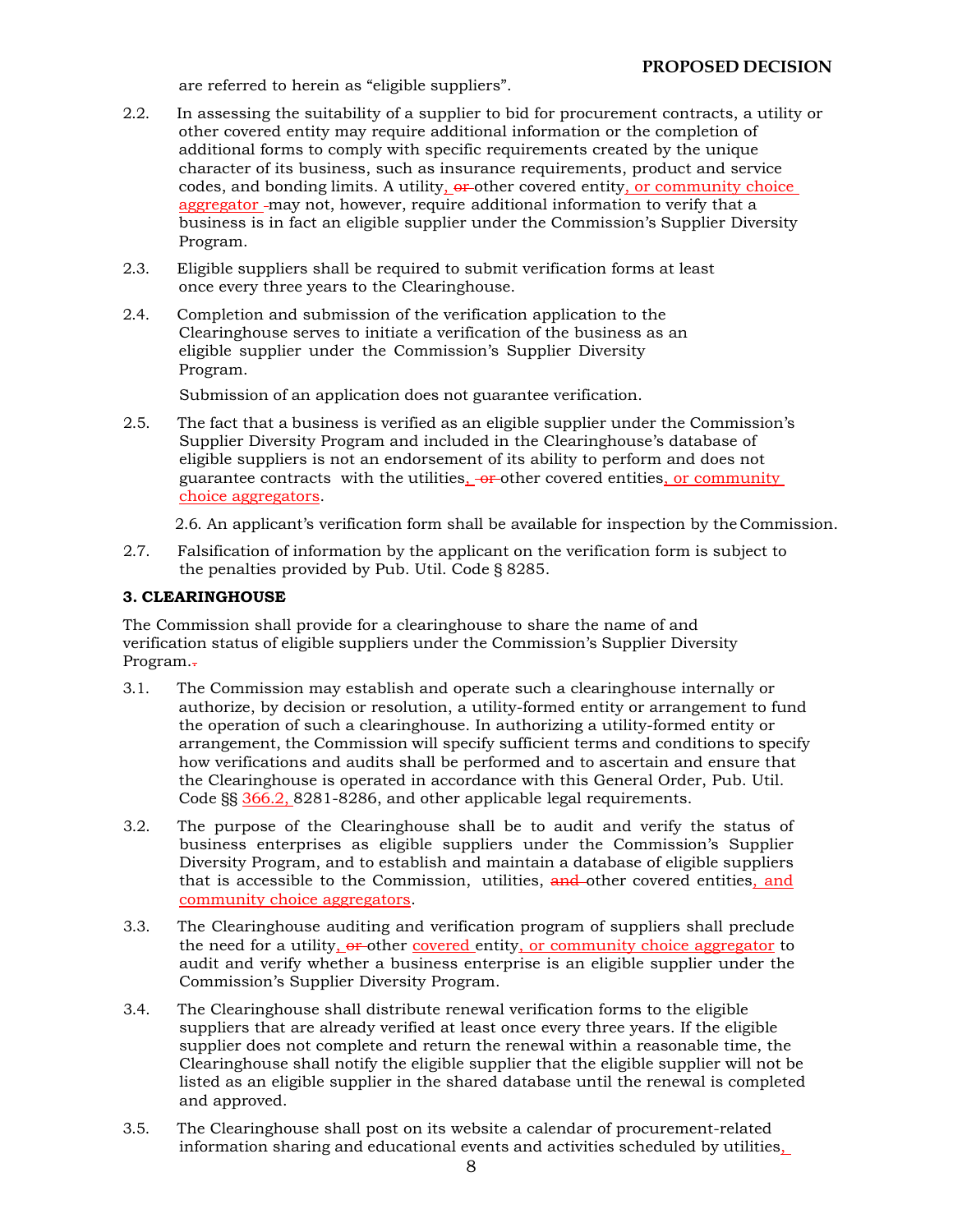andother covered entities, and community choice aggregators in furtherance of legislative policy and this General Order andmay post additional information regarding procurement and/or educational opportunities.

- 3.6. In addition to the Clearinghouse, the Commission may approve of third-party agencies to perform verifications of applicants. The Clearinghouse is authorized to accept certifications by approved third-party agencies, as appropriate, and to develop and implement a streamlined comparable agency verification process for any applicant that already has a certification through an approved third-party agency.<sup>2</sup> After the Commission has approved of a third-party agency. applicants may choose between the option of (1) going directly to the Clearinghouse for verification or (2) through an approved third-party agency, followed by a streamlined verification process with the Clearinghouse. If an applicant already has a certification through an approved third-party agency, the applicant is encouraged toapply to the Clearinghouse through the streamlined verification process.
- 3.7. The following shall be the process for a third-party agency seeking to become a verifying agency under this General Order:
	- (a) The requesting third-party agency shall submit a written request (herein "Request") to the Commission's GO 156 Staff;
	- (b) The Request shall include a detailed explanation showing that the requesting third-party agency's objectives, eligibility requirements, required documentation, and review and certification processes are substantially similar to those of the Clearinghouse;
	- (c) The Commission's GO 156 Staff must evaluate the Request and make a recommendation to the Commission within 60 days of receiving a Request:<sup>1</sup> and
	- (d) Upon review of the Request by the Commission's GO 156 Staff, the GO 156 Staff will publish a draft resolution under the Commission's Rules of Practice and Procedure granting or denying the requesting third-party agency its verifying agency status. This draft resolution shall be placed on the Commission's Agenda for a vote.

#### **4. DISABLED VETERANS**

The following rules shall apply to disabled veteran business enterprises (also referred to as "DVBE"). The term "disabled veteran" is defined in Section 1.3.6 of this General Order.

- 4.1. "Disabled veteran business enterprise" is defined in Military and Veterans Code § 999, as required by D.92-06-030, to mean a business enterprise certified by the California Department of General Services as meeting all of the following requirements.
	- 4.1.1. It is a sole proprietorship at least 51 percent owned by one or more disabled veterans or, in the case of a publicly owned business, at least 51 percent of its stock is owned by one or more disabled veterans; a subsidiary which is wholly owned by a parent corporation, but only if at least 51 percent of the voting stock of the parent corporation is owned by one or more disabled veterans; or a joint venture in which at least 51 percent of the joint venture's management and control and earnings are held by one or more disabled veterans.
	- 4.1.2. The management and control of the daily business operations are by one or more disabled veterans. The disabled veterans who exercise management and control are not required to be the same disabled veterans as the owners of the business concern.

<sup>1</sup>*See e.g*., D.06-08-031 and Resolution Exec.-001 (July 9, 2009).

<sup>1</sup>All references to "days" shall be calculated as set forth in Rule 1.15 of the Commission's Rules of Practice and Procedure.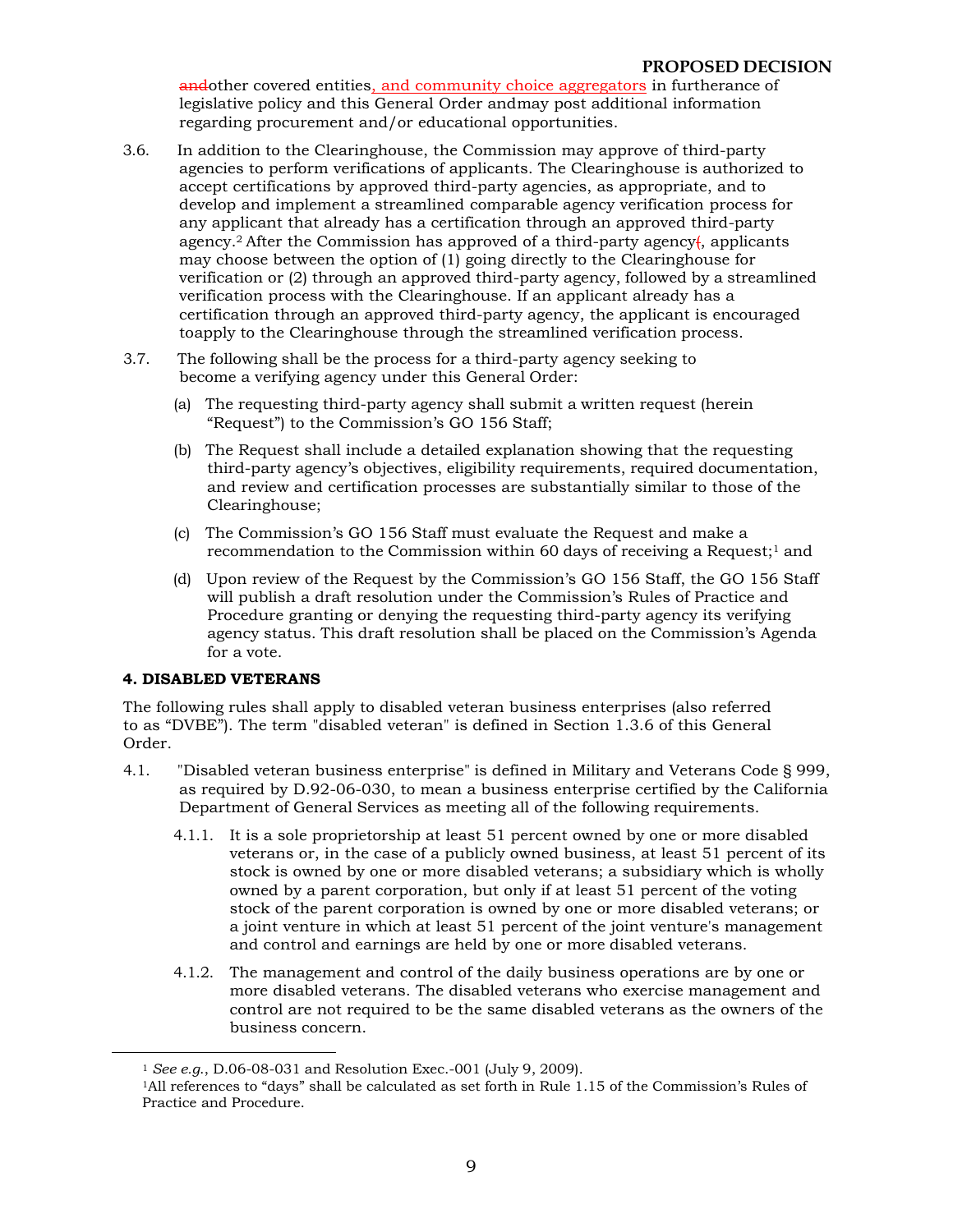- 4.1.3. It is a sole proprietorship, corporation, or partnership with its home office located in the United States, which is not a branch or subsidiary of a foreign corporation, foreign firm, or other foreign-based business.
- 4.2. Pursuant to Pub. Util. Code § 8284(a)(2), DVBEs are verified/certified by the California State Department of General Services. The Office of Small Business and Disabled Veterans Business Enterprise Services currently performs this verification/certification. The Clearinghouse shall accept the verifications/certifications by the Department of General Services as though the DVBE has been verified/certified by the Clearinghouse and include such DVBE in the Clearinghouse's database of the verified/certified eligible suppliers .
- 4.3. In order to qualify as a DVBE, a business enterprise must meet the criteria in Section 4.1 and must present a current certificate from the California State Department of General Services verifying that such criteria have been met.

# **5. LESBIAN, GAY, BISEXUAL AND TRANSGENDER2**

Pursuant to D.15-06-007, the following additional rules shall apply to LGBT business enterprises (also referred to as "LGBTBEs"). By or before September 1, 2015, the Clearinghouse shall begin maintaining the database associated with the LGBTBEs for purposes of the Commission's Supplier Diversity Program.

#### **6. IMPLEMENTATION BY UTILITIES, AND OTHER COVERED ENTITIES, AND COMMUNITY CHOICE AGGREGATORS**

Each utility, and other covered entity-, and community choice aggregator (to the extent permitted by Proposition 209) shall design and implement a program to ensurethat eligible suppliers in the Commission's Supplier Diversity Program are encouragedto become eligible suppliers of products and services to the utilities, and other covered entities, and community choice aggregators subject to GO 156. Nothing in GO 156 authorizes or permits a utility,  $\theta$  other covered entity, or community choice aggregator to utilize set-asides, preferences, or quotas in the administration of its program in compliance with GO 156. The utility,  $\theta$  other covered entity, or community choice aggregator retains authority to use its legitimate business judgment to select the supplier for a particularcontract.

6.1. Internal Program Development by Utilities, and Other Covered Entities, and Community Choice Aggregators

Each utility,  $\theta$  other covered entity, or community choice aggregator shall maintain an appropriately sized staff to provide overall direction and guidance and to implement their own program requirements consistent with the Commission's Supplier Diversity Program and applicable law. Each utility, and other covered entity, and community choice aggregator shall provide the email address and telephone numberof a contact person on the website of the utility,  $\theta$ -other covered entity, or community choice aggregator in a prominentlocation so that eligible suppliers and applicants are able to obtain more information about these internal programs.

- 6.1.1. Each utility,  $\theta$  other covered entity, or community choice aggregator shall ensure that its staff with procurement responsibilities receive training in the implementation of the Commission'sSupplier Diversity Program.
- 6.2. External Outreach by Utilities, and Other Covered Entities, and Community Choice Aggregators
	- 6.2.1. Utilities and Other Covered Entities
	- 6.2.1.1Each utility or other covered entity shall implement an outreach program to informand recruit eligible suppliers to apply for procurement contracts.

6.2.1.2 Outreach activities may vary for each utility or other covered entity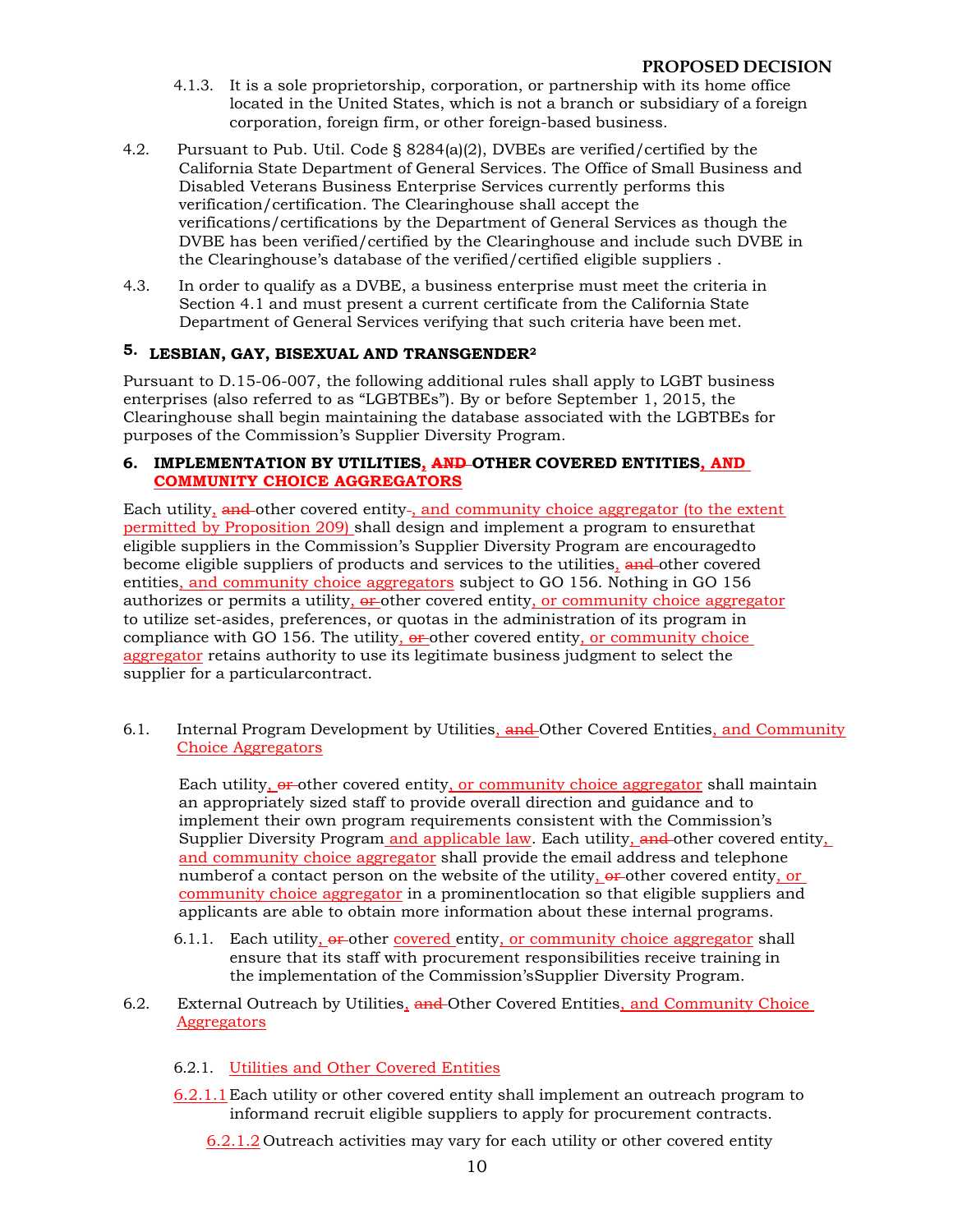dependingon size, service territory, and specific lines of business. However, each utility or other covered entity shall, at a minimum:

- a) Actively seek out opportunities to identify eligible suppliers under the Commission's Supplier Diversity Program and to expand source pools;
- b) Actively support the efforts of organizations experienced in the field who promote the interests of eligible suppliers under the Commission's Supplier Diversity Program;
- c) Work with eligible suppliers under the Commission's Supplier Diversity Program to facilitate contracting relationships by explaining qualification requirements, bid and contracting procedures, materials requirements, invoicing and payment schedules, and other procurement practices and procedures;
- d) At the request of any unsuccessful bidder, provide information concerning the relative range/ranking of the bid as contrasted with the successful bid. Information on additional selection criteria, such as warranty periods, maintenance costs, and delivery capability, shall be provided when requested if disclosure would notviolate the proprietary nature of the specific contract element;
- e) To the extent possible, make available to eligible suppliers under the Commission's Supplier Diversity Program lists of utility/other covered entity purchase/contract categories which offer them the best opportunityfor success;
- f) Encourage employees involved in procurement activities to break apart purchases and contracts, as appropriate, to accommodate thecapabilities of eligible suppliers under the Commission's Supplier Diversity Program;
- g) Summarize this General Order in outreach program handouts and electronic notices. Such summaries shall state that eligible suppliers under the Commission's Supplier Diversity
- $h$  Offer the same assistance set forth in Section 6.2.1 to any interestedparty, upon request.
- 6.2.2. Community Choice Aggregators
	- 6.2.2.1 Each community choice aggregator shall, to the extent permitted by Proposition 209, implement an outreach program to, at a minimum:
		- a) inform suppliers, including eligible suppliers under the Commission's Supplier Diversity Program, about opportunities to apply for procurement contracts; and
		- b) inform suppliers about, and provide assistance regarding, certification through, the Commission's Supplier Diversity Program Clearinghouse.

#### 6.3. Subcontracting Program

6.3.1 Utilities and Other Covered Entities

- 6.3.1.1 Each utility or other covered entity shall establish and maintain a subcontracting program for the purpose of encouraging its contractors to utilizeeligible suppliers under the Commission's Supplier Diversity Program.
	- 6.3.1.2 The subcontracting program shall serve as an enhancement to, and not as a replacement for, the utility's or other covered entity's-outreach program to eligible suppliers under the Commission's Supplier Diversity Program.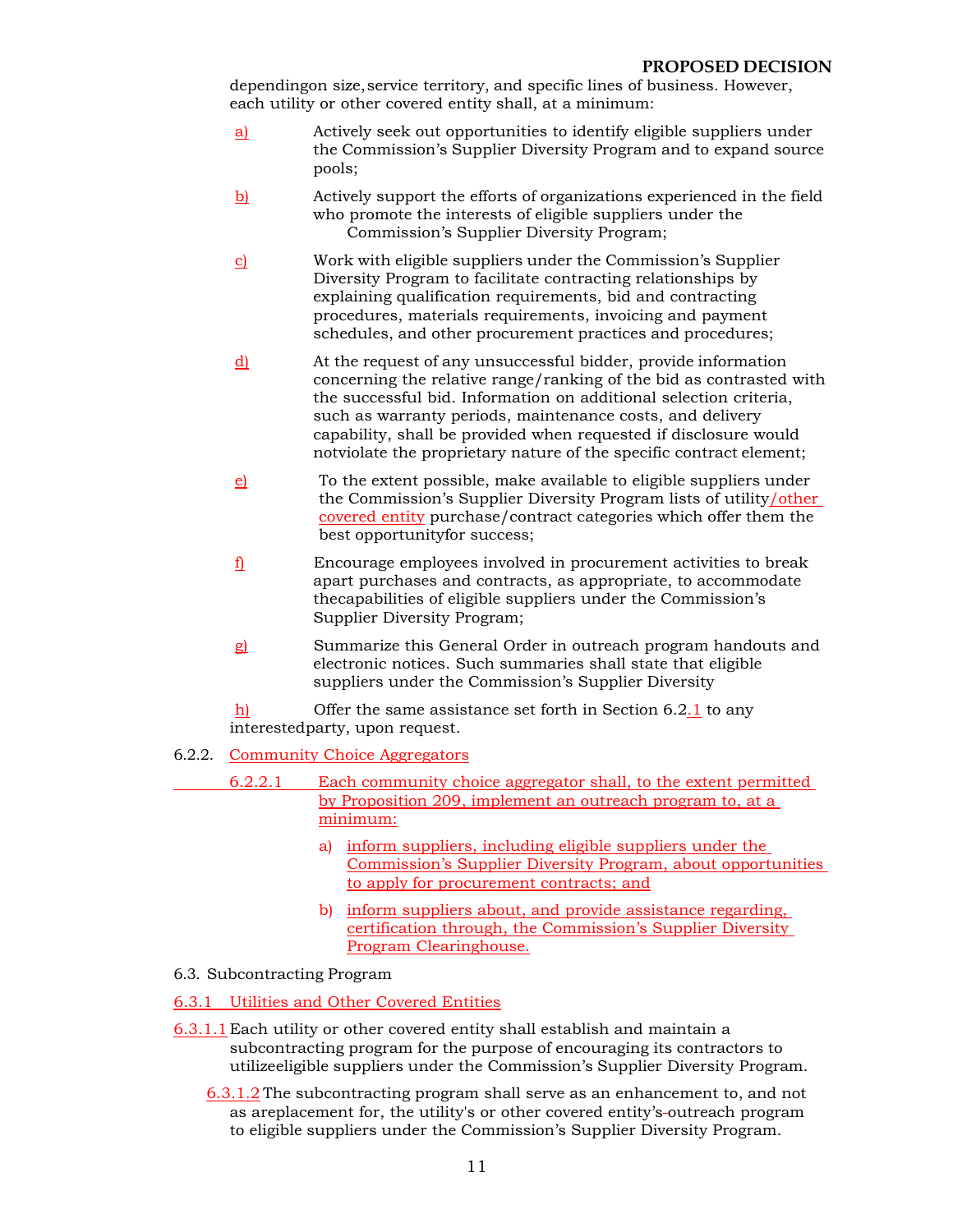6.3.1.3 The subcontracting program shall apply to the following:

- 6.3.2.1.1 Purchases/contracts exceeding \$500,000 for products and services;
- 6.3.2.1.2 Construction contracts exceeding \$1,000,000; and
- 6.3.2.1.3 Purchases/contracts which offer subcontracting opportunities, regardless of value, where appropriate.
- 6.3.1.4 The subcontracting program need not be applied to the procurement of products manufactured for general consumption, such as paper, pens, and thelike.
- 6.3.1.5 Each utility or other covered entity shall encourage and assist its prime contractors to develop plans to increase the utilization of eligible suppliers under the Commission's Supplier Diversity Program as subcontractors. Prime contractors shall be encouraged to submit to the utility or other covered entity plans that include goals for the utilization of eligible suppliers under the Commission's Supplier Diversity Program as subcontractors. These plans maybe incorporated into the contract between the utility or other covered entity and the prime contractor. The prime contractor may submit periodic reports on its compliance with the plan to the utility or other covered entity.
- 6.3.1.6 Each utility or other covered entity is encouraged to incorporate in all purchase orders, requests for bid proposals, and other appropriate procurement documents related to procurement efforts subject to the subcontracting program, a statement similar to the following:

#### **UTILIZATION OF BUSINESS ENTERPRISES OWNEDand CONTROLLED BY WOMEN, MINORITIES, DISABLED VETERANS, LGBT, AND PERSONS WITHDISABILITIES**

It is the policy of this company that business enterprises owned and controlled by women, minorities, disabled veterans, LGBT, and persons with disabilities (herein "diverse suppliers") shall have the maximum practicable opportunity to participate in the performance of contracts.

However, this policy shall not be used to exclude any qualified businesses from participating in contracting opportunities.

The contractor agrees to use its best efforts to carry out this policy in the award of subcontracts to the fullest extent consistent with the efficient performance of this contract.

The contractor agrees to inform all prospective subcontractors of the opportunity to request from the Clearinghouse a verification application to be certified as a diverse supplier, return the completed application to the Clearinghouse for processing, and, if verified/certified, the prospective supplier will be included in the database, as a diverse supplier.

- 6.3.1.7 Each utility or other covered entity is encouraged to inform its prime contractors that the prime contractor's good faith efforts to subcontract witheligible suppliers under the Commission's Supplier Diversity Program is a factor that will be considered in the bid evaluation process. A statement to that effect could be included in all appropriate procurement documents.
- 6.3.1.8 Each utility or other covered entity shall monitor and include in its annualreport to the Commission a summary of progress and efforts by its prime contractors to increase the participation of eligible suppliers under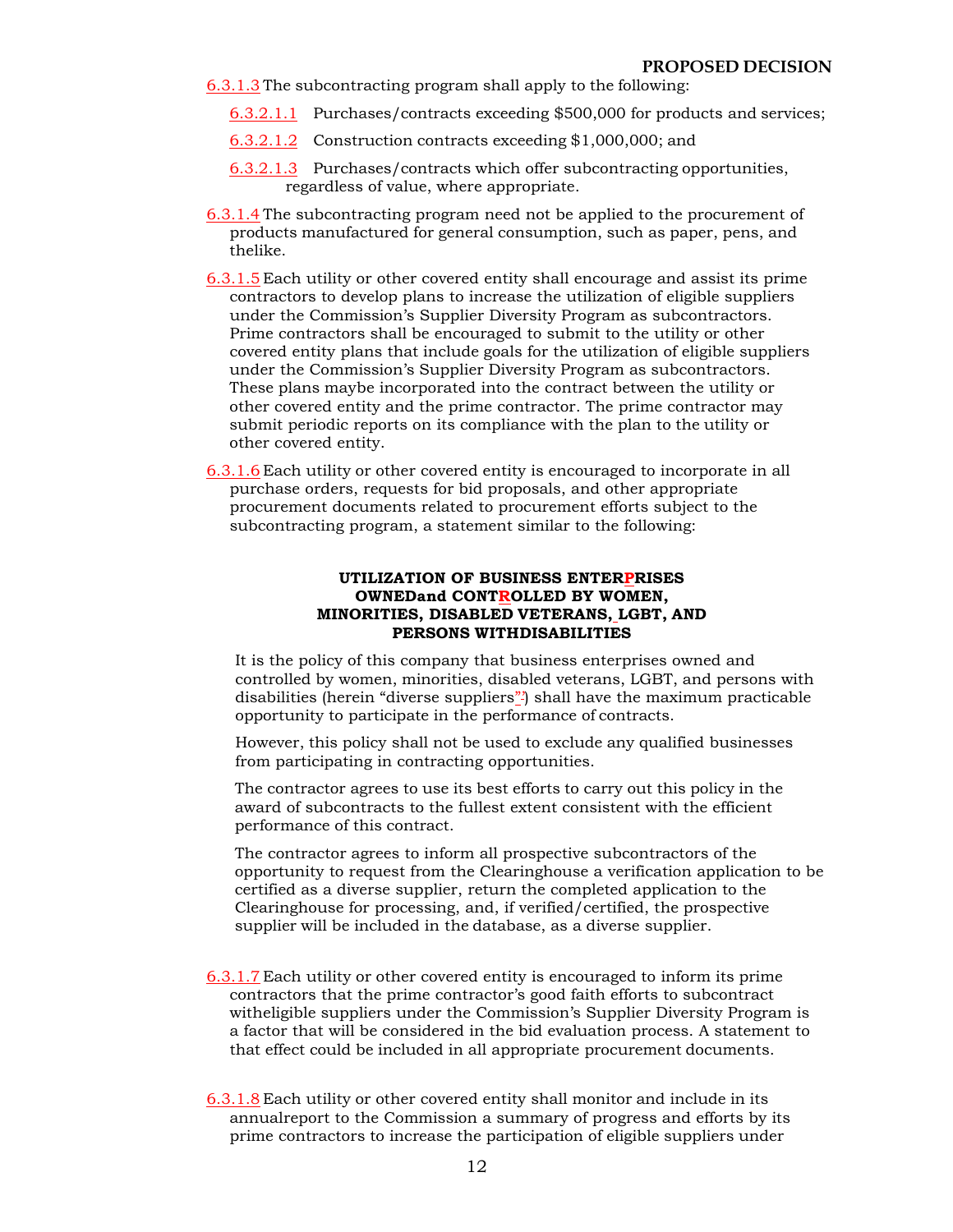the Commission's Supplier Diversity Program.

- 6.3.1.9 Each utility or other covered entity shall include in its annual plan to the Commission a description of future plans for encouraging both prime contractors and grantees to engage eligible suppliers under the Commission's Supplier Diversity Program in all procurement categories which provide subcontracting opportunities.
- 6.3.1.10 Each utility or other covered entity may include awards to eligible suppliersubcontractors in its GO 156 reporting results.
- 6.3.2 Community Choice Aggregators
	- 6.3.2.1 Each community choice aggregator with gross annual revenues over fifteen million dollars (\$15,000,000) shall include in its annual report any eligible suppliers with whom a prime contractor or grantee of a community choice aggregator has engaged in contracts or subcontracts for all categories, including, but not limited to, renewable energy, energy storage systems, and smart grid projects.

#### **7. REVIEW PROCESS, NOTICE OF APPEALS, AND COMPLAINTS**

This section sets forth the review process for when an applicant seeks (1) a reconsideration of a denial to verify/certify by the Clearinghouse and (2) to file a Notice of Appeal with the Commission after the Clearinghouse confirms its denial. This section also sets forth a process for a third-party to challenge a verification/certification of an eligible suppler by the Clearinghouse.

7.1. Internal Review Process. The review process for a denial of verification/certification includes two steps. First, the applicant can seek internal review from the Clearinghouse. If the Clearinghouse confirms the denial, as the second step, the applicant can seek review of the denial with the Commission by filing a Notice of Appeal under Resolution ALJ-377 (or successor rules) and the processes set forth therein. This resolution is available on the Commission's website. Resolution ALJ-377

sometimes refers to Notice of Appeals as complaints.

- 7.1.1. The Clearinghouse must implement an efficient internal review process and must promptly provide a copy of confirmation or reversal of the denial to the applicant.
- 7.2. Notices of Appeal. The Notice of Appeal will be docketed as a formal proceeding. All docketed matters are accessible on the Commission's website. The Chief Administrative Law Judge shall designate an Administrative Law Judge to hear the Notice of Appeal.
	- 7.2.1. The Administrative Law Judge shall make best efforts to notice the Notice of Appeal for hearing between 10 and 20 days after being assigned to hear the Notice of Appeal. The Administrative Law Judge may confer with parties to determine whether any material facts are in dispute prior to scheduling a hearing and consider whether a hearing is warranted. The Administrative LawJudge may, for good cause shown or upon agreement of the parties, grant a reasonable continuance of the hearing and, instead, schedule and notice the hearing beyond the time period noted above.
	- 7.2.2. A party or jointly the parties may order an expedited transcript of the hearing. Costs may be associated with an order for an expedited transcript, in accordance with the Commission's requirements. In the absence of an expedited transcript, the Commission may address this matter after approximately 8 weeks, the length of time for preparation of a transcript (when no expedited order is placed).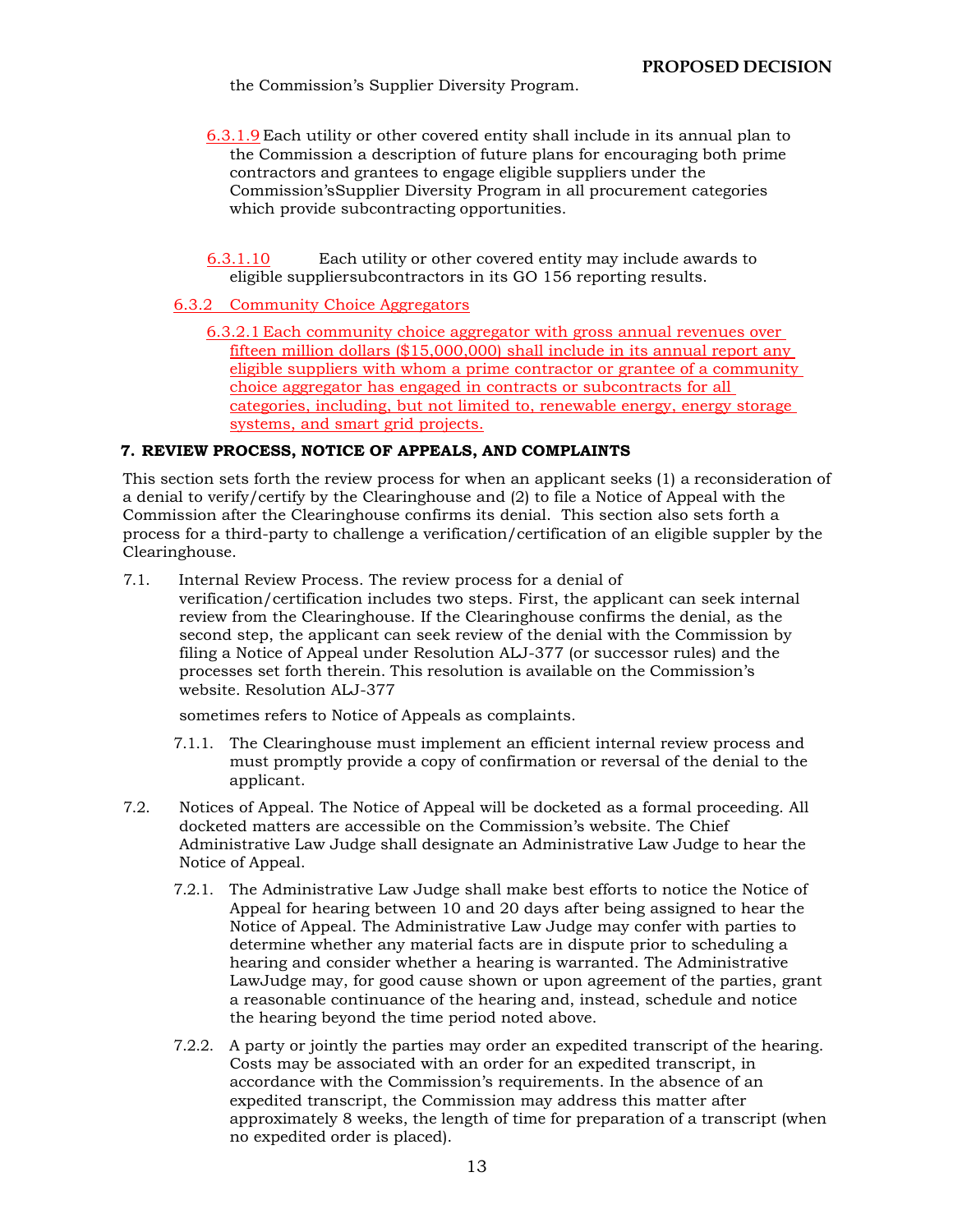- 7.2.3. A party may be represented at the hearing by an attorney or other representative.
- 7.2.4. At the hearing, the applicant carries the burden of proof and shall open and close but the Administrative Law Judge has the discretion to alter the order of presentation. Formal rules of evidence do not apply. All relevant and reliable evidence may be received in the discretion of the Administrative Law Judge. No deference will be accorded to the underlying denial by the Clearinghouse. The standard of proof is preponderance of evidence.
- 7.2.5. The Administrative Law Judge shall issue a draft resolution for the Commission's consideration resolving the Notice of Appeal as soon as possible but no later than 30 days after the record of the Notice of Appeal is submitted. The draft resolution will be placed on the Commission's first available agenda, consistent with the Commission's Rules of Practice and Procedure. In the event the transcript of the hearing is not available, the Administrative Law Judge may delay issuing a draft resolution. This timeline would therefore be longer than set forth in Resolution ALJ-377.
- 7.2.6. From the date the Notice of Appeal is filed and served to and including the date the Commission's final resolution is published, neither party (or an attorney or agent acting on behalf of a party) shall engage in ex parte communications, except for procedural matters. More information about ex parte communications is available in the Commission's Rules of Practice and Procedure.
- 7.3. Third-Party Challenges. A third-party may challenge the certification/verification by the Clearinghouse of an applicant/eligible supplier under the Supplier Diversity Program whether the certification/verification is pending or completed. Third-party challenges must comply with all the following: (1) be in writing and sent to the Clearinghouse; (2) set forth with specificity the grounds for the challenge in ordinary and concise language; (3) include the name and address of the third-party; and (4) be served on the affected applicant or eligible suppler on the same day sent to theClearinghouse. Such challenges may include supporting documentation.
	- 7.3.1. The Clearinghouse will review third-party challenges to determine whether a factual basis for the questioning exists. If the Clearinghouse determines insufficient factual basis for the challenge exists, it shall act as follows: (a) inform the third-party and subject applicant or eligible supplier of this determination in writing within 20 business days of the receipt of the challenge and (b) inform the third-party of the right to file a Notice of Appeal to the Commission. Resolution ALJ-377(or successor rules) sets forth the process for filing the Notice of Appeal. Additional procedures related to Notices of Appeal are set forth herein.
	- 7.3.2. If the Clearinghouse determines that sufficient factual basis for the challenge exists, the Clearinghouse shall require the applicant/eligible supplier to provide the Clearinghouse with any additional information needed to permit further evaluation of the verification/certification of the applicant/eligible supplier. Following the Clearinghouse's review and evaluation of the information presented by both the third-party and the applicant/eligible supplier, the Clearinghouse will propose a resolution and  $a$ -provide for an opportunity to respond to the Clearinghouse's proposed resolution. Then, the Clearinghouse shall notify the third-party and the applicant or eligible supplier of its final verification decision and of the right to file a Notice of Appeal of this determination with the Commission pursuant to Resolution ALJ-377 (or successor rules) and the processes set forth herein.3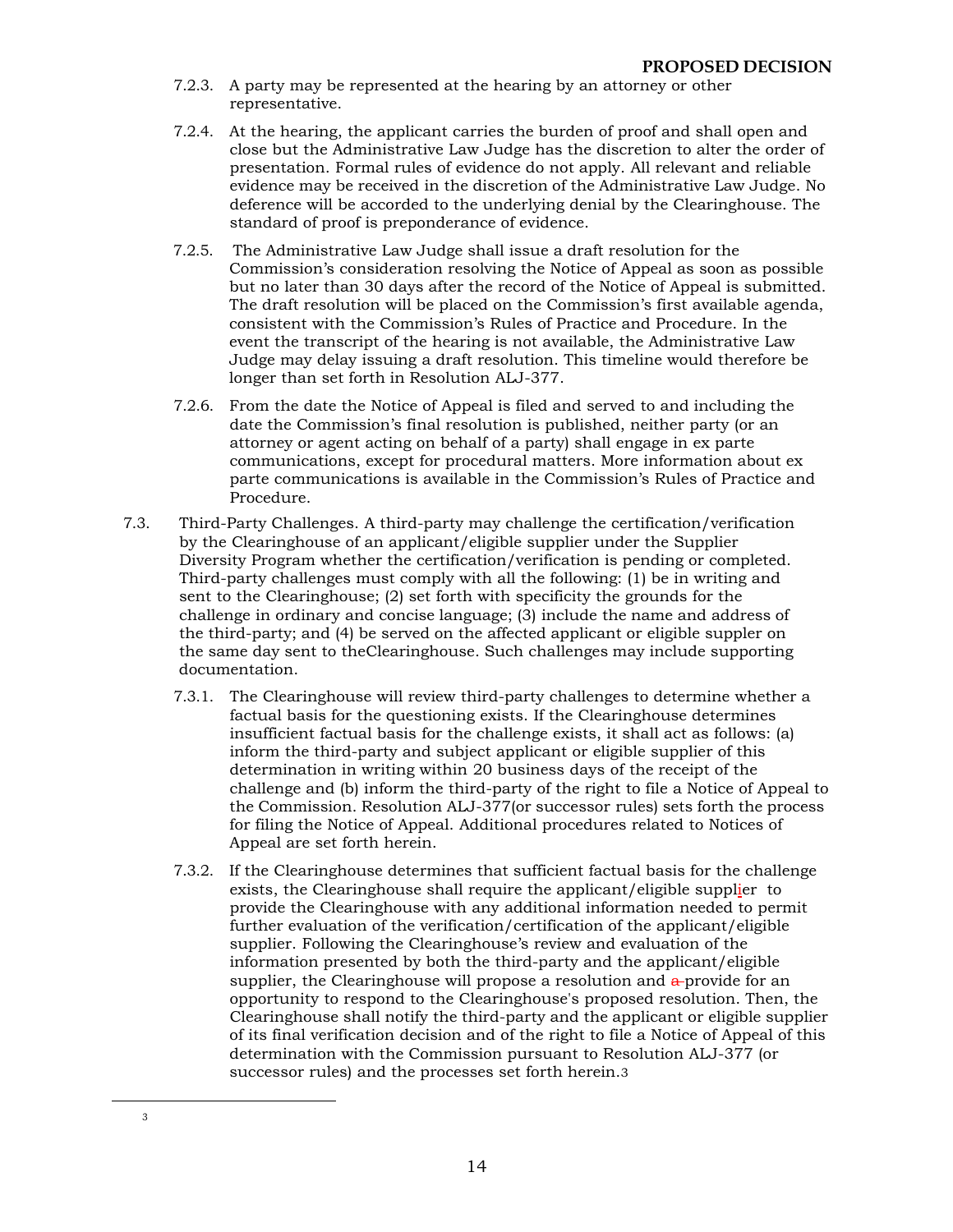- 7.3.3. During the pendency of a third-party challenge of a business enterprise already verified/certified by the Clearinghouse, the business enterprise will remain certified/verified.
- 7.3.4. If a third-party challenge does not include the minimum criteria set forth above or it withdraws its challenge, the Clearinghouse may continue its review to determine whether the challenge merits consideration.
- 7.4. Contract Disputes. Disputes regarding general contract-related matters, such as failure to win a contract award, must be brought before the appropriate court or other forum. The Commission's jurisdiction on contract related matters is limited. Some disputes or complaints regarding the Commission's GO 156 Supplier Diversity Program, such as complaints about non-compliance with GO 156, may fall under the complaint process set forth in the Commission's Rules of Practice and Procedure. The Notice of Appeal, described herein, is also available.

### **8. PROCUREMENT GOALS FOR UTILITIES AND OTHER COVERED ENTITIES**

Each utility and other covered entity shall set substantial and verifiable short-term (one year), mid-term (three years), and long-term (five years) goals for the utilization of eligible suppliers under the Commission's Supplier Diversity Program. Goals shall be set annually for each major product and service category which provides opportunities for procurement. "Substantial and verifiable Goals" mean goals which are realistic and clearly demonstrate a commitment to encourage the participation of eligible suppliers. in contracts. Section 8 does not apply to community choice aggregators.

- 8.1. The utilities and other covered entities shall consider the following factors in setting goals:
	- 8.1.1. Total utility or other covered entity purchasing and/or contracting projections;
	- 8.1.2. Availability of eligible suppliers under the Commission's Supplier Diversity Program and competitiveness in the geographical area served by the utility or other covered entity;
	- 8.1.3. Market dynamics based on historical data and trends; and
	- 8.1.4. Other appropriate factors which may increase the share of business for eligible suppliers under the Commission's Supplier Diversity Program.
- 8.2. Each utility or other covered entity shall establish minimum long-term procurement goals for each major category of products and services purchased from eligible suppliers of not less than the following: 15% for minority business enterprises; 5% for women business enterprises; 1.5% for disabled veteran business enterprises; and 0.5% for 2022, 1.0% for 2023, and 1.5% for 2024 and beyond for LGBT business enterprises. No procurement goal has been adopted for persons with disabilities business enterprises.

Contracts or purchases with eligible suppliers under the Commission's Supplier Diversity Program may only count toward one procurement goal. For example, a minority and women business enterprises may be counted toward one goal, either the minority business enterprise goal or the women business enterprise goal but not both.

- 8.3. The specification of initial long-term procurement goals shall not prevent the utilities or other covered entities from seeking to reach parity with those public agencies and other companies, which the Legislature states in Pub. Util. Code § 8281(b)(1)(B) are awarding 30% or more of their contracts to women, minority, disabled veteran, and LGBT business enterprises.
- 8.4. Procurement goals shall also be established for both minority women business enterprises and non-minority women business enterprises. These goals are intended to ensure that utilities and other covered entities do not direct procurement programs toward non-minority women business enterprises and minority men business enterprises to the detriment or exclusion of minority women business enterprises.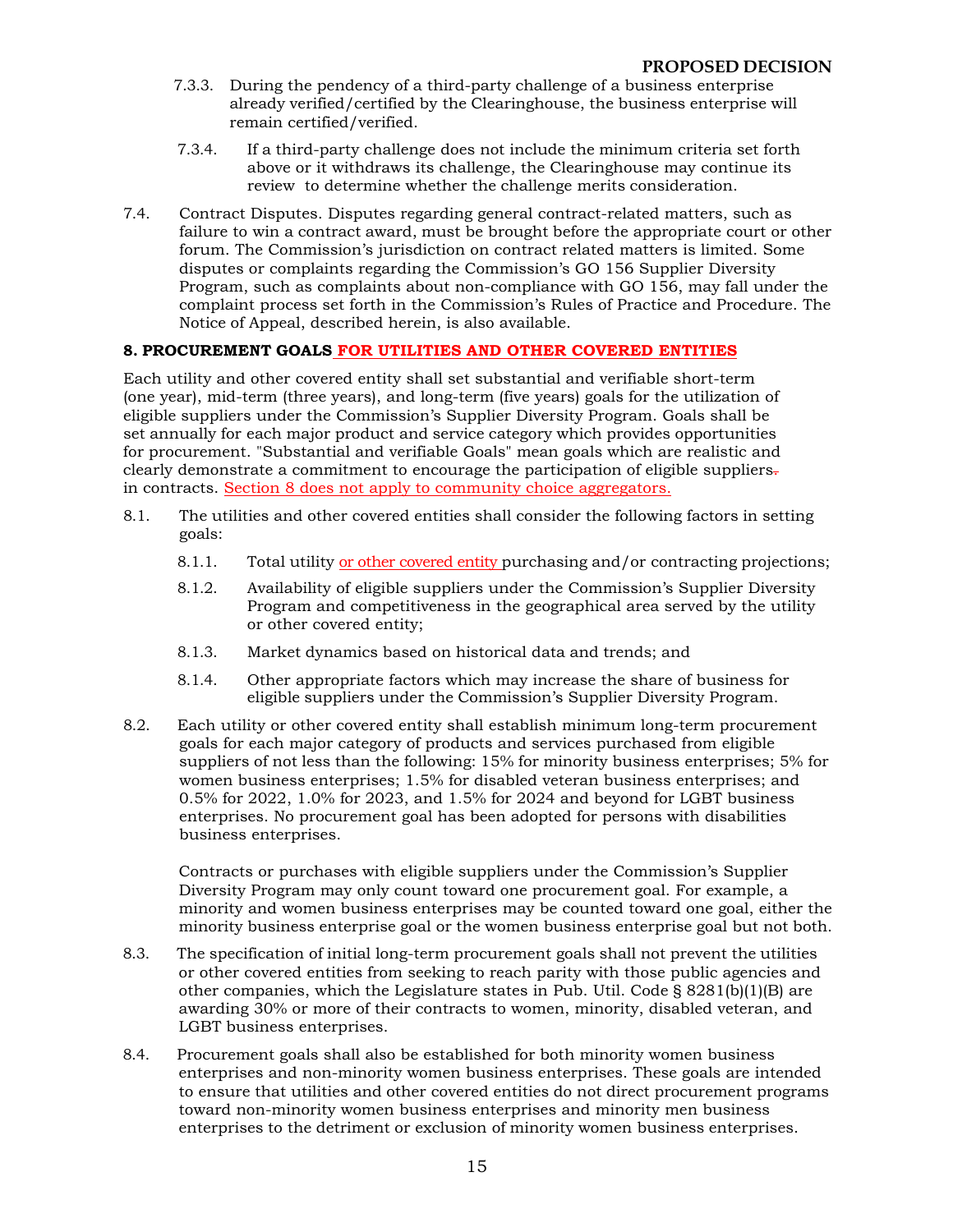- 8.5. Procurement goals shall be set for each major category of products or services. Goals need not be set for products or services which fall within an "excluded category" pursuant to former Section 8.5.5
- 8.6. For each major category of products and services where the minimum longtermprocurement goals required by Section 8.2 are not met, the utility or other covered entity shall include a comprehensive discussion of all efforts made to find or recruit eligible suppliers of products or services. The utility and other covered entity may also explain in detail in its annual report how its ability to meet its procurement goals are affected because eligible suppliers capable of supplying certain products and services are unavailable or because sole source procurement is the only available procurement method. As part of this explanation, the utility and other covered entity may also include data with exclusions pursuant to former Section 8.5<del>. <sup>6</sup> I<u>i</u>f</del> such data is necessary to more fully explain why it has not been able to eliminate exclusions, provided that the utility or other covered entities report must contain the data without exclusions in the first sentence.
- 8.7. A utility or other covered entity which is presently purchasing products or services from affiliates may subtract the dollars paid to affiliates for these products or services from the total dollars used as the basis for establishing procurement goals for purchases from eligible suppliers of these categories of products or services, provided that the utility or other covered entity encourages the affiliate to establish an appropriate subcontracting program where such affiliate employs subcontractors. Any utility or other covered entity which takes advantage of this section must in its annual report to the Commission state whether the affiliates have established a subcontracting program and describe the results of any such program. The utility or other covered entities annual plan must describe any future plans to encourage such a sub-contracting program. This section applies only to those utilities which are purchasing products or services from affiliates as of the effective date of the General Order adopted on May 30, 1988.
- 8.8. Procurement goals for each specific product or service category shall be expressed as a percentage of total dollars awarded by a utility and other covered entity to outside suppliers in that category; however, where appropriate, non-numeric goals may also be included.
- 8.9. Overall program procurement goals shall be expressed as a percentage of total dollars awarded to outside suppliers in all categories of products and services purchased by a utility or other covered entity other than products and services which are included in a fuel procurement base established pursuant to Section 8.11.
- 8.10. Payments to other utilities and franchise tax fees, other taxes and postage need not be included in the standard procurement base used to establish procurement goals.

<sup>5</sup> In D.03-11-024, the Commission revised GO 156 and modified Section 8.7. Prior to D.03-11-024, Section 8.5 provided:

A utility may create an" excluded category" of products or services where it is clearly evident that WMDVBEs do not provide a specific product or service, or that sole source procurement is the only available procurement method. The utility shall bear the burden of demonstrating the unavailability of WMDVBEs capable of supplying such products or services. Because there may in the future be WMDVBEs capable of supplying products or services in an excluded category, the utility must justify in its annual report the continued existence of is excluded category. Excluded categories must be noted in the utility's annual report to the Commission on WMDVBE program progress and future plans.

<sup>6</sup>*See supra*.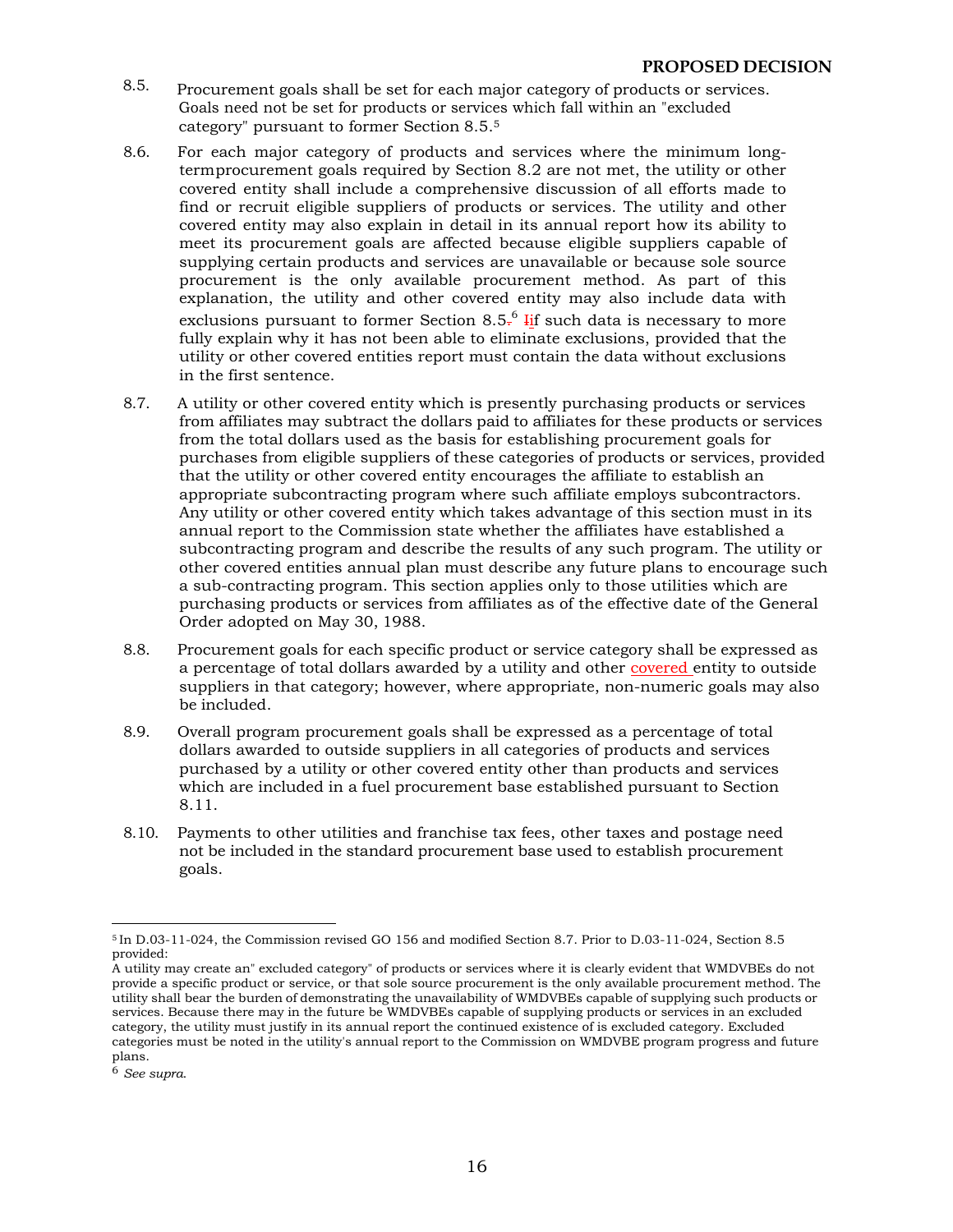- 8.11. Each utility and other covered entity may establish a separate fuel procurement base for reporting progress and establishing goals for procurement of fuels from eligible suppliers under the Commission's Supplier Diversity Program. Utilities or other covered entities choosing to report fuel purchases separately from the purchase of other products and services must follow the guidelines set forth below:
	- 8.11.1. Fuel used to power vehicles, heat utility facilities, and supply emergency generators may not be included in the fuel procurement base. Such fuel mustbe included in the standard procurement base used to establish goals, unlessthe fuel is purchased from another utility and thus subject to the exclusion authorized herein;
	- 8.11.2. The fuel procurement base must, at a minimum, include all purchases of natural gas from domestic on-shore natural gas markets;
	- 8.11.3. A utility or other covered entity which purchases eligible supplier's fuels other than domestic onshore natural gas must include such purchases in the fuel procurement base because Section 8.7 of this amended General Order does not permit utilities or other covered entities to exclude product and services categories for which there are available eligible suppliers; and
	- 8.11.4. A utility or other covered entity may exclude purchases of fuel other than domestic onshore natural gas if such fuel qualifies for an exclusion under former Section 8.5 and if the utility or other covered entity plans for and reports on progress in increasing the procurement of such fuels from eligible suppliers.
- 8.12. Each utility and other covered entity shall make special efforts to increase utilization and encourage entry into the marketplace of eligible suppliers inproduct or service categories where there has been low utilization of eligiblesuppliers, such as legal and financial services, fuel procurement, and areasthat are considered technical.
- 8.13. No penalty shall be imposed for failure of any utility or other covered entity to meet or exceed procurement goals.
- 8.14. Utilities and other covered entities shall report their procurement goals in their annual plans.

#### **9. REQUIRED ANNUAL REPORTS**

Utilities, and other covered entities, and community choice aggregators shall provide an electronic copy of their Annual Report to the Commission's Executive Director on or before March 1 of each year. The Annual Report must provide details on  $\epsilon$ -the utilities' or, other covered entities', or community choice aggregators' programs created to comply with the Commission's Supplier Diversity Program. Section 9 does not apply to utilities and electric service providers with gross annualCalifornia revenues between \$15 million and \$25 million, or community choice aggregators with gross annual revenues of \$15 million or less.

- 9.1. The Annual Report shall contain at least the following elements:
- 9.1.1. A description of program activities engaged in during the previous calendar year. This description shall include both internal and external activities, and include the approximate amount of funding, to the extent available, directly expended on development and distribution of technical assistance to small and diverse businesses.
- 9.1.2. A summary of purchases and/or contracts, with breakdowns by ethnicity, product and service categories compared with total contract dollars awarded to outside suppliers in those categories, and with information regarding the total number of contracts, and the dollars awarded to eligible suppliers under the Commission's Supplier Diversity Program. Each utility, or other covered entity, or community choice aggregator shall report the number of fromeligible suppliers under the Commission's Supplier Diversity Program who have the majority of their workforce working in California, to the extent such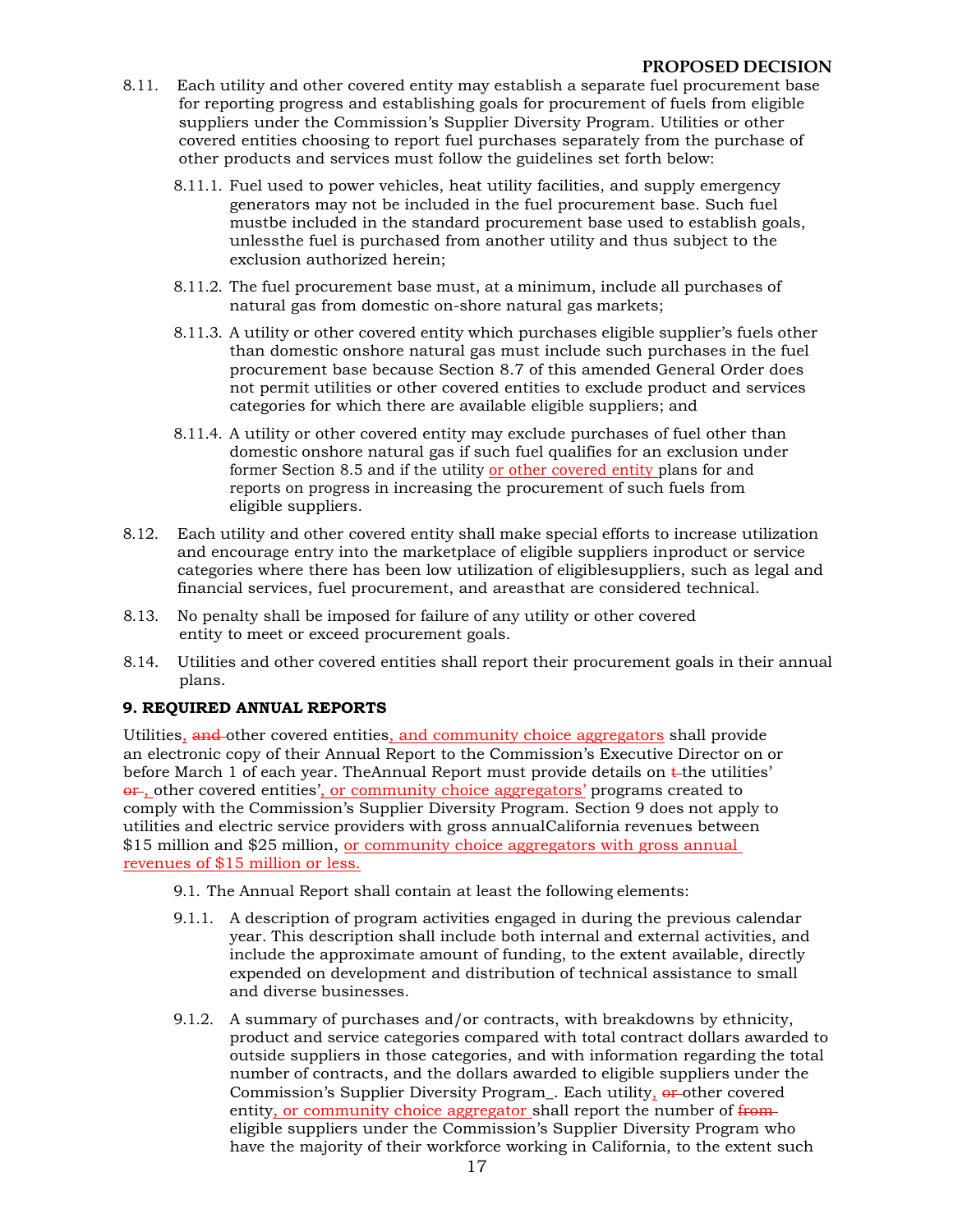information is readily accessible. Each utility,  $\theta$  other covered entity, or community choice aggregator shall also report the number of from eligible suppliers under the Commission's Supplier Diversity Program that received direct spendduring the reporting year.

- 9.1.3. An itemization of program expenses provided in the format approved by Commission staff, as guided by Attachment A to D.95-12-045, D.15-06-007, and other relevant decisions.
- 9.1.4. Utilities and other covered entities shall provide a A description of progress in meeting or exceeding set procurement goals andan explanation of any circumstances that may have resulted in not meeting those goals. This subsection 9.1.4 does not apply to community choice aggregators.
- 9.1.5. A summary of prime contractor utilization of eligible subcontractors suppliers under the Commission's Supplier Diversity Program.
- 9.1.6. A list of complaints received from eligible suppliers in the past year, accompanied by a brief description of the nature of each complaint and its resolution or current status. For purposes of this subsection, a *complaint* means any written or verbal statement from an eligible supplier or third-party that the utility's, or other covered entity's, or community choice aggregator's program is unsatisfactory or unacceptable.
- 9.1.7. Utilities and other covered entities shall provide aA description of any efforts made to recruit eligible suppliers for products orservices in procurement categories where utilization has been low, such as legal and financial services, fuel procurement, and areas that are considered

technical. This subsection 9.1.7 does not apply to community choice aggregators.

- 9.1.8. Utilities, and other covered entities, and community choice aggregators shall retain all documents and data they rely on in preparing their annual reports for the longer of either three years orin conformance with the document retention policies of the utility, or other coveredentity, or community choice aggregator. The utility,  $\theta$ -other covered entity, or community choice aggregator shall provide these documents and data to the Commission, upon request.
- 9.1.9. Utilities, and other covered entities, and community choice aggregators shall summarize purchases and/or contracts from eligible suppliers under the Commission's Supplier Diversity Program in product and service categories that include energy storage systems, vegetation management, renewable and non-renewable energy, wireless communications, broadband, smart grid, rail projects and electronicprocurement, in addition to their current reporting categories. Utilities, other covered entities, and community choice aggregators have discretion to segregate overlapped dollars. Utilities, and other covered entities, and community choice aggregators shall report renewable and nonrenewable energy procurement in a manner similar to their reporting of fuel procurement.
- 9.1.10. The Commission's staff may conduct as many audits of utilities, and other covered entities, and community choice aggregators as it deems necessary but shall audit at least one annual GO156 report randomly selected every two years from a different utility industry to confirm that the reported spend is accurate. The Commission's staff may determine the selection process for this random selection and the audit methodology. The Commission's staff may conduct audits of any reports or data provided to the Commission by utilities, and other covered entities, and community choice aggregators regarding their participation in the Supplier Diversity Program.
- 9.1.11. Each utility,  $\theta$  other covered entity, or community choice aggregator which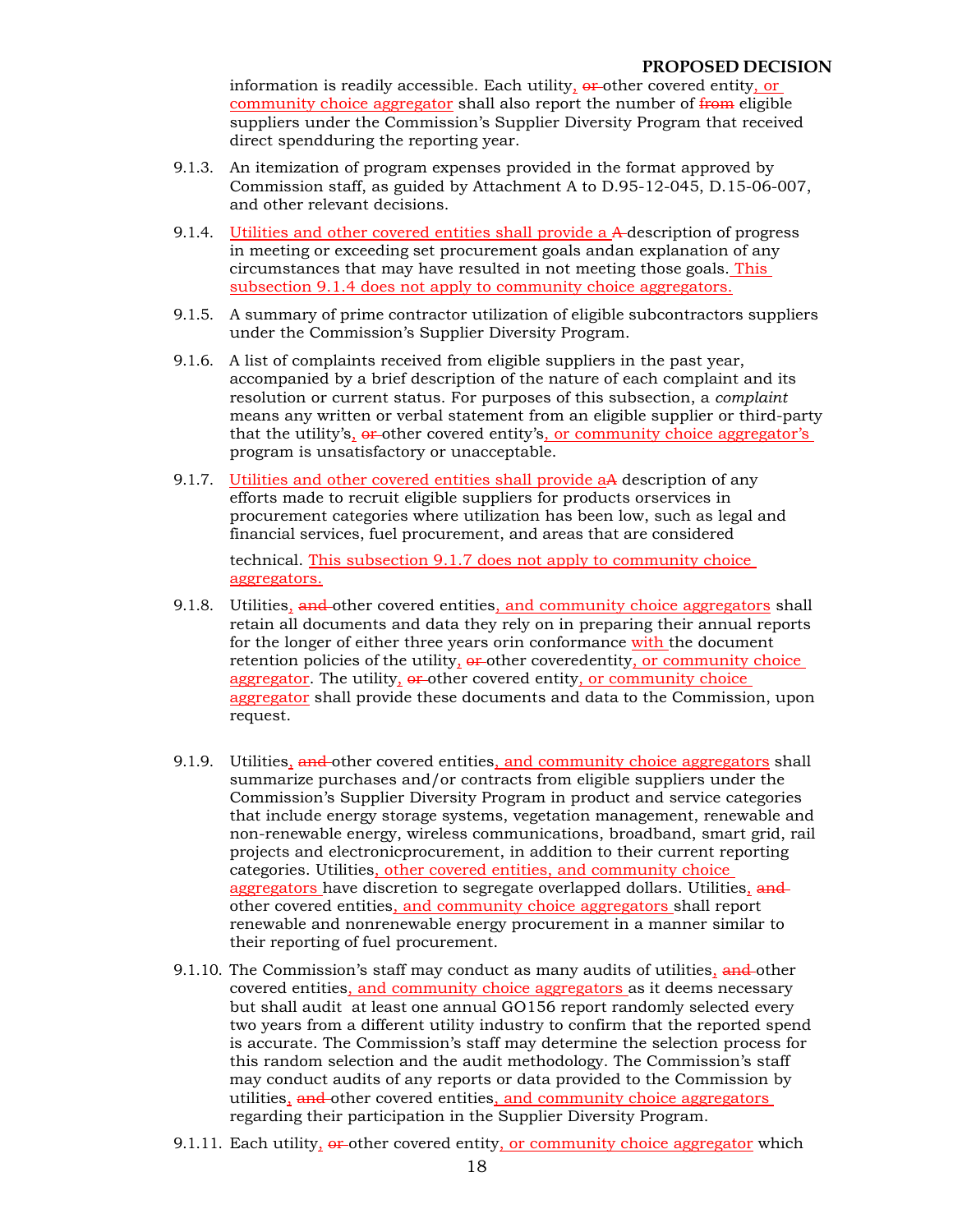elects to report fuel procurement separately must file with the Commission's Executive Director on or before March 1 of each year a separate detailed and verifiable report on participationin fuel markets by eligible suppliers under the Commission's Supplier Diversity Program. These reports must include, at a minimum, the results of purchases in each fuel category.

- (a) Each utility, or other covered entity, or community choice aggregator shall report purchases by:
	- (1) Market origin and fuel type;
	- (2) Volume and dollar magnitude;
	- (3) Term of sale, e.g., spot, intermediate, long term; and
	- (4) Ethnicity and gender of the supplier.
- (b) Each utility, and other covered entity, and community choice aggregator shall provide, to the extent applicable:
	- (1) An explanation of how existing and/or changing market conditions are affecting the utility's or other covered entity's ability to meet or exceed its procurement goals for fuel *(this* subsection (b)(1) does not apply to community choice aggregators as Proposition 209 prohibits such procurement goals for community choice aggregators);
	- (2) A comprehensive description of the specific out-reach programs used to seek eligible suppler fuel suppliers in each market in which fuel is purchased (this subsection (b)(2) does not apply to community choice aggregators as Proposition 209 prohibits such recruitment by community choice aggregators); and
	- (3) A justification for any exclusion of a specific fuel category from the utility's,  $\theta$  other covered entity's, or community choice aggregator's fuel procurementbase.
- 9.2. This General Order is not intended to permit erosion of programs and reporting presently engaged in by a utility, other covered entity, or community choice aggregator.
- 9.3. Nothing in this General Order shall prohibit any utility,  $\frac{\partial \mathbf{F}}{\partial t}$  other covered entity, or community choice aggregator from breaking down specific categories further than presently required (for example, reporting contracts awarded to Filipino Americans separately from those awarded toAsian Pacific Americans, or reporting male and female results within minority business enterprise classifications).

#### **10. REQUIRED ANNUAL PLANS**

Utilities, and other covered entities, and community choice aggregator shall provide an electronic copy of *itstheir* Annual Planonto the Commission's Executive Director on or before March 1 of each year. Pursuant to Pub. Util. Code § 8283(a) and Section 10.1 below, the Annual Plan of utilities and other covered entities with gross annual California revenues exceeding \$25 million shall, that includes a detailed and verifiable plan for encouraging procurement in all categories of eligible business enterprises under the Commission's Supplier Diversity Program. This Section 10 does not apply to utilities and electric service providersother covered entities with gross annual California revenues between \$15 million and \$25 million. Pursuant to Pub. Util. Code § 366.2(m)(1) and section 10.2 below, the Annual Plan of community choice aggregators shall include a detailed and verifiable plan for increasing procurement from small, local, and diverse business enterprises in all categories, including, but not limited to, renewable energy, energy storage system, and smart grid projects.

10.1. Utilities and Other Covered Entities. The Annual Plan of utilities and other covered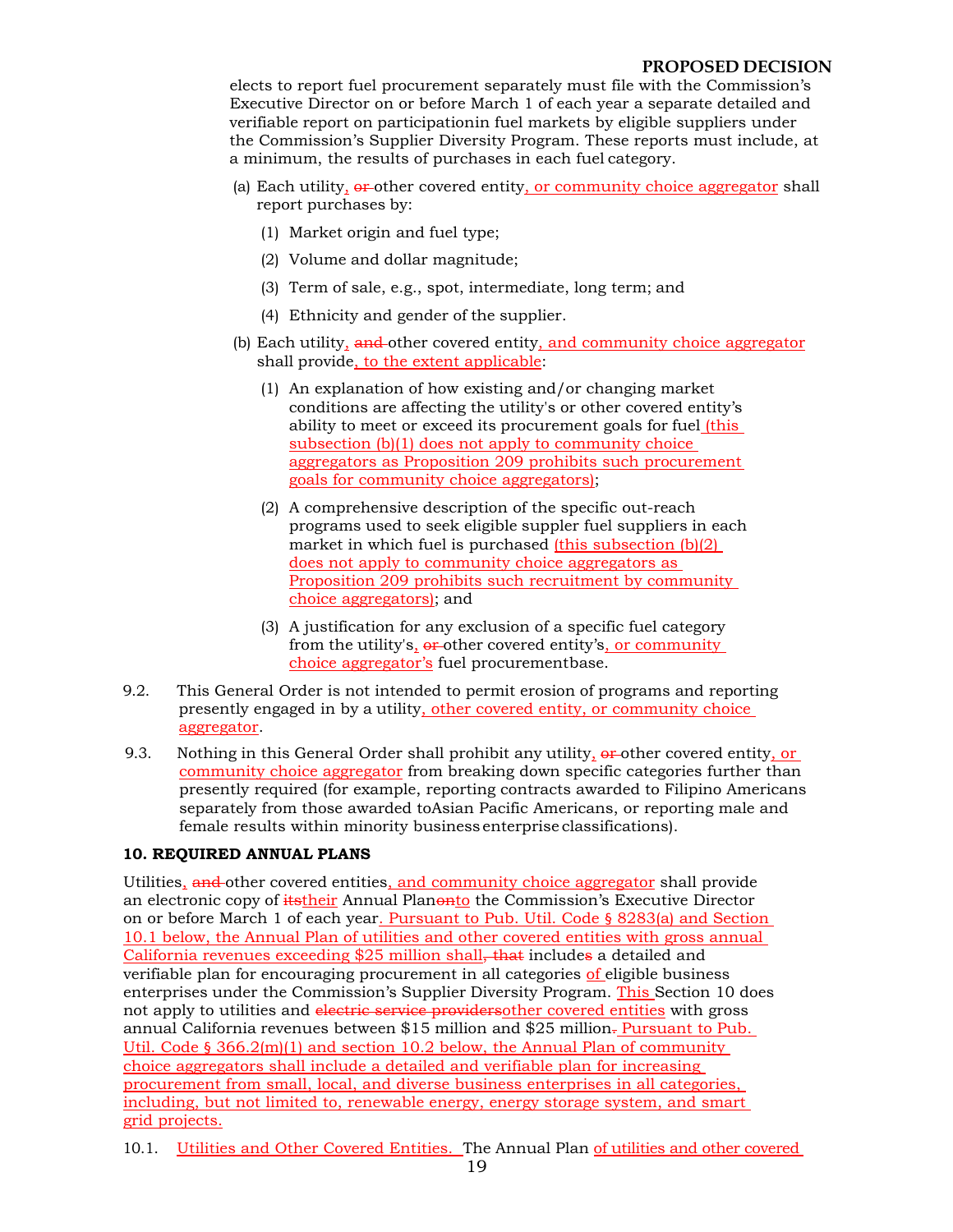entities shall contain at least the following elements:

- 10.1.1. Short, mid, and long term procurement goals, as required by Section 8*, herein;*
- 10.1.2. A description of its program activities planned for the next calendar year. This description shall include both internal and external activities;
- 10.1.3. A plan for recruiting eligible suppliers of those products or services where utilization has been low, such as legal and financial services, fuel procurement, and areas that are considered technical.
- 10.1.4. A plan for seeking and or cultivating eligible suppliers of those products and services where eligible suppliers are currently unavailable.
- 10.1.5. A plan for encouraging both prime contractors and grantees to engage eligible suppliers in subcontracts in all categories which provide subcontracting opportunities.
- 10.1.6. A plan for complying with the program guidelines established by the Commission, as required by Pub. Util. Code § 8283(c). The Executive Director's Office will be responsible for developing, periodically refining, and recommending such guidelines for the Commission's adoption in an appropriate procedural forum.
- 10.2. Community Choice Aggregators. The Annual Plan of community choice aggregators shall contain at least the following elements:
- 10.2.1. Description of program activities to increase community choice aggregator procurement related to small, local, and diverse business enterprises planned for the next year in all categories, including, but not limited to, renewable energy, energy storage systems, and smart grid projects.

#### **11. ANNUAL REPORTS AND PLANS FOR COMMUNITY CHOICE AGGREGATORSAnnual Reports and Annual Plans for Community Choice Aggregators:**

As set forth in R.21-03-010, community choice aggregators shall comply with similar the same reporting requirements as utilities and other covered entities except that the reporting requirements may be modified to reflect the prohibitions set forth in Proposition 209, as well as the fact that, at this time, energy procurement represents the majority of expenses for a typical community choice aggregator. Staff will develop alternative reporting requirements more limited thanto those applicable to utilities and other covered entities, but which still includethe information applicable to community choice aggregators as set forth in Section 9 and Section 10, herein. Staff will meet with community choice aggregators and stakeholders on consider to develop revisions to the reporting requirements, as needed. Staff will provide a copy of any revised reporting requirements to community choice aggregators, stakeholders, and the service list of this proceeding (or successor proceeding related to GO 156). These reporting requirements must continue to promote the state policy of increasing contracts (to the extent not prohibited by Proposition 209) between community choice aggregators and (1) eligible suppliers, and (2) small, local and diverse business enterprises.

#### **12. Annual Forms for Smaller Utilities and Smaller Electric Service Providers**

Pursuant to Pub. Util. Code § 8283(f), this section sets forth the rules that apply to smaller utilities and electric service providers, i.e., those with gross annual California revenues between \$15 million and \$25 million. These smaller other covered entities shall annually, on or before March 1, electronically submit a "simplified form" to the Commission's Executive Director. The information to be included in the form shall be developed by the Commission's staff together with these other covered entities, as set forth in Rulemaking 21-03-010. The Commission's staff will provide a copy of this simplified form via email to the service list of Rulemaking 21-03-010 (or the successorproceeding). The reporting requirements in Section 9 and Section 10 do not apply to these smaller other covered entities.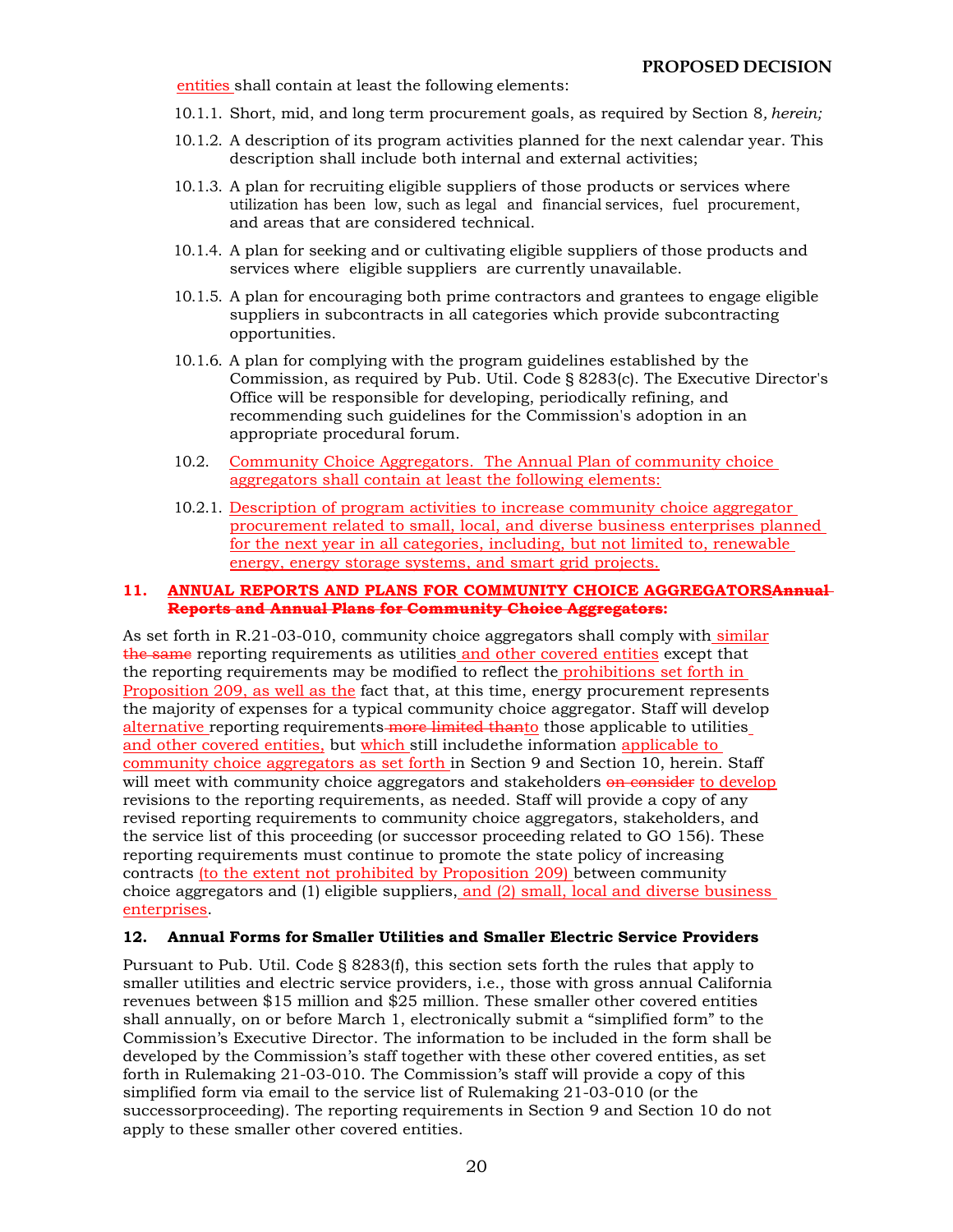#### **13. COMMISSION ANNUAL REPORT TO THE LEGISLATURE**

As required by Pub. Util. Code § 8283(e), the Commission shall provide an annual report to the Legislature beginning January 1989 on the progress of activities undertaken by each utility,  $\theta$ -other covered entity, and community choice aggregator to implement Pub. Util. Code §366.2 and §§8281 through 8286 and this General Order.

- 13.1. In this annual report, the Commission shall recommend a program for carrying out the policy declared in the above-mentioned sections of the Pub. Util. Code, together with recommendations for any legislation it deems necessary or desirable to further that policy.
- 13.2. This annual report shall include recommendations to the utilities, and othercovered entities, and community choice aggregators for the achievement of maximum results in implementing legislative policy and this General Order.
- 13.3. This annual report shall include information initially identified in Resolution Exec-001, which provides for monitoring and evaluation of the Supplier Clearinghouse "on a periodic basis." As part of this monitoring and evaluation of the Supplier Clearinghouse, the Commission's Annual Report to the Legislature will include an analysis of the existing contract between Supplier Clearinghouse and the utilities (e.g., audits of revenues and expenditures associated with the certification program).

### **14. WORKFORCE DIVERSITY AND BOARD DIVERSITY REPORTING**

All utilities and other covered entities shall include information regarding workforce diversity and board diversity in annual reports, starting March 2024. The Commission's staff will implement this mandatory reporting requirement. The Commission's staff will provide the mandatory reporting requirements to the service list of R.21-03-010 (or successor proceeding) and place the requirements on the Commission's webpage for GO 156. To the extent practicable and permitted by law, community choice aggregators may provide information regarding workforce diversity and board diversity in annual reports, starting March 2024.

#### **15. VOLUNTARY COMPLIANCE AND REPORTING**

The Commission supports all efforts to voluntarily comply with the state policy of increasing procurement from diverse suppliers set forth in Pub. Util. Code §§ 8281- 8286.

Pub. Util. Code § 366.2(m)(3) encourages community choice aggregators with gross annual revenues under \$15 million to adopt a plan for increasing procurement from small, local, and diverse business enterprises in all categories.

Pub. Util. Code § 8283(e)(1) encourages certain small utilities and electric service providers, i.e., those with gross annual California revenues under \$15 million, to adopt a plan for increasing women, minority, disabled veteran, and LGBT business enterprise procurement.

Pub. Util. Code § 8283(e)(2) encourages exempt wholesale generators, distributed energy resource contractors, and energy storage system companies to adopt a plan for increasing women, minority, disabled veteran, and LGBT business enterprise procurement and to voluntarily report activity in this area to the Legislature on an annual basis. Cable television corporations and direct broadcast satellite providers were previously included in Pub. Util. Code § 8283(e)(2).

#### **16. COMMISSION ANNUAL** *EN BANC* **MEETING**

The Commission shall hold an annual *en banc* hearing or other proceeding to provide all stakeholders, such as utilities, other covered entities, community choice aggregators, members of the public, community-based organizations, and eligible suppliers under the Commission's Supplier Diversity Program the opportunity to